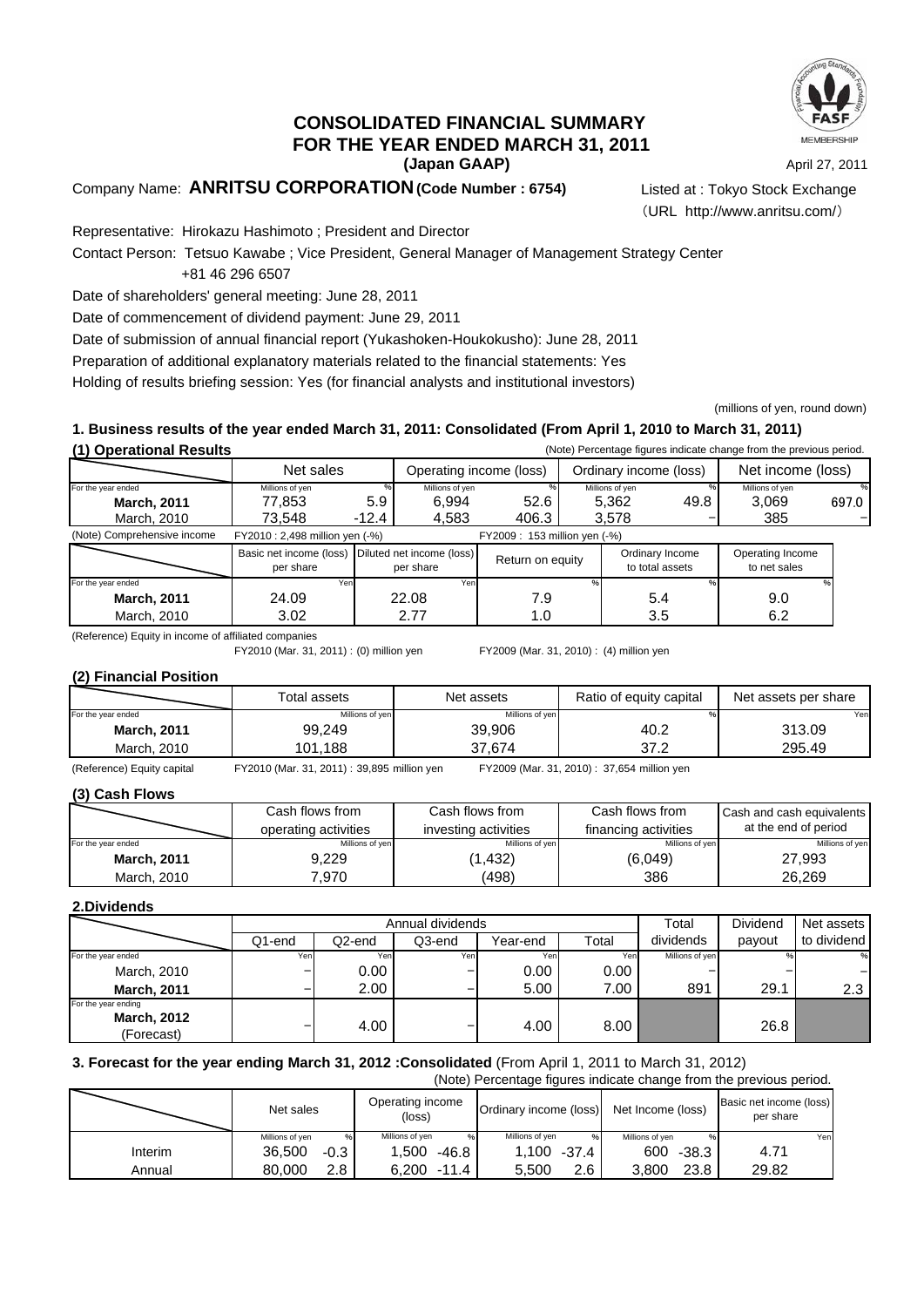#### **4. Others**

(1) Changes in major subsidiaries during the period : None Newly consolidated: - Excluded from the scope of consolidation: -

(Note) This indicates whether there were changes in major subsidiaries affecting the scope of consolidation during this period.

#### (2) Changes in accounting principles, procedures and disclosures

1. Changes due to amendments of accounting standards : Yes

2. Changes other than 1.: None

(3) The number of shares issued and outstanding

1. Total number of shares issued and outstanding at end of period (Including treasury stocks)

| FY2010 (Mar. 31, 2011) :                                             | 128,042,848 shares | FY2009 (Mar. 31, 2010) : | 128,037,848 shares |  |  |  |
|----------------------------------------------------------------------|--------------------|--------------------------|--------------------|--|--|--|
| 2. Total number of treasury stocks at end of period                  |                    |                          |                    |  |  |  |
| FY2010 (Mar. 31, 2011) :                                             | 617,889 shares     | FY2009 (Mar. 31, 2010) : | 606,015 shares     |  |  |  |
| 3. Average number of shares issued and outstanding during the period |                    |                          |                    |  |  |  |
| FY2010 (Mar. 31, 2011) :                                             | 127,427,317 shares | FY2009 (Mar. 31, 2010) : | 127,436,315 shares |  |  |  |

#### **(Reference) Financial Summary (Non-Consolidated)**

### **1. Business results of the year ended March 31, 2011 (From Apr. 1, 2010 to Mar. 31, 2011)**

(1) Operational Results **(Note)** Percentage figures indicate change from the previous period. For the year ended Millions of yen % Millions of yen % Millions of yen % Millions of yen % **March, 2011** March, 2010 36,753 -10.9 | 1,764 一 | 1,872 -66.0 | (2,270) 一 Net income (loss) 39,108 6.4 2,249 27.5 1,938 3.5 1,039 - Net sales **Operating income (loss)** Ordinary income (loss)

|                    | Basic net income (loss)<br>per share | Diluted net income (loss)<br>per share |
|--------------------|--------------------------------------|----------------------------------------|
| For the year ended | Yen                                  | Yen                                    |
| <b>March, 2011</b> | 8.16                                 | 7.48                                   |
| March, 2010        | 17.81                                |                                        |

#### **(2) Financial Position**

|                    | Total assets    | Net assets      | Ratio of equity capital | Net assets per share |
|--------------------|-----------------|-----------------|-------------------------|----------------------|
| For the year ended | Millions of yen | Millions of yen |                         | Yenl                 |
| <b>March, 2011</b> | 122,815         | 62,613          | 51.0                    | 491.28               |
| March, 2010        | 123.250         | 61.847          | 50.2                    | 485.18               |

(Reference) Equity capital FY2010 (Mar. 31, 2011) : 62,601 million yen FY2009 (Mar. 31, 2010) : 61,827 million yen

Information on the implementation of audit procedures

 This financial summary is out of scope of audit procedures based on Financial Instruments and Exchange Act. As of disclosure of this financial summary, the audit procedures based on Financial Instruments and Exchange Act has not been completed.

#### Forward-Looking Statements

 ・As the business forecast mentioned above are based on the recent information, actual results may vary substantially from projections above due to known or unknown risks, changes relating to uncertainties, and others. The reader should be aware that actual results may be materially different from any future results expressed herein due to various factors.

 ・With regard to notes for utilizing preconditions of outlook and business forecast, please refer to 4) Outlook for the Fiscal Year Ending March 31, 2012 at the page 7 and 8.

 ・Additional explanatory materials related to the financial statements will be available at Anritsu's web site since the results briefing session to be held on April 28, 2011.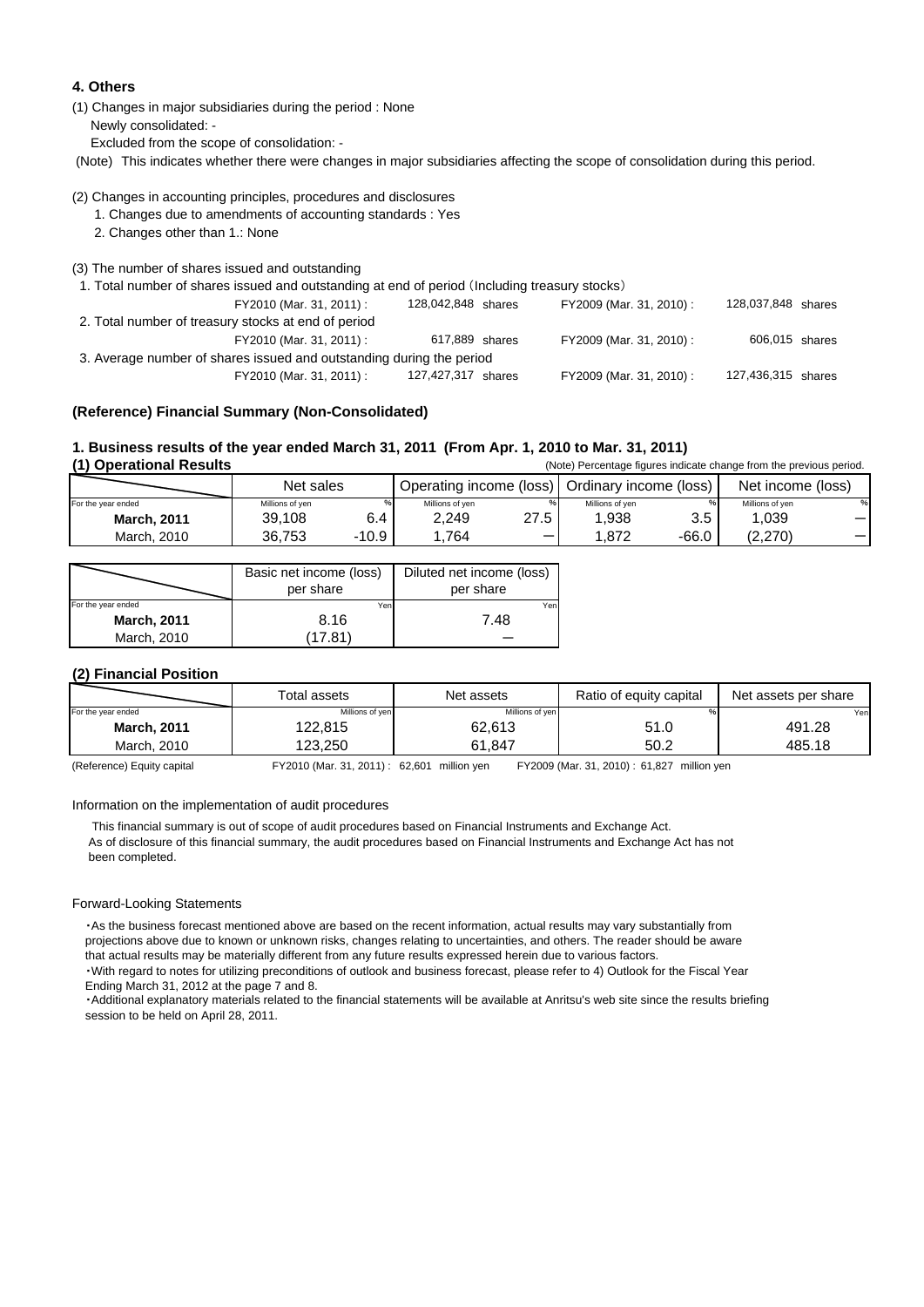Page

# **INDEX**

| 1. Results of Operations                                                  | $\overline{2}$ |
|---------------------------------------------------------------------------|----------------|
| (1) Analysis of Operating Results                                         | $\mathbf{2}$   |
| (2) Analysis of Financial Condition                                       | 9              |
| (3) Profit Distribution Policy and Dividends for the Years                |                |
| Ended/Ending March 31, 2011 and March 31, 2012                            | 12             |
| (4) Risk Information                                                      | 12             |
| 2. Management Policies                                                    | 15             |
| (1) Basic Policy                                                          | 15             |
| (2) Management Targets                                                    | 15             |
| (3) Medium- and Long-Term Management Strategy and Issues to be Dealt With | 15             |
| 3. Consolidated Financial Statements                                      | 17             |
| <b>Consolidated Balance Sheets</b>                                        | 17             |
| <b>Consolidated Statements of Income and</b>                              |                |
| <b>Consolidated Statements of Comprehensive Income</b>                    | 18             |
| <b>Consolidated Statements of Changes in Net Assets</b>                   | 19             |
| <b>Consolidated Statements of Cash Flows</b>                              | 21             |
| <b>Segment Information</b>                                                | 22             |
| 4. Non- Consolidated Financial Statements                                 | 24             |
| Non- Consolidated Balance Sheets                                          | 24             |
| Non- Consolidated Statements of Income                                    | 25             |
| Non- Consolidated Statements of Changes in Net Assets                     | 26             |
| 5. Others                                                                 | 28             |
| Executive Personnel changes expected on June 28, 2011                     | 28             |
| <b>Consolidated Quarterly Financial Highlights</b>                        | 30             |
| <b>Consolidated Quarterly Financial Position</b>                          | 31             |
| <b>Consolidated Quarterly Segment Information</b>                         | 32             |
| Anritsu Corporation Supplement of FY2010                                  | 34             |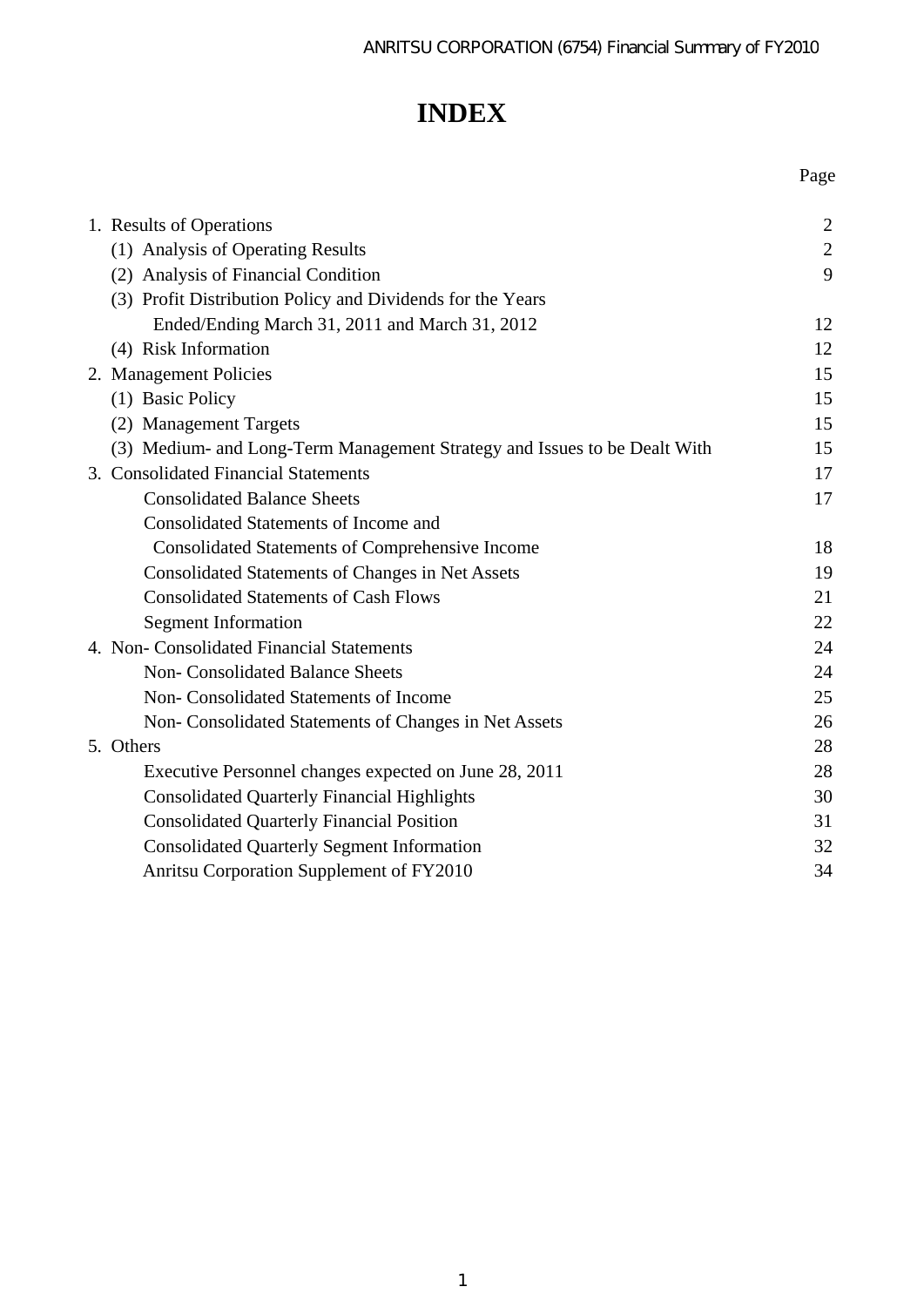## **1. Results of Operations (1) Analysis of Operating Results**

**1) General Overview** 

|                         | Fiscal Year |             | (Millions of yen)     |
|-------------------------|-------------|-------------|-----------------------|
|                         | 2009        | <b>2010</b> | Change                |
| Orders                  | 76,116      | 80,282      | $+4,165$<br>$+5.5%$   |
| Backlog of orders       | 14,722      | 17,151      | $+2,429$<br>$+16.5%$  |
| Net sales               | 73,548      | 77,853      | $+4,304$<br>$+5.9\%$  |
| Operating income (loss) | 4,583       | 6,994       | $+2,411$<br>$+52.6%$  |
| Ordinary income (loss)  | 3,578       | 5,362       | $+1,783$<br>$+49.8%$  |
| Net income (loss)       | 385         | 3,069       | $+697.0%$<br>$+2,684$ |

During the fiscal year ended March 31, 2011, uncertainty about the economic outlook increased for a time due to factors including concerns about the European financial system stemming from the Greek financial crisis. However, there was an overall gradual recovery, led by economic growth in emerging countries. In Japan, the economic recovery trend stalled due to the rapid appreciation of the yen and other factors, but the country remained on a recovery track due to the rebound of the world economy and the effects of various government policies. However, in the second half of the period, unrest in the Middle East and the Great East Japan Earthquake created unpredictable conditions.

In the field of communication networks, the shift to broadband is giving rise to numerous diverse services, including video distribution services and cloud computing. In the field of mobile communications, major telecom operators in the United States and Japan launched commercial services in December 2010 based on Long Term Evolution (LTE), a next-generation communications standard that enables dramatic increases in the transmission speed of mobile handsets. Major telecom operators elsewhere in the world are also stepping up development investment in LTE as they prepare to roll out commercial services from 2011 onward. Infrastructure is being upgraded to meet growing demand for mobile phone service in China, which already has the world's largest mobile phone subscriber base, as well as in India and other emerging countries.

Amid such expanding business opportunities, the Anritsu Group focused on expanding sales by aggressively bringing new products to the market. At the same time, the Group overhauled its domestic and overseas sales operations to improve profitability and strengthened management of costs and investment using key performance indicators (KPI). Other measures to fortify future competitiveness included establishing a development base in Romania.

For the fiscal year ended March 31, 2011, demand was firm, centered on measuring instruments for the mobile phone market in the core Test and Measurement segment. Orders increased 5.5 percent compared with the previous fiscal year to 80,282 million yen, net sales increased 5.9 percent to 77,853 million yen and operating income increased 52.6 percent to 6,994 million yen. Ordinary income increased 49.8 percent to 5,362 million yen, reflecting in part a foreign exchange loss of 768 million yen due to the strengthening of the yen. Net income increased approximately 697.0 percent to 3,069 million yen after an extraordinary loss of 986 million yen on impairment of goodwill.

The Great East Japan Earthquake caused damage to certain production and other facilities at Tohoku Anritsu Co., Ltd., a manufacturing subsidiary of Anritsu. However, there was no personal harm to Anritsu Group employees, and all production lines were restored and resumed production within the fiscal year. Therefore, the impact on results for the period is limited.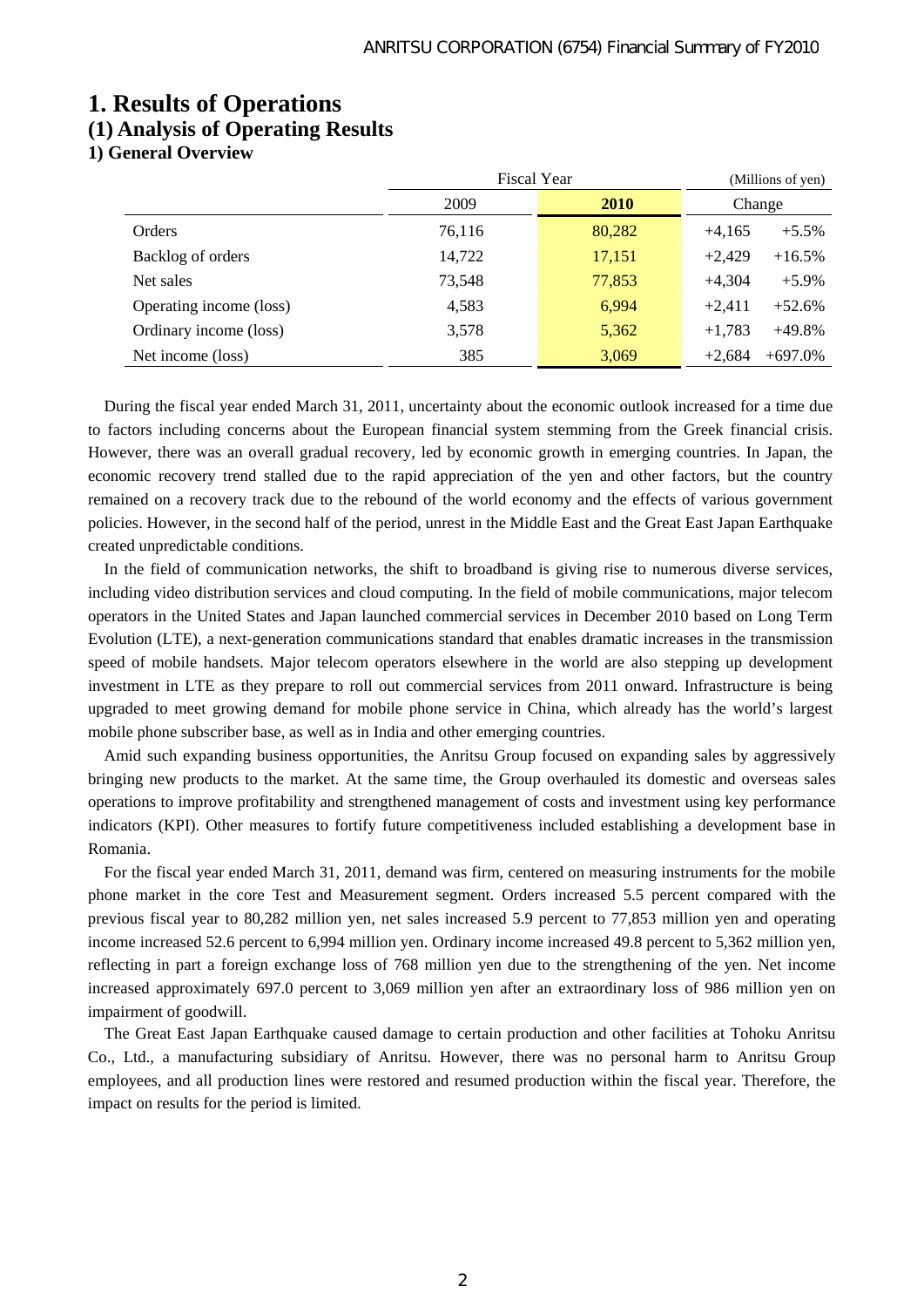### **2) Overview by Segment**

### *1. Test and Measurement*

|                         | <b>Fiscal Year</b> |             | (Millions of yen)     |  |
|-------------------------|--------------------|-------------|-----------------------|--|
|                         | 2009               | <b>2010</b> | Change                |  |
| Net sales               | 48,270             | 53,462      | $+5.191$<br>$+10.8\%$ |  |
| Operating income (loss) | 2,251              | 5,050       | $+2,798$ $+124.3\%$   |  |

This segment develops, manufactures and sells measuring instruments and systems for a variety of communications applications, including IP network and mobile communications, RF/microwave and millimeter wave communications, and service assurance, to telecom operators, manufacturers of related equipment, and maintenance and installation companies around the world.

During the fiscal year ended March 31, 2011, demand emerged for the manufacturing and installation of base stations and development of handsets for LTE, the next-generation communications standard. Demand for manufacturing of multifunctional mobile handsets also increased. By region, customers continued to curtail or postpone capital investments, mainly in Japan, but demand for measuring instruments was firm in the North American and Asian markets.

Consequently, segment sales increased 10.8 percent compared with the previous fiscal year to 53,462 million yen. Operating income increased 124.3 percent to 5,050 million yen.

### *2. Information and Communications*

|                         | <b>Fiscal Year</b> |       | (Millions of yen) |           |
|-------------------------|--------------------|-------|-------------------|-----------|
|                         | 2009               | 2010  | Change            |           |
| Net sales               | 5,306              | 4,118 | $-1.188$          | $-22.4%$  |
| Operating income (loss) | 143                | 69    | $-74$             | $-51.7\%$ |

The Information and Communications business carries out development, manufacturing and sale of video monitoring systems, telemeters and other public works information systems for delivery to Japanese government and municipal offices, including the Ministry of Land, Infrastructure, Transport and Tourism, and video distribution solutions and network bandwidth control equipment for Internet service providers and other customers.

During the fiscal year ended March 31, 2011, demand was firm for bandwidth controllers, primarily for the networks of financial institutions, but there were delays and partial freezes in projects for government and municipal offices.

Consequently, segment sales decreased 22.4 percent compared with the previous fiscal year to 4,118 million yen. Operating income decreased 51.7 percent to 69 million yen.

The Information and Communications business is conducted by Anritsu Networks Co., Ltd., a wholly owned subsidiary of the Company.

### *3. Industrial Automation*

|                         | Fiscal Year         |        | (Millions of yen) |          |
|-------------------------|---------------------|--------|-------------------|----------|
|                         | 2009<br><b>2010</b> |        | Change            |          |
| Net sales               | 11,641              | 12,325 | $+684$            | $+5.9\%$ |
| Operating income (loss) | 610                 | 659    | $+48$             | $+8.0\%$ |

This segment develops, manufactures and sells precision, high-speed industrial machinery, including auto checkweighers, automatic combination weighers and metal detectors for production management and quality management systems in the food, pharmaceutical and cosmetics industries.

During the fiscal year ended March 31, 2011, conditions were firm overall, with demand in Asia showing signs of recovery. As a result, segment sales increased 5.9 percent compared with the previous fiscal year to 12,325 million yen. Operating income increased 8.0 percent to 659 million yen.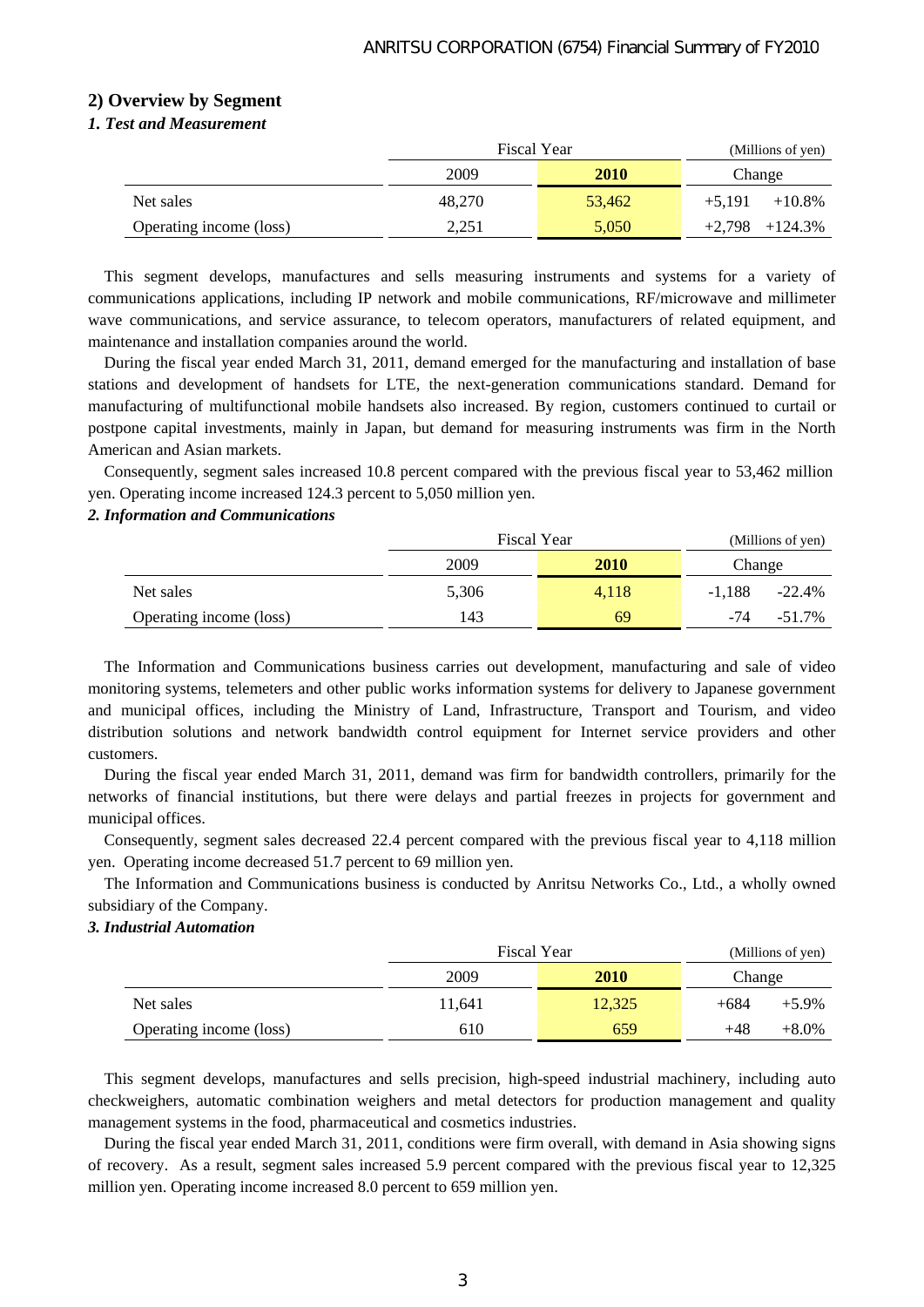The Industrial Automation business is conducted by Anritsu Industrial Solutions Co., Ltd., a wholly owned subsidiary of the Company.

*4. Others* 

|                         | <b>Fiscal Year</b> |       | (Millions of yen) |           |
|-------------------------|--------------------|-------|-------------------|-----------|
|                         | 2010<br>2009       |       | Change            |           |
| Net sales               | 8.329              | 7.946 | $-383$            | $-4.6\%$  |
| Operating income (loss) | 2,248              | 1,653 | -595              | $-26.5\%$ |

The Others segment comprises devices, precision measurement, logistics, welfare services, real estate leasing and other businesses.

During the fiscal year ended March 31, 2011, in the device business, demand was firm in the optical communications market in Japan and overseas, but reached the end of a cycle in the second half of the period. In the precision measurement business, demand was weak overall despite signs of recovery in some sectors. As a result, segment sales decreased 4.6 percent compared with the previous fiscal year to 7,946 million yen. Operating income decreased 26.5 percent to 1,653 million yen.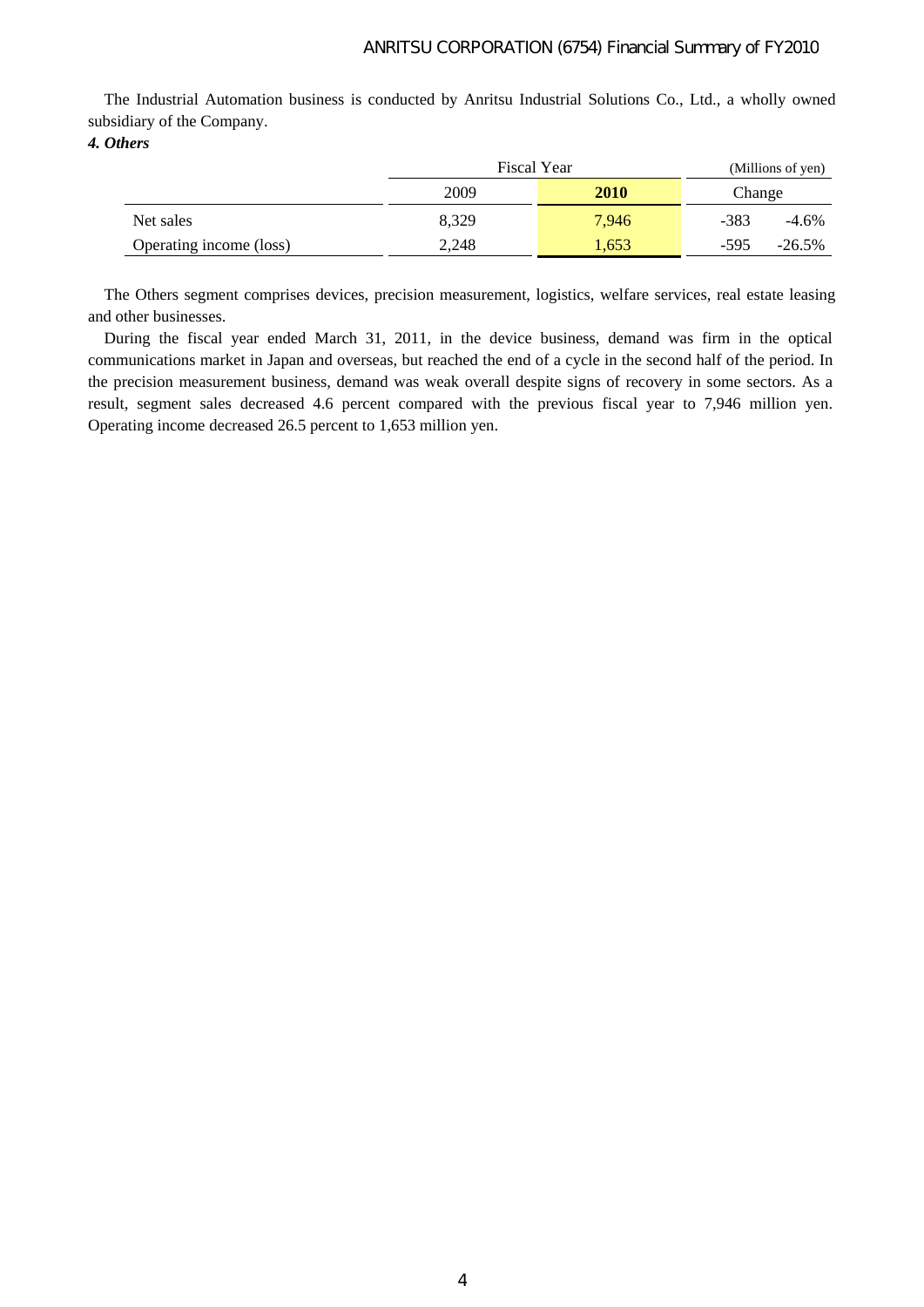### **3) Analysis of Operating Results**

### *1. Test and Measurement*

The Test and Measurement business, which accounts for approximately 69 percent of the Anritsu Group's net sales, is divided into the following three (3) sub-segments.

### **1) Mobile**

The Mobile sub-segment includes measuring instruments for mobile phone acceptance testing by mobile phone service operators, and for design, production, function and performance verification, and maintenance of mobile phone handsets by manufacturers of mobile phones, IC chipsets and relevant components.

Demand in this sub-segment tends to be influenced by factors including technological innovations in mobile phone services, the degree of diffusion, and the number of new subscribers, new mobile phone models and mobile phones shipped.

Amid the dramatic expansion in mobile broadband services for smartphones as well as conventional mobile phones, services based on LTE, the next-generation communications standard, are expected to begin globally. As a result, full-scale development has begun for IC chipsets and mobile handsets supporting LTE, and demand for related measuring equipment is expanding as a result. Anritsu launched new products for use in research and development of LTE handsets. Further, the Company is working to enhance its portfolio of solutions for the LTE handset market and maintain and expand market position by optimally employing the technologies gained in this process to continue developing and launching competitive products to meet expected demand for conformance testing (to confirm interconnectivity) and measuring equipment for manufacturing LTE handsets. In addition, the handset manufacturing market is expected to pick up due to the expansion of 3G services in China, which has the world's largest number of mobile phone subscribers. Anritsu will work to further expand business by providing competitive products such as measuring equipment for manufacturing of TD-SCDMA and other 3G handsets and TD-LTE, which is scheduled for introduction, to accurately meet this demand.

#### **2) Network Infrastructure**

The Network Infrastructure sub-segment includes network construction maintenance, monitoring and service quality assurance solutions for wireline and wireless service providers, and solutions for communication equipment manufacturer needs in areas including design, production and testing.

In this sub-segment, with the increasing popularity of broadband network services, in addition to broadband services such as music and video download and IPTV, new services such as cloud computing are now being offered. Further, internet access via mobile phones is growing rapidly as flat-rate data services for mobile phones expand. As a result, demand for higher-speed networks is rising with increasing data traffic.

In the field of network infrastructure, with the start of full-scale construction of 40Gbps networks that can handle the rapid increase in high-speed traffic, as well as full-fledged research and development for 100Gbps network equipment, demand for related measuring equipment is increasing. Additionally, demand for installation of base stations and mobile backhaul equipment, as well as related measuring equipment, is increasing to meet surging demand for data communications driven by the popularization of multifunctional mobile devices such as smartphones and tablets.

In service assurance, increased demand is anticipated for solutions that ensure service quality due to the development of new services using networks as platforms. At the same time, demand for professional services is expected in this market due to the shortage of network engineers.

The Network Infrastructure sub-segment is working to expand and stabilize business by providing comprehensive solutions from constructing and monitoring communications infrastructure to ensuring service quality in addition to research and development solutions for telecommunications equipment.

### **3) Electronics**

The Electronics sub-segment includes measuring instruments widely used in the electronics industry, particularly for design, production and evaluation of electronic devices used in telecommunications networkrelated communications equipment and other electronic equipment.

Demand in this sub-segment tends to be impacted by the scale of production of electronic components and products used in telecommunications equipment, automobiles and intelligent home appliances.

Anritsu launched RF and Microwave measuring instruments, spectrum analyzers and other new products in this field, where medium-to-long-term growth is expected. Sales of handheld measuring instruments incorporating compact, high-density packaging and energy-saving technologies, an Anritsu strength, are also solid. Anritsu will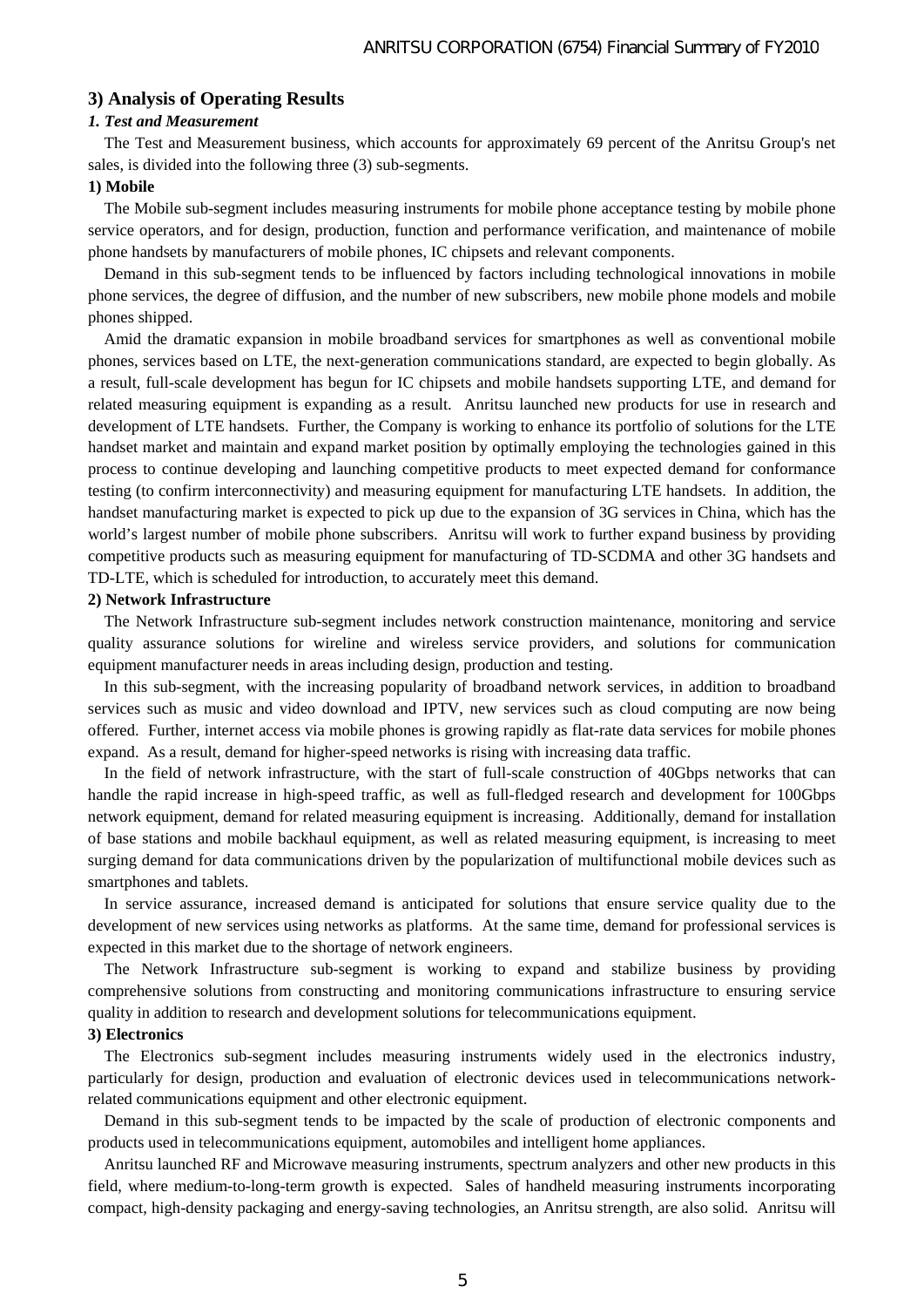work to further expand the business in this sub-segment by offering a wider range of applications for these markets and enhancing its lineup of general-purpose measuring equipment.

### *2. Information and Communications*

The Information and Communications business accounts for about 5 percent of Anritsu Group's net sales. It is easily influenced by the budgets of the national and local governments because a high proportion of its sales are for delivery to the government market. In addition, because of the connection with customers' budget implementation periods, approximately 60 percent or more of its sales tend to be concentrated in the fourth quarter.

In the government market, investments related to disaster recovery will be accorded first priority. Thereafter, investments are expected in other areas including disaster prevention and IP infrastructure development. In the private-sector market, demand is increasing for bandwidth controller and other communication infrastructure enhancements in order to maintain Quality of Service (QoS) for financial institutions and telecom operators.

The Anritsu Group will work to expand the business by addressing this demand with high-quality equipments based on IP network technologies, an Anritsu Group strength, while further promoting business cooperation with system integrators.

#### *3. Industrial Automation*

The Industrial Automation business accounts for about 16 percent of Anritsu Group's net sales. Since approximately 85 percent of segment sales are made to food manufacturers, this segment is substantially influenced by the impact of economic growth rate and changes in consumer spending levels on food manufacturers' business results.

Core products include highly precise checkweighers for high-speed food processing lines, as well as X-ray and other inspection systems that detect and remove metal fragments, stones and other alien materials in the food processing process with high precision. Anritsu's products have been adopted in Japan and around the world and are highly regarded in the market. In addition, continuous investment aimed at expanding market share in Asia, the United States and Europe resulted in an overseas sales ratio of approximately 30 percent. Demand for quality control inspection solutions is expected to remain firm overall, particularly in emerging countries, as interest among food manufacturers remains high. To meet this demand, Anritsu will recombine its internal resources to develop and deliver integrated quality control inspection solutions, and will optimize its supply chain including overseas production in order to expand the business and increase profitability.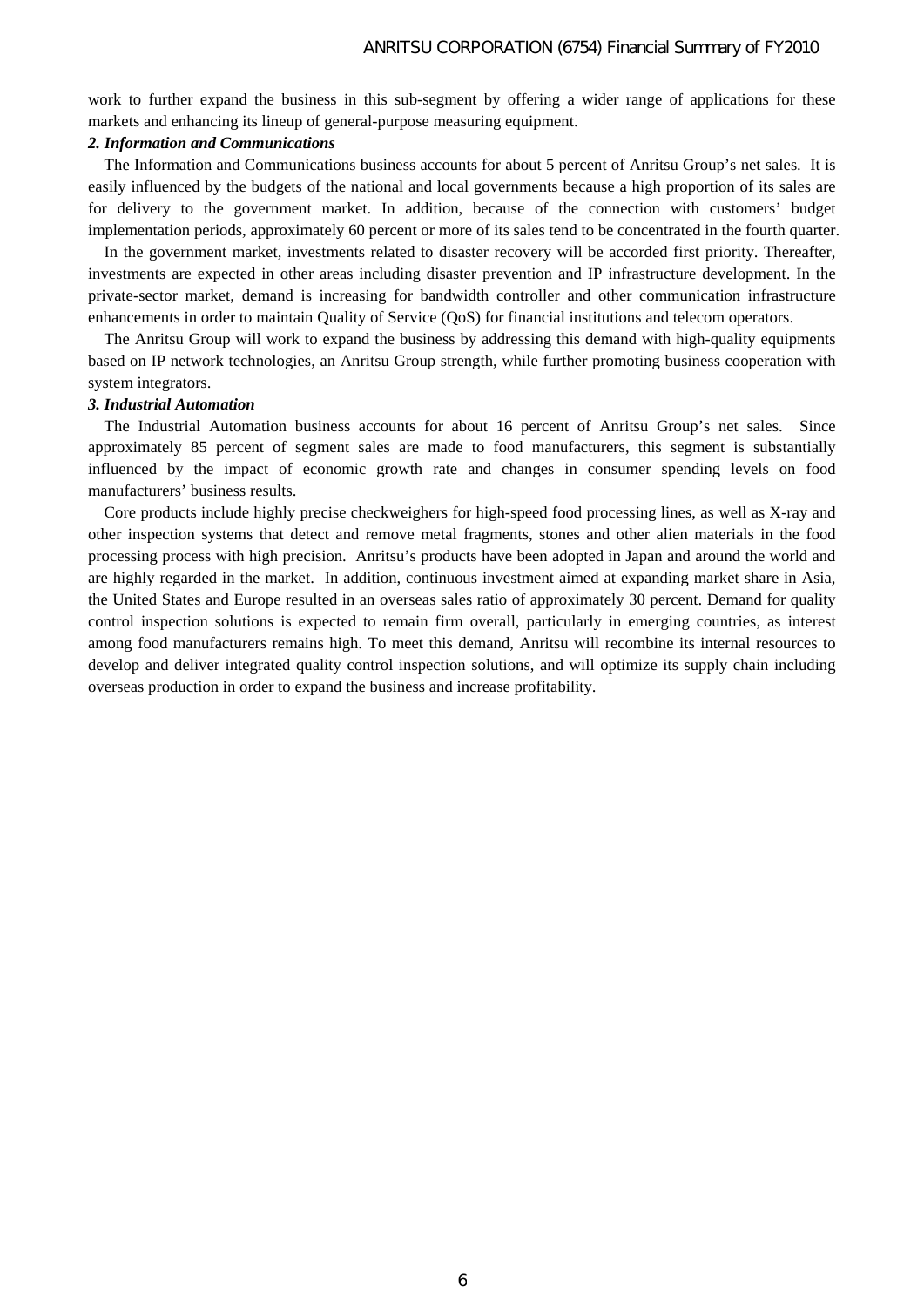### **4) Outlook for the Fiscal Year Ending March 31, 2012**

For the fiscal year ending March 31, 2012, the outlook itself is a challenge. Many risks are possible, including revision of investment plans and delays in recovery of the supply chain, due to the effects of the Great East Japan Earthquake, which has been called Japan's greatest postwar crisis. In addition, careful attention remains necessary to factors including intensifying price competition, volatility in exchange rates and the impact of the rising price of crude oil.

In this market environment, the Anritsu Group will undertake the following measures.

In the core Test and Measurement segment, the Anritsu Group will roll out competitive products that meet needs for the mobile market including LTE, where continued expansion of demand is projected worldwide; the core network market, where investment will be needed due to increasing data transmission volume from smartphones and other devices; and the electronics market, which is expected to grow in the medium-to-long term. The Anritsu Group will also work to develop new demand in the markets of emerging countries, such as for network infrastructure upgrades and service assurance. In addition, the Anritsu Group will work more closely with customers by sharing development road maps with customers and strengthening technical support, and will work to further increase profitability by raising management efficiency through the promotion of enhancements to the operational framework, such as expansion of indirect sales channels and the use of EMS.

In the Information and Communications segment, Anritsu will work to expand the business by boosting the competitiveness of its IP network solutions and strengthening cooperation with system integrators.

In the Industrial Automation segment, while strengthening cost-cutting to improve profitability, Anritsu aims to expand business by promoting a product strategy of higher added value and differentiation, as well as further accelerating business development in overseas markets, such as beginning full-scale overseas production.

The performance forecast for the year ending March 31, 2012 is shown on page 8.

In the Test and Measurement segment, Anritsu anticipates increased sales due to continuing firm demand in markets related to LTE and contributions from new products. However, with the impact of the stronger yen and a cyclical drop in demand for optical communication devices, the Anritsu Group projects total net sales of 80.0 billion yen, a 2.8 percent increase compared with the fiscal year ended March 31, 2011.

Although the Anritsu Group anticipates factors that will contribute to operating income, it projects increases in development expenses centered on LTE-related equipment and in costs associated with enhancement of overseas support operations. The Anritsu Group therefore forecasts operating income of 6.2 billion yen, an 11.4 percent decrease. The Anritsu Group forecasts ordinary income of 5.5 billion yen, a 2.6 percent increase, and net income of 3.8 billion yen, a 23.8 percent increase.

Please note that the outlook has become increasingly uncertain, with the impact on production from electric power shortages and trends in procurement of components due to the Great East Japan Earthquake. Accordingly, the above performance forecast is the Anritsu Group's business plan at present. In the event a specific impact is expected in the future, the Anritsu Group will promptly announce such information in accordance with disclosure standards.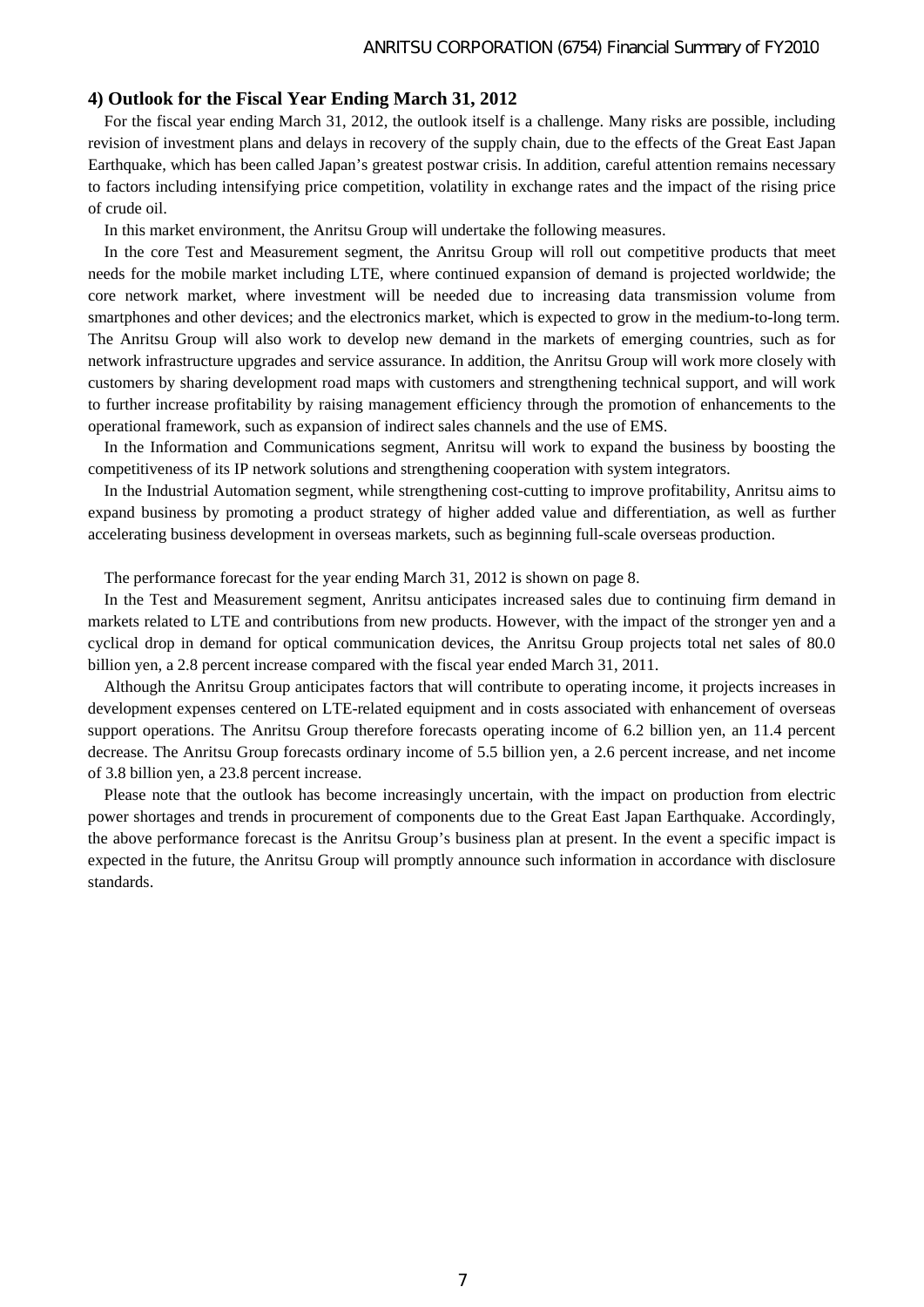### **BUSINESS FORECAST FOR THE FISCAL YEAR ENDING MARCH 31, 2012**

|                         |                                | (Millions of yen) |
|-------------------------|--------------------------------|-------------------|
|                         | 1 <sup>st</sup> half of FY2011 | <b>FY2011</b>     |
| Net sales               | 36,500                         | 80,000            |
| Operating income (loss) | 1,500                          | 6,200             |
| Ordinary income (loss)  | 1,100                          | 5,500             |
| Net income (loss)       | 600                            | 3,800             |

Assumed exchange rate; 1US\$=85Yen

### (For Reference)

### **SEGMENT INFORMATION**

| (Millions of yen)           |                                       |         |                                       |         |                                       |         |
|-----------------------------|---------------------------------------|---------|---------------------------------------|---------|---------------------------------------|---------|
|                             | <b>FY2009</b>                         |         | <b>FY2010</b>                         |         | FY2011 (Forecast)                     |         |
|                             | From Apr. 1, 2009<br>To Mar. 31, 2010 | %Change | From Apr. 1, 2010<br>To Mar. 31, 2011 | %Change | From Apr. 1, 2011<br>To Mar. 31, 2012 | %Change |
| <b>Net sales</b>            | 73,548                                | $-12.4$ | 77,853                                | $+5.9$  | 80,000                                | $+2.8$  |
| <b>Segment</b>              |                                       |         |                                       |         |                                       |         |
| <b>Test and Measurement</b> | 48,270                                | $-16.0$ | 53,462                                | $+10.8$ | 56,500                                | $+5.7$  |
| Info. and Comm.             | 5,306                                 | $+2.0$  | 4,118                                 | $-22.4$ | 4,000                                 | $-2.9$  |
| Industrial Automation       | 11,641                                | $-10.3$ | 12,325                                | $+5.9$  | 14,000                                | $+13.6$ |
| Others                      | 8,329                                 | $+0.2$  | 7,946                                 | $-4.6$  | 5,500                                 | $-30.8$ |
| <b>Market</b>               |                                       |         |                                       |         |                                       |         |
| Japan                       | 33,490                                | $-10.6$ | 32,952                                | $-1.6$  | 33,000                                | $+0.1$  |
| Overseas                    | 40.058                                | $-13.8$ | 44,900                                | $+12.1$ | 47,000                                | $+4.7$  |
| Americas                    | 13,967                                | $-14.7$ | 18,946                                | $+35.7$ | 19,500                                | $+2.9$  |
| <b>EMEA</b>                 | 12,462                                | $-16.2$ | 10,629                                | $-14.7$ | 11,500                                | $+8.2$  |
| Asia and Others             | 13,628                                | $-10.6$ | 15,324                                | $+12.4$ | 16,000                                | $+4.4$  |

(Notes) EMEA**:** Europe, Middle East and Africa

The classification of the Precision measurement business was changed from Others to Industrial Automation as of April 1, 2011.

#### (Note)

 *Statements made in these materials with respect to Anritsu's current plans, strategies and beliefs that are not historical fact are forward-looking statements of future business results or other forward-looking projections pertinent to the business of Anritsu. These descriptions are based on assumptions and judgments made by Anritsu's management from information currently available, and include certain risks and uncertain factors. Actual business results are the outcome of a number of unknown variables, and may substantially differ from the figures projected herein. Furthermore, Anritsu disclaims any obligation, unless required by law, to update or revise any forward-looking statements as a result of new information, future events or otherwise.*

*Factors which may affect the actual business results include but are not limited to the economic situation in the geographic areas where Anritsu conducts business, including but not limited to Japan, Americas, Europe, and Asia, pressure on prices due to trends in demand for Anritsu's products and services or to increased competition, Anritsu's ability to continue supplying products and services that are accepted by customers in a highly competitive market environment, and currency exchange rates.*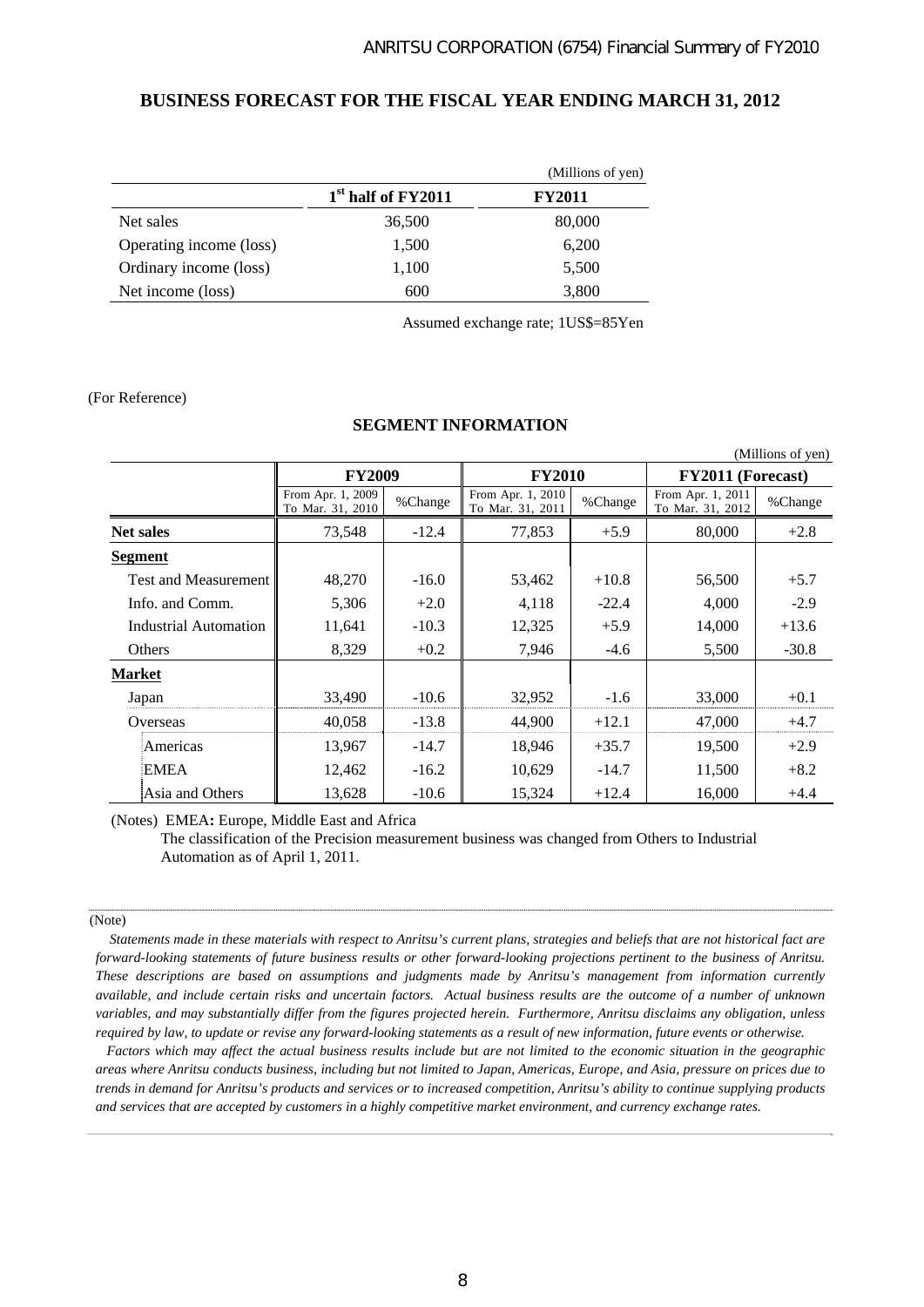## **(2) Analysis of Financial Condition**

## **1) Assets, Liabilities and Net Assets**

|                       | Ended March 31, |        | (Millions of yen) |
|-----------------------|-----------------|--------|-------------------|
|                       | 2010            | 2011   | Change            |
| Total assets          | 101,188         | 99,249 | $-1,939$          |
| Liabilities           | 63.514          | 59,342 | $-4.171$          |
| Net assets            | 37.674          | 39,906 | $+2,232$          |
| Interest-bearing debt | 42,274          | 36,839 | $-5,435$          |

Assets, liabilities and net assets as of March 31, 2011 were as follows.

### *1. Assets*

Total assets decreased 1,939 million yen compared with the end of the previous fiscal year to 99,249 million yen. Current assets increased 1,924 million yen due to an increase in cash and deposits. Noncurrent assets decreased 3,863 million yen due to factors including curtailed investment and impairment of goodwill.

### *2. Liabilities*

Total liabilities decreased 4,171 million yen compared with the end of the previous fiscal year to 59,342 million yen. Current liabilities decreased due to the redemption upon maturity of 7,024 million yen in bonds with subscription rights to shares and the repayment of bank loans. Although the Anritsu Group repaid long-term loans payable, noncurrent liabilities increased 3,238 million yen as a result of the issue of 10,000 million yen in bonds with subscription rights to shares.

### *3. Net Assets*

Total net assets increased 2,232 million yen compared with the end of the previous fiscal year to 39,906 million yen. As a result, the ratio of equity capital was 40.2 percent, compared with 37.2 percent at the end of the previous fiscal year.

|                                            | <b>Fiscal Year</b> | (Millions of yen) |          |
|--------------------------------------------|--------------------|-------------------|----------|
|                                            | 2009               | <b>2010</b>       | Change   |
| Cash flows from operating activities       | 7.970              | 9.229             | $+1,259$ |
| Cash flows from investing activities       | (498)              | (1,432)           | $-933$   |
| Cash flows from financing activities       | 386                | (6,049)           | $-6,436$ |
| Cash and cash equivalents at end of period | 26.269             | 27,993            | $+1,723$ |
| Free cash flow                             | 7.471              | 7.797             | $+326$   |

### **2) Summarized Cash Flows**

In the fiscal year ended March 31, 2011, cash and cash equivalents (hereafter, "net cash") increased 1,723 million yen from the end of the previous fiscal year to 27,993 million yen.

Free cash flow, the sum of cash flows from operating activities and cash flows from investing activities, was positive 7,797 million yen (compared with positive 7,471 million yen in the previous fiscal year).

Conditions and factors for each category of cash flow for the fiscal year are as follows.

### *1. Cash Flows from Operating Activities*

Net cash provided by operating activities was 9,229 million yen (in the previous fiscal year, operating activities provided net cash of 7,970 million yen).

The primary factor, in addition to recording income before income taxes, was the collection of receivables recorded in the previous consolidated fiscal year.

Depreciation and amortization was 2,591 million yen, a decrease of 380 million yen compared with the previous fiscal year.

### *2. Cash Flows from Investing Activities*

Net cash used in investing activities was 1,432 million yen (in the previous fiscal year, investing activities used net cash of 498 million yen).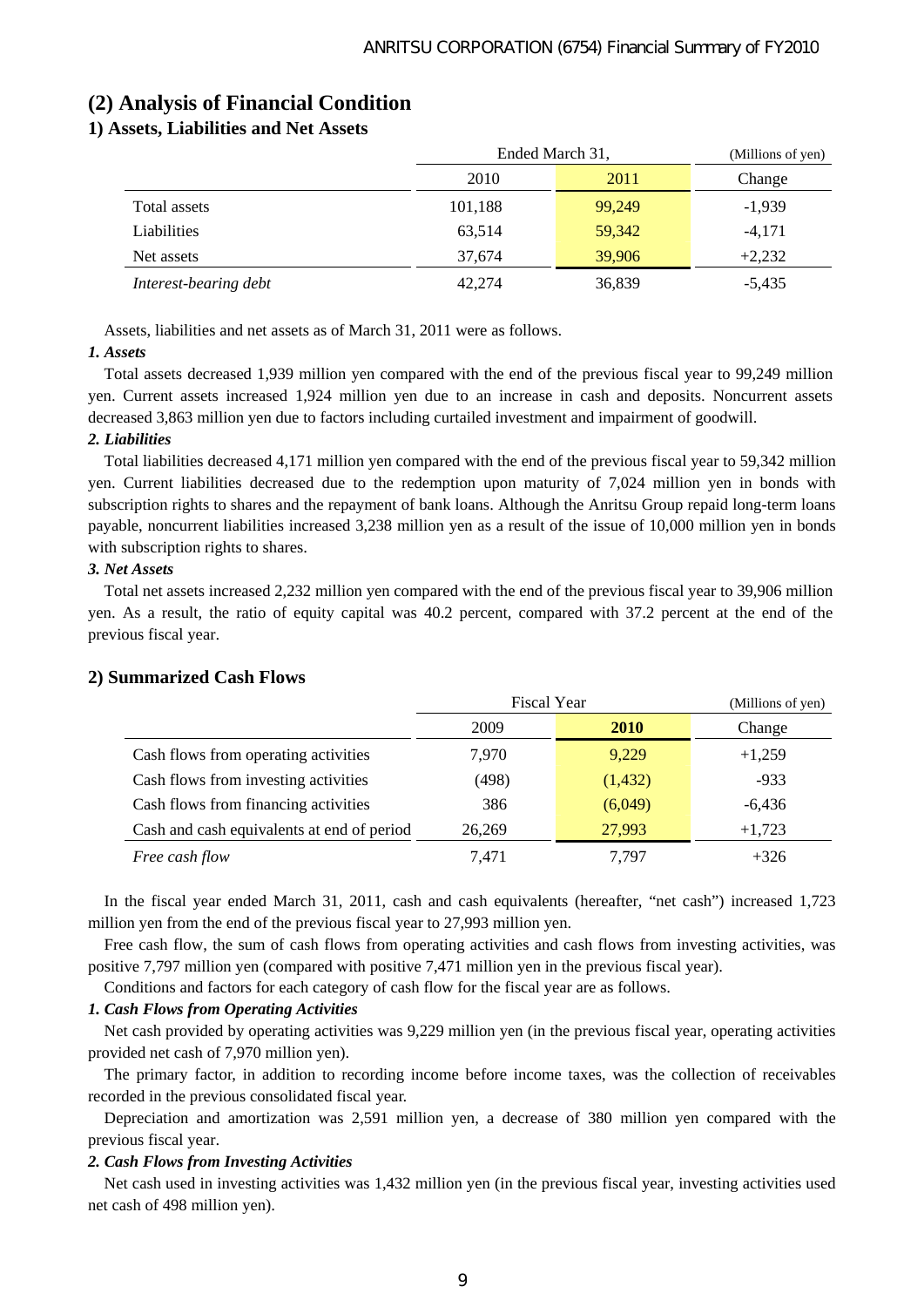This was mainly due to purchase of property, plant and equipment of 1,184 million yen. In the previous fiscal year, Anritsu booked proceeds from sales of investment securities.

#### *3. Cash Flows from Financing Activities*

Net cash used in financing activities was 6,049 million yen (in the previous fiscal year, financing activities provided net cash of 386 million yen).

Although the Anritsu Group issued 10,000 million yen in euro-denominated convertible bonds with subscription rights to shares due in 2015, the primary factors were the redemption of 7,024 million yen in bonds with subscription rights to shares and repayment of loans.

#### **3) Analysis of Financial Condition**

Anritsu's Group's funding requirements are mainly working capital such as material purchase costs and operating expenses incurred in manufacturing, sales and marketing of products, as well as capital investment funds and research and development expenses. In addition, the Anritsu Group secured stable financing by renewing a committed 15.0 billion yen line of credit in March 2011 (effective until March 2014). Looking forward, while preparing for unforeseen financial risks, both domestic and overseas, in a dramatically changing market environment, Anritsu Group will swiftly and flexibly meet its capital requirements for working capital, regular repayment of long-term borrowings and business growth.

Anritsu continuously made progress in reducing interest-bearing debt. As a result, as of March 31, 2011, the balance of interest-bearing debt was 36.8 billion yen (compared with 42.2 billion yen at the end of the previous fiscal year), the net debt-to-equity ratio was 0.22 (compared with 0.43 at the previous fiscal year-end) and the debt-to-equity ratio was 0.92 (compared with 1.12 at the previous fiscal year-end).

The Company will use increased cash flow generated by improvements in adjusted current earnings (net operating income after tax less an adjustment for the cost of capital) and asset turnover as well as enhanced capital efficiency resulting from measures including an internal Group cash management system to make further reductions in interest-bearing debt, improve the net debt-to-equity ratio, enhancing shareholders' equity and fortify its financial structure.

At the end of March 2011, Rating and Investment Information, Inc. (R&I) rated Anritsu's short-term debt a-2, and its long-term debt BBB. Anritsu will continue working to enhance its financial stability in order to improve its debt rating.

#### *(Notes)*

*Net debt-to-equity ratio: (Interest-bearing debt – cash and cash equivalents) / Equity Capital Debt-to-equity ratio: Interest-bearing debt / Equity Capital* 

### **4) Cash Flow Outlook for the Year Ending March 31, 2012**

### *1. Cash Flows from Operating Activities*

In addition to increasing income before income taxes, the Anritsu Group plans to maximize cash provided by operating activities by making more effective use of operating assets such as inventories and trade notes and accounts receivable. In particular, with respect to inventories, by conducting thorough supply chain management, including production innovation, and making more efficient use of demo products for sales promotions, the Anritsu Group aims to raise the turnover ratio on the end-of-period balance of inventories to net sales from 4.9 times to 6.0 times or higher over the medium term.

### *2. Cash Flows from Investing Activities*

Anritsu expects investing activities to use net cash in the fiscal year ending March 31, 2012.

As the Company plans to focus capital investment on strengthening the foundation of its development environment, the scale of investment is expected to increase compared with the fiscal year ended March 31, 2011.

### *3. Cash Flows from Financing Activities*

The Anritsu Group expects cash flows from financing activities to be negative, mainly due to payment of cash dividends. Anritsu expects the balance of interest-bearing debt to decrease from the fiscal year ended March 31, 2011.

### **5) Indicator Trend of Consolidated Cash Flows**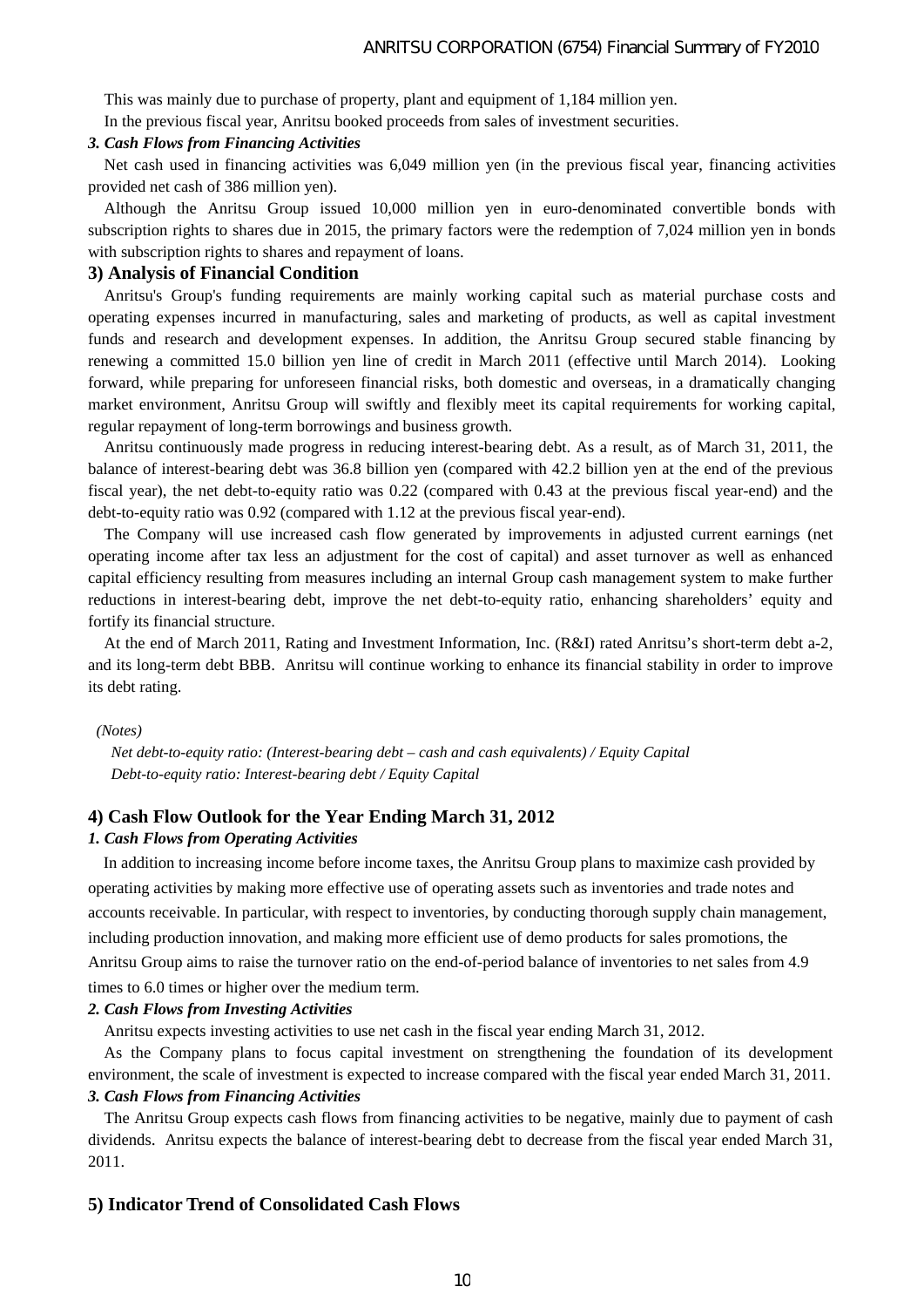### ANRITSU CORPORATION (6754) Financial Summary of FY2010

|                                                      | Year Ended<br>March 31, 2008 | Year Ended<br>March 31, 2009 | Year Ended<br>March 31, 2010 | Year Ended<br>March 31, 2011 |
|------------------------------------------------------|------------------------------|------------------------------|------------------------------|------------------------------|
| Shareholders' equity / Total assets (%)              | 42.3                         | 37.1                         | 37.2                         | 40.2                         |
| Market capitalization / Total assets (%)             | 28.4                         | 29.4                         | 45.3                         | 81.3                         |
| Interest bearing debt / Operating cash flows (years) | 7.5                          | 6.3                          | 5.3                          | 4.0                          |
| Operating cash flows / Interest expense (times)      | 6.2                          | 9.8                          | 12.7                         | 13.2                         |

*(Notes)* 

*1. All indicators are calculated on a consolidated basis.* 

*2. Market capitalization is calculated by multiplying the total number of shares outstanding at the end of the period (excluding treasury stock) by the closing share price at the end of the period.* 

*3. Interest-bearing debt are debt stated on the consolidated balance sheets on which interest is paid (including zero coupon bonds with stock acquisition rights).* 

*4. Operating cash flows and Interest expense are as reported in the consolidated statement of cash flows.*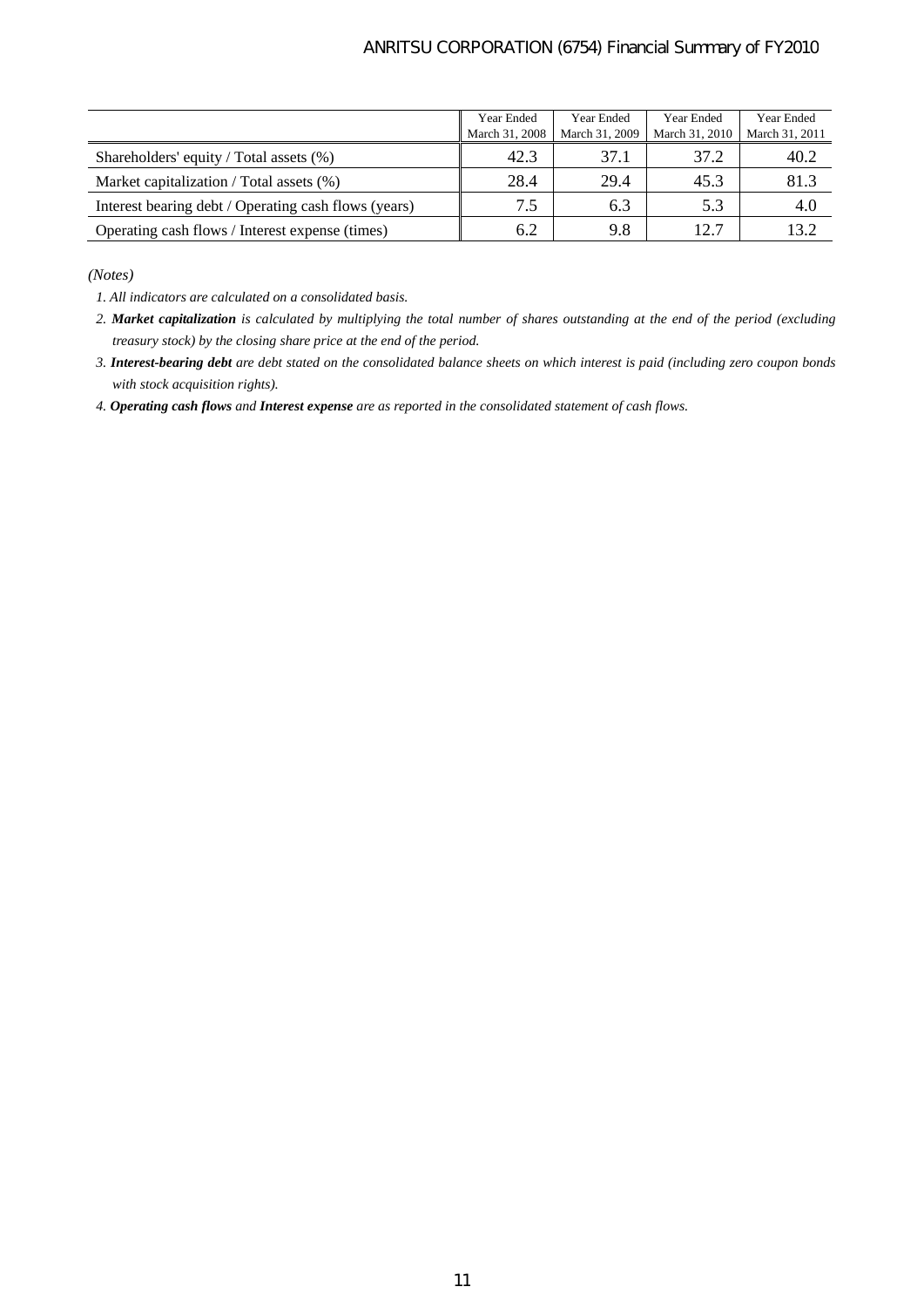## (**3) Profit Distribution Policy and Dividends for the Years Ended/Ending March 31, 2011 and March 31, 2012**

Anritsu considers the return of profits to shareholders a management priority. Its basic policy for paying dividends from surplus funds is to increase the ratio of dividends on consolidated equity (DOE) to reflect the level of income during the consolidated period while comprehensively taking into account factors such as the operating environment and the outlook for results in the next fiscal year. The Company's policy is to apply retained earnings to research and development and capital investment in order to respond to rapid technological advances and changes in the market structure.

The Company's basic policy regarding distribution of surplus funds is to make two distributions of dividends annually, consisting of a fiscal year-end dividend by resolution of the General Meeting of Shareholders and an interim dividend approved by the Board of Directors.

Anritsu plans to pay a year-end dividend of 5.00 yen per share, and total dividends for the fiscal year will be 7.00 yen per share for the fiscal year ended March 31, 2011.

For the fiscal year ending March 31, 2012, Anritsu plans to pay cash dividends of 8.00 yen per share (including an interim dividend of 4.00 yen per share), assuming achievement of the business forecast on page 8.

## **(4) Risk Information**

### **1) Inherent Risks In Anritsu Group's Technology and Marketing Strategies**

Anritsu Group works to deploy its well-developed technological capabilities to promptly provide cutting-edge products and services that offer value to customers. However, the rapid pace of technological innovation in Anritsu Group's core information and communication markets and Anritsu Group's ability to deliver products and services in a timely manner to meet the needs and wants of customers are factors that have the potential to exert a material impact on Anritsu Group's results.

### **2) Market Fluctuation Risk**

External factors including changes in the economy or market conditions and technological innovation affect the profitability of product lines the Group develops and have the potential to exert a significant material impact on the Anritsu Group's results.

Because a high percentage of Test and Measurement segment sales are in the telecommunications market, capital investment trends among telecom operators, telecommunications equipment manufacturers and electronic component manufacturers have the potential to exert a material effect on business results. Telecom operators are progressively adopting technologies to handle rapid increases in data traffic even as they curtail capital investment. However, they are also increasingly adopting shared open network use in order to increase service development efficiency. Moreover, business results for the mobile communications measuring instrument field, the cornerstone of earnings for the Anritsu Group, are affected by changes in technological innovation in mobile phone services, the number of subscribers and the replacement ratio for mobile phones. Business results are also affected by factors such as changes in development methods as seen in the shift to mobile phone software platforms and response to intensifying price competition in measuring instruments used in handset production.

In the Information and Communications segment, price competition is influenced by economic trends and technological innovation. In addition, because this business has a particularly high proportion of sales to government entities, the scale and status of implementation of government and municipal budgets for disaster prevention and IP networks may exert a material impact on its performance.

In the Industrial Automation business, sales to food manufacturers constitute about 85 percent of sales. Economic growth rates, consumer spending and raw material price trends have the potential to impact performance, capital investment and other issues among food manufacturers and materially influence its performance.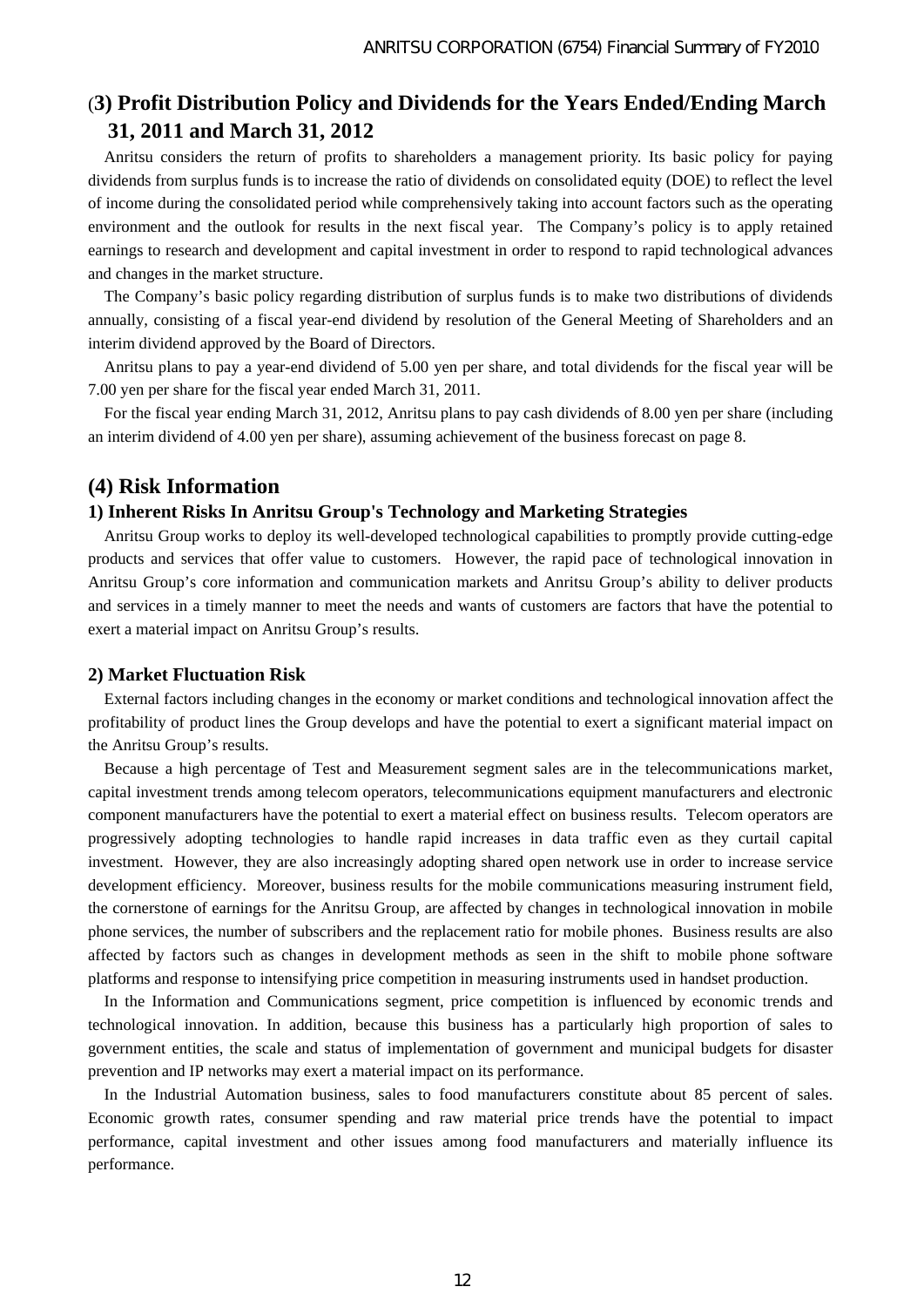### **3) Global Business Development Risk**

The Anritsu Group markets its products globally, and conducts business in the Americas, Europe, Asia and elsewhere. In particular, the overseas sales ratio for the Test and Measurement business is about 74 percent, and many customers likewise operate on a global scale. As a result, economic trends in countries worldwide, international conditions and progress in the Anritsu Group's global strategy have the potential to exert a material impact on earnings. In addition, global-scale mergers, acquisitions and realignment in the telecommunications industry are changing the competitive landscape. Significant changes in capital investment trends that result have the potential to exert a material impact on the Anritsu Group's operating results.

### **4) Foreign Exchange Risk**

Anritsu Group's sales outside Japan account for 57.7 percent of consolidated net sales. Anritsu Group hedges foreign exchange risk using instruments including forward foreign exchange contracts for foreign exchange transactions that occur upon collection of accounts receivable and other events. However, rapid changes in foreign exchange rates have the potential to exert a material impact on Anritsu Group's performance.

### **5) Long-term Inventory Obsolescence Risk**

Anritsu Group works to provide products and services that precisely meet customer needs and wants. However, particularly in the test and measuring instruments market, product lines are subject to rapid change in technology, which can easily result in obsolescence of products and parts, and cause inventory held for long periods to lose its value. These factors have the potential to exert a material impact on Anritsu Group's financial condition.

#### **6) Risk of Impairment Loss of Goodwill**

As of March 31, 2011, the Anritsu Group recorded goodwill resulting from the acquisition of an overseas company for the purpose of expanding the territory of the Test and Measurement business. The impact on earnings of the Test and Measurement business from changes in the global economy and markets, intensifying competition and other factors has the potential to cause the Group to recognize a loss of goodwill.

### **7) Risk Related to Deferred Tax Assets**

The Anritsu Group records future tax benefits as deferred tax assets. Calculation of deferred tax assets is based on projections that include estimates of future taxable income, and the actual benefit may differ from the projection. If the deferred tax assets based on the estimate of future taxable income are judged to be partially or wholly unrecoverable, these deferred tax assets are written down, which has the potential to exert a material impact on the Anritsu Group's financial condition and operating results.

### **8) Risk Related to Retirement Benefit Obligations**

The Anritsu Group's employee retirement benefit expenses and liabilities are calculated based on the discount rate and other assumptions set in actuarial calculations, and on expected pension plan returns. However, presumptive changes in the discount rate or actuarial calculations that form the basis for calculating projected retirement benefit obligations could exert a material impact on the Anritsu Group's financial condition and operating results.

### **9) Effect of Revisions to Accounting Standards**

The Anritsu Group prepares its financial statements based on generally accepted accounting standards and conducts appropriate financial disclosure. However, new application of or changes in accounting standards, the tax system or other systems in the future have the potential to exert a material impact on the Anritsu Group's operating results and financial condition.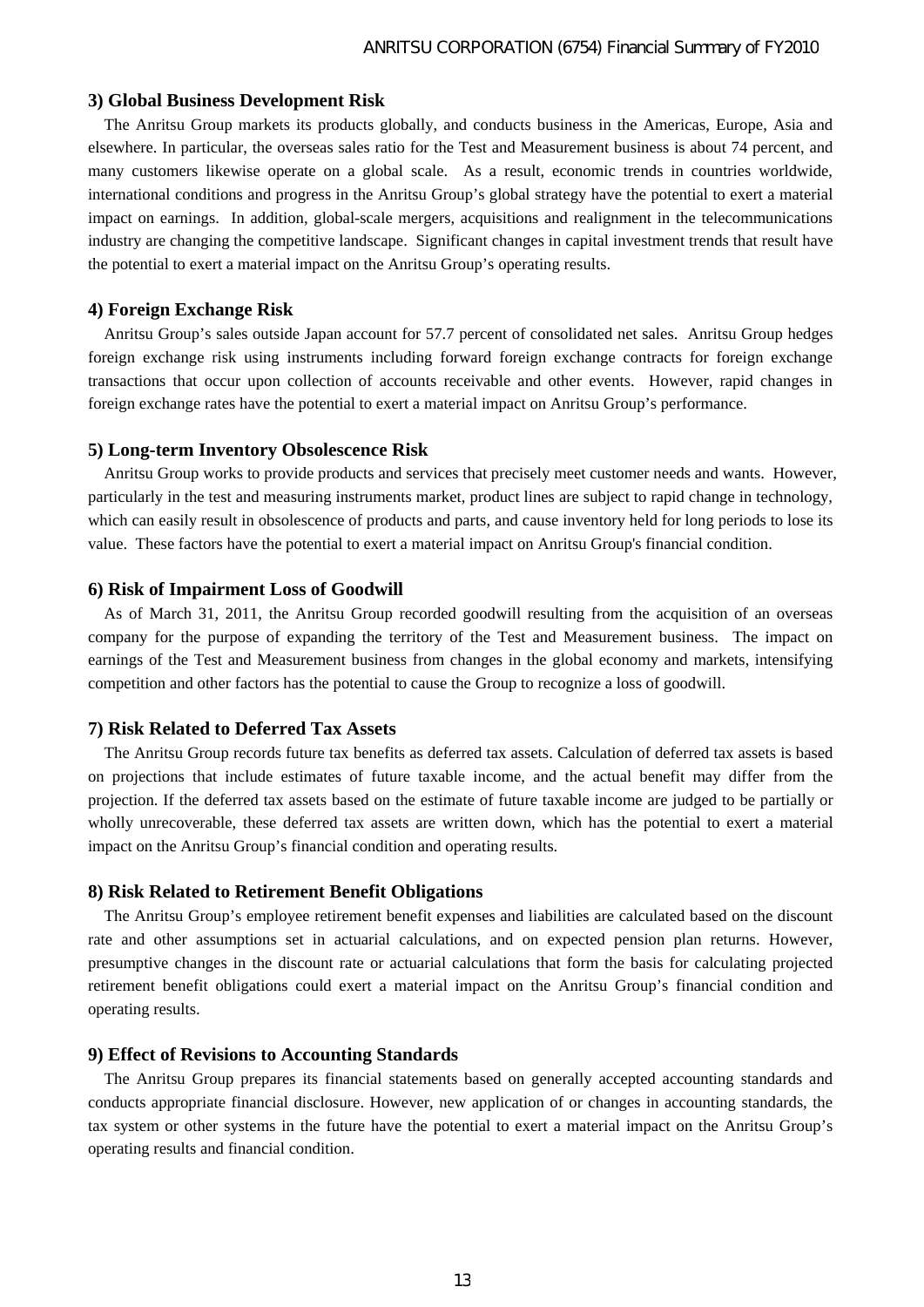### **10) Risk of Natural Disasters and Other Unexpected Events**

The Anritsu Group carries out production and sales activities globally. Consequently, the occurrence of major earthquakes or other natural disaster, fire, war, acts of terrorism or violence could exert a material impact on the Anritsu Group's operating results and financial condition by disrupting the business activities of the Anritsu Group or its suppliers and customers due to damage to key facilities, or by causing political or economic instability.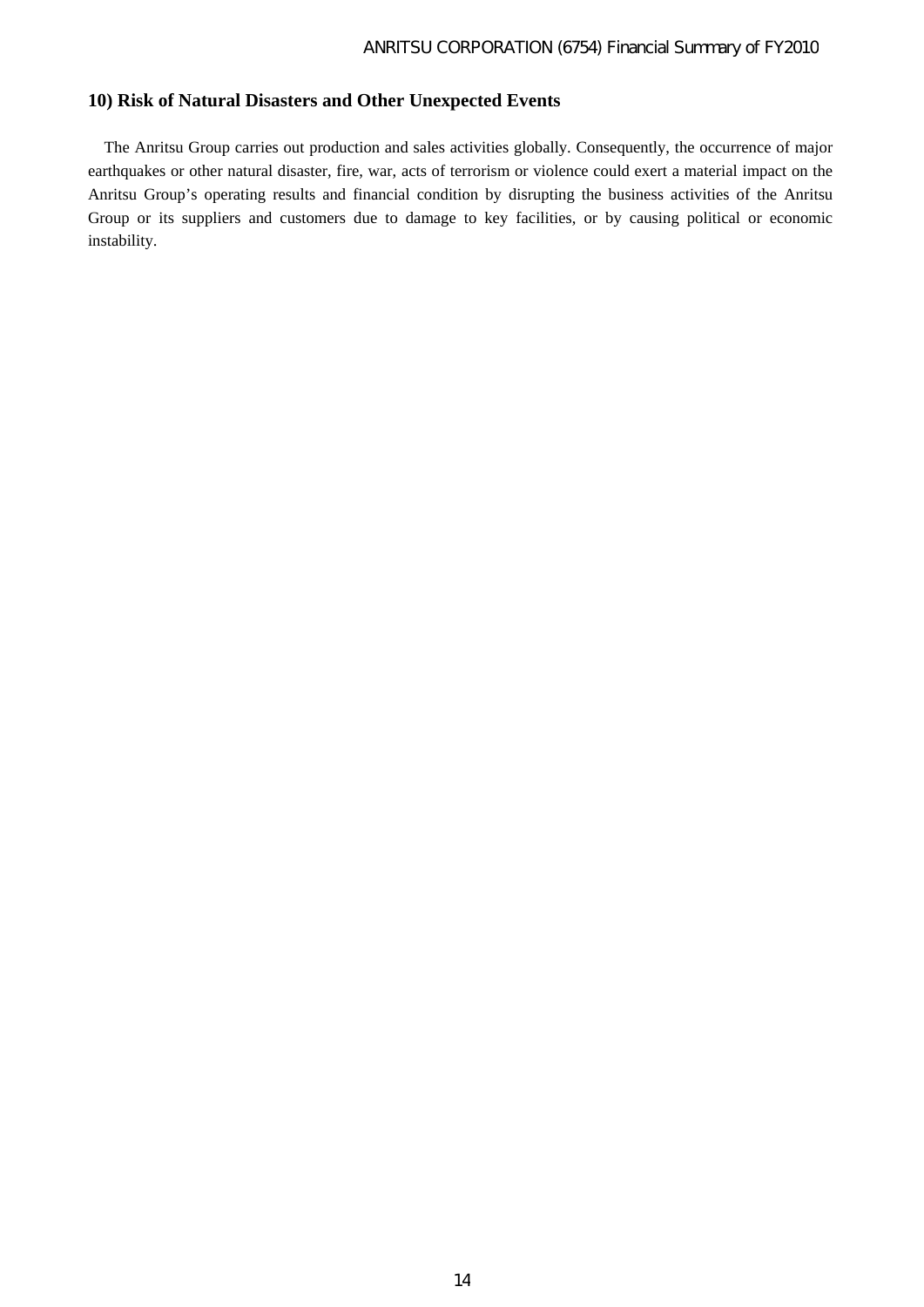## **2. Management Policies**

## **(1) Basic Policy**

The management philosophy of Anritsu Corporation is to contribute to creating an affluent safe and secure global society by providing "Original & High-level" products and services with sincerity, harmony and enthusiasm. Based on this, Anritsu's Company Policy is 1) to make Energetic organization by all employees with knowledge, 2) to obtain the growth driver by innovation, 3) to be a market leader in the global market and 4) to contribute for creating the society which is kind to human and earth as a good corporate citizen.

The Anritsu Group has built a solid base of customer trust with its portfolio of communications, test and measurement and inspection technologies that it has built up over the more than 110 years since its founding. These core technologies support the Group's current businesses, including Test and Measurement, Information and Communications, and Industrial Automation, and are a source of its corporate value. Strong relationships with suppliers and good labor-management relationships based on trust are also key management resources and further sources of corporate value.

The Anritsu Group will continue working to raise corporate value by making the most of these management resources while contributing to the realization of an affluent safe and secure global society.

### **(2) Management Targets**

Anritsu aims to maximize corporate value by managing its operations with a focus on cash flow. In addition, to evaluate the added value generated by capital invested, Anritsu uses an original metric, ACE (Anritsu Capital-cost Evaluation), for evaluating the results of each business.

In April 2010, Anritsu formulated the Mid-term Business Plan GLP2012 finishing in the fiscal year ending March 31, 2013, with the aim of achieving its management vision of continuous growth with sustainable superior profits. The fiscal year ended March 31, 2011, the initial year of the plan, marked a major first step. Anritsu will continue to apply its full efforts toward achieving the goals of the plan.

The key numerical management indicators of the Mid-term Business Plan GLP2012, and progress toward them, are as follows:

|                                      | Year Ended<br>March 31, 2010 | Year Ended<br>March 31, 2011 | Year Ending<br>March 31, 2013<br>(Targets) |
|--------------------------------------|------------------------------|------------------------------|--------------------------------------------|
| ACE (Billions of yen)                |                              |                              |                                            |
| <b>ROE</b>                           | $1.0\%$                      | 7 9%                         | $10\%$                                     |
| <b>Operating Income to Net Sales</b> |                              | (10)                         |                                            |

ACE: After-tax operating income – Cost of capital

### **(3) Medium- and Long-Term Management Strategy and Issues to be Dealt With**

In the field of telecommunications networks, the shifts to broadband and integration with various systems are progressing in both wireline and mobile communications, as are a diverse range of associated services. Particularly in the wireless field, development and introduction of a variety of new systems is active, including the LTE, the next-generation communications standard.

In the core Test and Measurement segment, Anritsu will work to secure profitability by strengthening LTE and other growth fields in the telecommunications market, developing the electronics market and expanding the Service Assurance business.

In the Information and Communications segment, Anritsu aims to expand the disaster prevention and monitoring businesses centered on IP network technologies.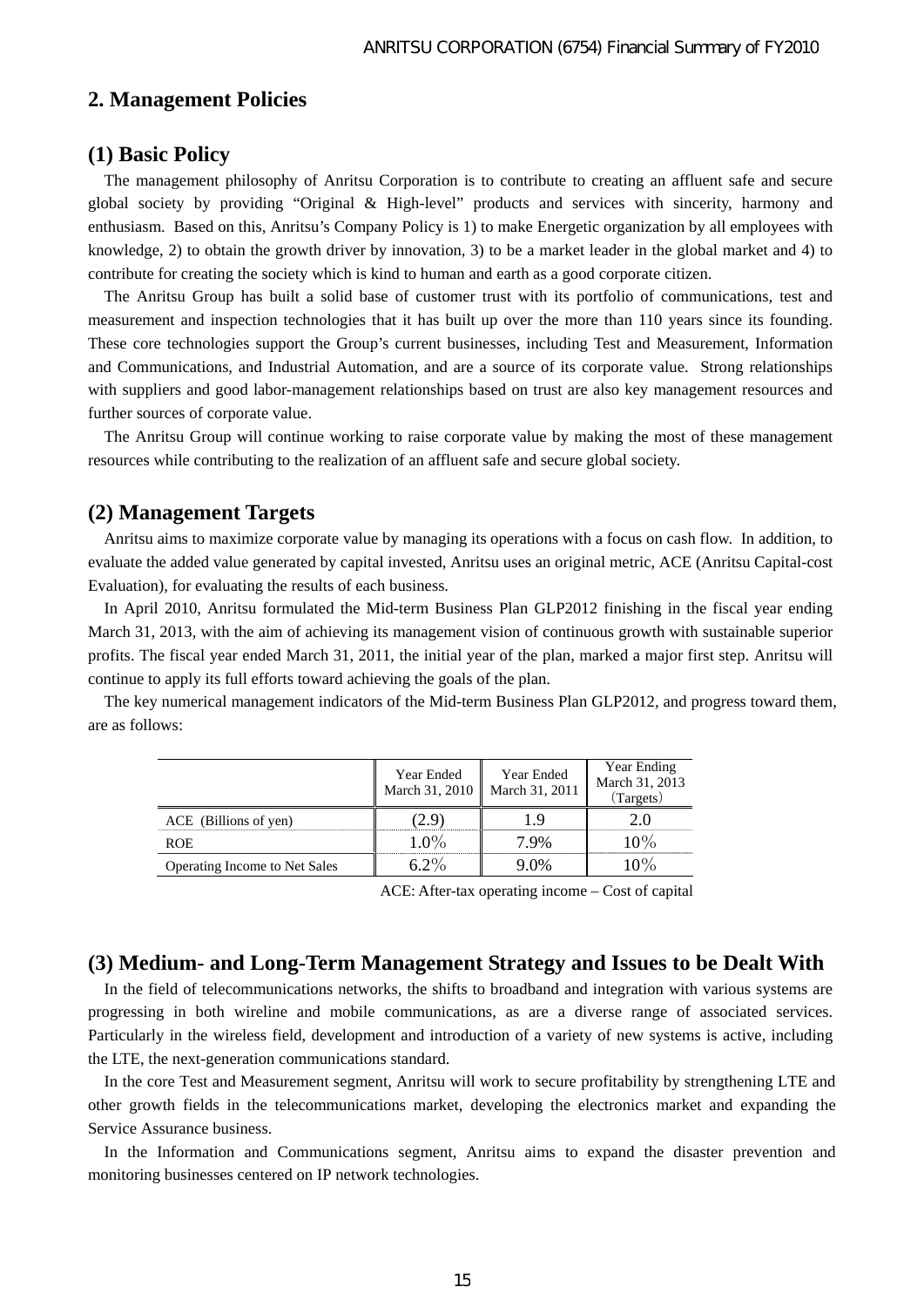In the Industrial Automation segment, with awareness of food safety rising around the world, Anritsu will expand into growth markets in Asia and elsewhere centered on inspection technologies and work to improve profitability.

Steady implementation of these strategies requires appropriately managing and reducing risks and transforming them from impediments into a source of competitive advantage. For this reason, Anritsu will strive to achieve its management targets by improving the risk management system through further strengthening of established ties among Group companies in Japan and overseas via upgrades to the internal control system.

The Anritsu Group believes that honest business practices enhance corporate value, and will continue to actively conduct corporate social responsibility (CSR) activities. Anritsu intends to go beyond what it considers to be its primary CSR activity - contributing to the realization of a safe, secure, and comfortable society through its products and services - to review the activities of the entire Group in all areas of corporate social responsibility, including compliance, corporate governance, the environment, human rights and risk management.

Anritsu aims to be a company that contributes to creating an affluent safe and secure global society as it works to steadily expand its operations and improve its financial structure.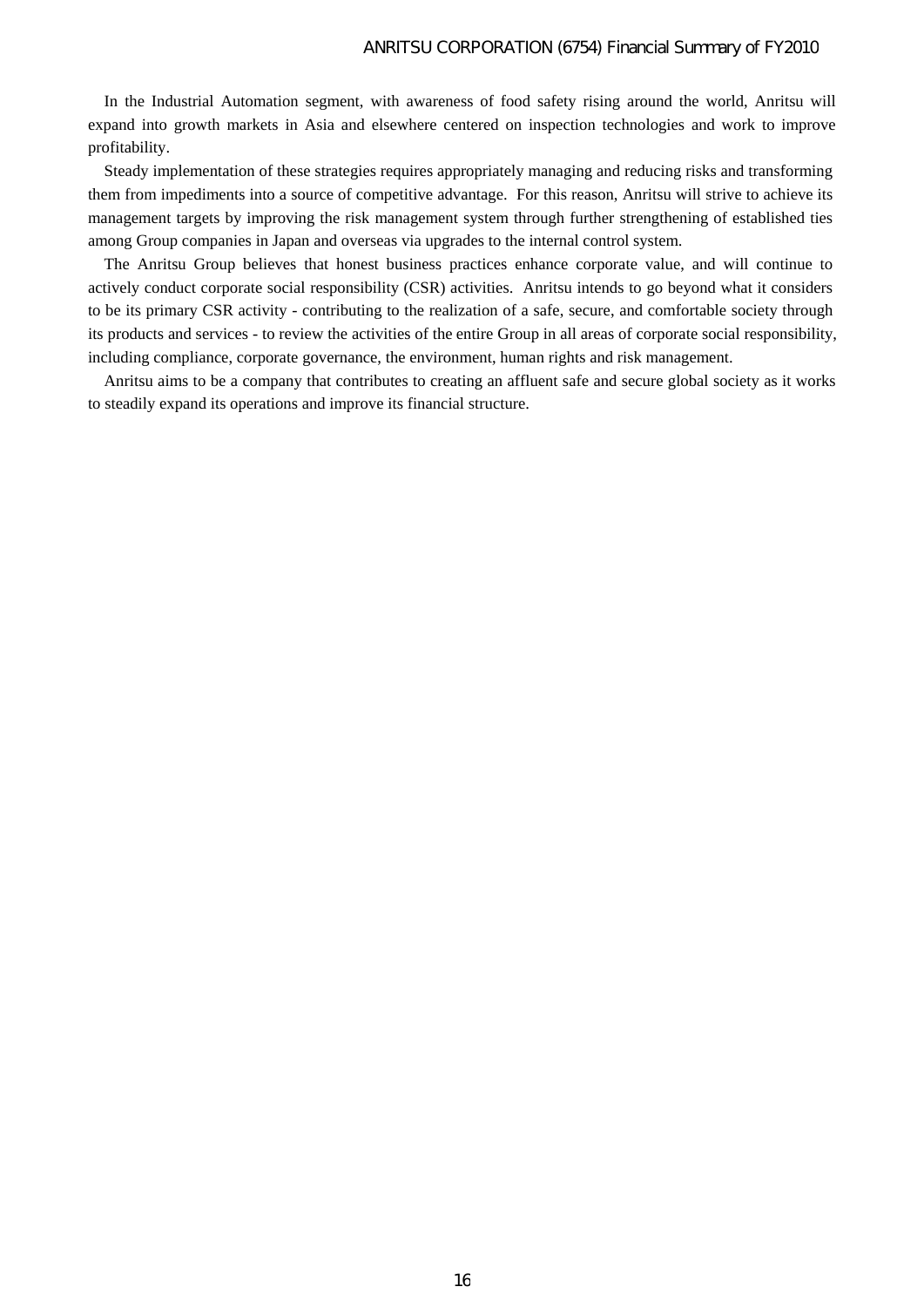## 3.Consolidated Financial Statements

## Consolidated Balance Sheets

| Assets                                    |               |               |             | Liabilities and Net assets                                     |               | (Unit: Millions of yen; round down) |             |
|-------------------------------------------|---------------|---------------|-------------|----------------------------------------------------------------|---------------|-------------------------------------|-------------|
|                                           | FY2009        | FY2010        |             |                                                                | FY2009        | FY2010                              |             |
|                                           | as of 3.31.10 | as of 3.31.11 | $(B) - (A)$ |                                                                | as of 3.31.10 | as of 3.31.11                       | $(B) - (A)$ |
|                                           | (A)           | (B)           |             |                                                                | (A)           | (B)                                 |             |
| <b>Assets</b>                             | 101,188       | 99,249        |             | (1,939) Liabilities                                            | 63,514        | 59,342                              | (4, 171)    |
| <b>Current assets</b>                     | 67,749        | 69,673        | 1,924       | <b>Current liabilities</b>                                     | 27,813        | 20,403                              | (7, 410)    |
| Cash and deposits                         | 26,269        | 27,993        | 1,723       | Notes and accounts payable-trade                               | 5,296         | 6,147                               | 850         |
| Notes and accounts receivable-trade       | 21,012        | 19,175        | (1,836)     | Short-term loans payable                                       | 4,150         | 2,239                               | (1, 911)    |
| [Inventories]                             | [13, 471]     | [15, 763]     | [2, 292]    | Current portion of bonds with<br>subscription rights to shares | 7,024         | ٠                                   | (7,024)     |
| Finished goods                            | 5,049         | 6,184         | 1,134       | Income taxes payable                                           | 1,058         | 867                                 | (190)       |
| Work in process                           | 3,804         | 4,520         | 715         | Provision for directors' bonuses                               | 15            | 93                                  | 77          |
| Raw materials                             | 4,616         | 5,058         | 441         | Other                                                          | 10,267        | 11,055                              | 787         |
| Deferred tax assets                       | 6,288         | 5,813         |             | (475) Noncurrent liabilities                                   | 35,700        | 38,938                              | 3,238       |
| Other                                     | 960           | 1,207         | 247         | Bonds payable                                                  | 10,000        | 9,900                               | (100)       |
| Allowance for doubtful accounts           | (253)         | (279)         | (26)        | Bonds with subscription rights to<br>shares                    | $\frac{1}{2}$ | 10,000                              | 10,000      |
| Noncurrent assets                         | 33,439        | 29,575        | (3,863)     | Long-term loans payable                                        | 21,100        | 14,700                              | (6,400)     |
| Property, plant and equipment             | 19,117        | 17,652        | (1,464)     | Lease obligations                                              | 1,659         | 1,178                               | (480)       |
| Buildings and structures, net             | 11,669        | 10,789        | (879)       | Derferred tax liabilities                                      | 598           | 345                                 | (253)       |
| Machinery, equipment and vehicles,<br>net | 1,642         | 1,389         | (253)       | Provision for retirement benefits                              | 1,686         | 1,895                               | 209         |
| Tools, furniture and fixtures, net        | 1,470         | 1,227         | (243)       | Provision for directors' retirement<br>benefits                | 15            | 20                                  | 4           |
| Land                                      | 4,333         | 4,245         | (88)        | Other                                                          | 639           | 898                                 | 259         |
| Construction in progress                  | 0             | 0             | (0)         |                                                                |               |                                     |             |
| Intangible assets                         | 3,509         | 1,872         |             | $(1,636)$ Net assets                                           | 37,674        | 39,906                              | 2,232       |
| Goodwill                                  | 2,882         | 1,255         |             | (1,627) Shareholders' equity                                   | 44,191        | 47,002                              | 2,811       |
| Other                                     | 626           | 617           | (9)         | Capital stock                                                  | 14,049        | 14,051                              | 1           |
| Investments and other assets              | 10,812        | 10,049        | (762)       | Capital surplus                                                | 22,999        | 23,001                              | 1           |
| Investment securities                     | 906           | 806           | (99)        | Retained earnings                                              | 7,978         | 10,792                              | 2,814       |
| Deferred tax assets                       | 1,312         | 1,270         | (42)        | Treasury stock                                                 | (836)         | (842)                               | (6)         |
| Long-term prepaid expenses                | 8,064         | 7,571         |             | (492) Accumulated other comprehensive income                   | (6, 537)      | (7, 107)                            | (570)       |
| Other                                     | 530           | 480           | (50)        | Valuation difference on available-for-<br>sale securities      | 138           | 122                                 | (16)        |
| Allowance for doubtful accounts           | (1)           | (79)          | (77)        | Deferred gains or losses on hedges                             | (28)          | (21)                                | 7           |
|                                           |               |               |             | Foreign currency translation<br>adjustment                     | (6, 647)      | (7,207)                             | (560)       |
|                                           |               |               |             | Subscription rights to shares                                  | 19            | 11                                  | (8)         |
|                                           |               |               |             |                                                                |               |                                     |             |
|                                           |               |               |             |                                                                |               |                                     |             |
| <b>TOTAL</b>                              | 101,188       | 99,249        | (1,939)     | <b>TOTAL</b>                                                   | 101,188       | 99,249                              | (1,939)     |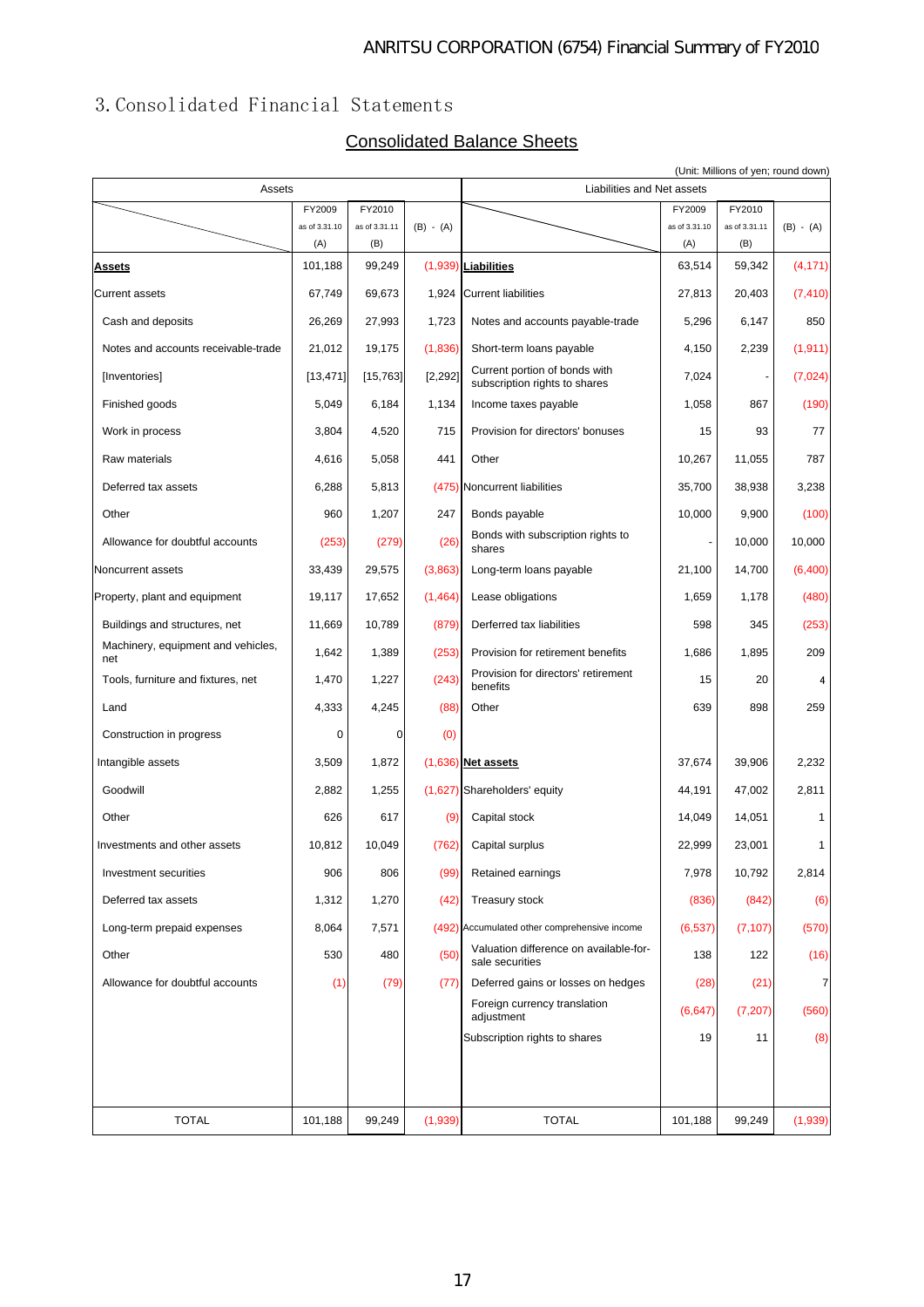|                                                                                          | (Unit: Millions of yen; round down) |       |                                |        |               |         |
|------------------------------------------------------------------------------------------|-------------------------------------|-------|--------------------------------|--------|---------------|---------|
|                                                                                          | FY2009<br>From April 1, 2009        |       | FY2010<br>From April 1, 2010   |        | Change        |         |
|                                                                                          | to March 31, 2010(A)<br>Amount      | %     | to March 31, 2011(B)<br>Amount | %      | (B)<br>$-(A)$ | $\%$    |
|                                                                                          |                                     |       |                                |        |               |         |
| <b>Net sales</b>                                                                         | 73,548                              | 100.0 | 77,853                         | 100.0  | 4,304         | 5.9     |
| Cost of sales                                                                            | 42,707                              | 58.1  | 43,033                         | 55.3   | 325           | 0.8     |
| Gross profit                                                                             | 30,840                              | 41.9  | 34,819                         | 44.7   | 3,979         | 12.9    |
| Selling, general and administrative expenses                                             | 26,257                              | 35.7  | 27,825                         | 35.7   | 1,568         | 6.0     |
| <b>Operating income</b>                                                                  | 4,583                               | 6.2   | 6,994                          | 9.0    | 2,411         | 52.6    |
| Interest income                                                                          | 73                                  |       | 93                             |        | 20            |         |
| Dividends income                                                                         | 24                                  |       | 23                             |        | (0)           |         |
| Other                                                                                    | 216                                 |       | 142                            |        | (74)          |         |
| Non - operating income                                                                   | 314                                 | 0.4   | 259                            | 0.3    | (54)          | $-17.4$ |
| Interest expenses                                                                        | 630                                 |       | 710                            |        | 79            |         |
| Foreign exchange losses                                                                  | 320                                 |       | 768                            |        | 448           |         |
| Other                                                                                    | 367                                 |       | 412                            |        | 44            |         |
| Non - operating expenses                                                                 | 1,319                               | 1.7   | 1,891                          | 2.4    | 572           | 43.4    |
| Ordinary income                                                                          | 3,578                               | 4.9   | 5,362                          | 6.9    | 1,783         | 49.8    |
| Gain on reversal of subscription rights to shares                                        |                                     |       | 8                              |        | 8             |         |
| Gain on sales of noncurrent assets                                                       | 148                                 |       |                                |        | (148)         |         |
| Gain on sales of investment securities                                                   | 140                                 |       |                                |        | (140)         |         |
| Gain on retirement by purchase of bonds                                                  | 62                                  |       |                                |        | (62)          |         |
| <b>Extraordinary income</b>                                                              | 351                                 | 0.5   | 8                              | 0.0    | (343)         | $-97.7$ |
| Impairment loss on goodwill                                                              |                                     |       | 986                            |        | 986           |         |
| Loss on valuation of investment securities                                               | 16                                  |       | 77                             |        | 60            |         |
| Loss on adjustment for changes of accounting standard<br>for asset retirment obligations |                                     |       | 68                             |        | 68            |         |
| <b>Extraordinary Loss</b>                                                                | 16                                  | 0.1   | 1,132                          | 1.5    | 1,115         |         |
| Income before income taxes                                                               | 3,912                               | 5.3   | 4,237                          | 5.4    | 324           | 8.3     |
| Income taxes-current                                                                     | 727                                 | 1.0   | 1,043                          | 1.3    | 315           | 43.4    |
| Income taxes-deferred                                                                    | 2,800                               | 3.8   | 125                            | 0.2    | (2,675)       | $-95.5$ |
| Income before minority interests                                                         |                                     |       | 3,069                          | 3.9    |               |         |
| Net income                                                                               | 385                                 | 0.5   | 3,069                          | 3.9    | 2,684         | 697.0   |
|                                                                                          |                                     |       |                                |        |               |         |
| Income before minority interests                                                         |                                     |       | 3,069                          | 3.9    |               |         |
| Valuation difference on available-for-sale securities                                    |                                     |       | (16)                           |        |               |         |
| Deferred gains or losses on hedges                                                       |                                     |       | 7                              |        |               |         |
| Foreign currency translation adjustment                                                  |                                     |       | (563)                          |        |               |         |
| Share of other comprehensive income of associates<br>accounted for using equity method   |                                     |       | 2                              |        |               |         |
| Other comprehensive income                                                               |                                     |       | (570)                          | $-0.7$ |               |         |
| <b>Comprehensive income</b>                                                              | ä,                                  |       | 2,498                          | 3.2    |               |         |

## Consolidated Statements of Income and Consolidated Statements of Comprehensive Income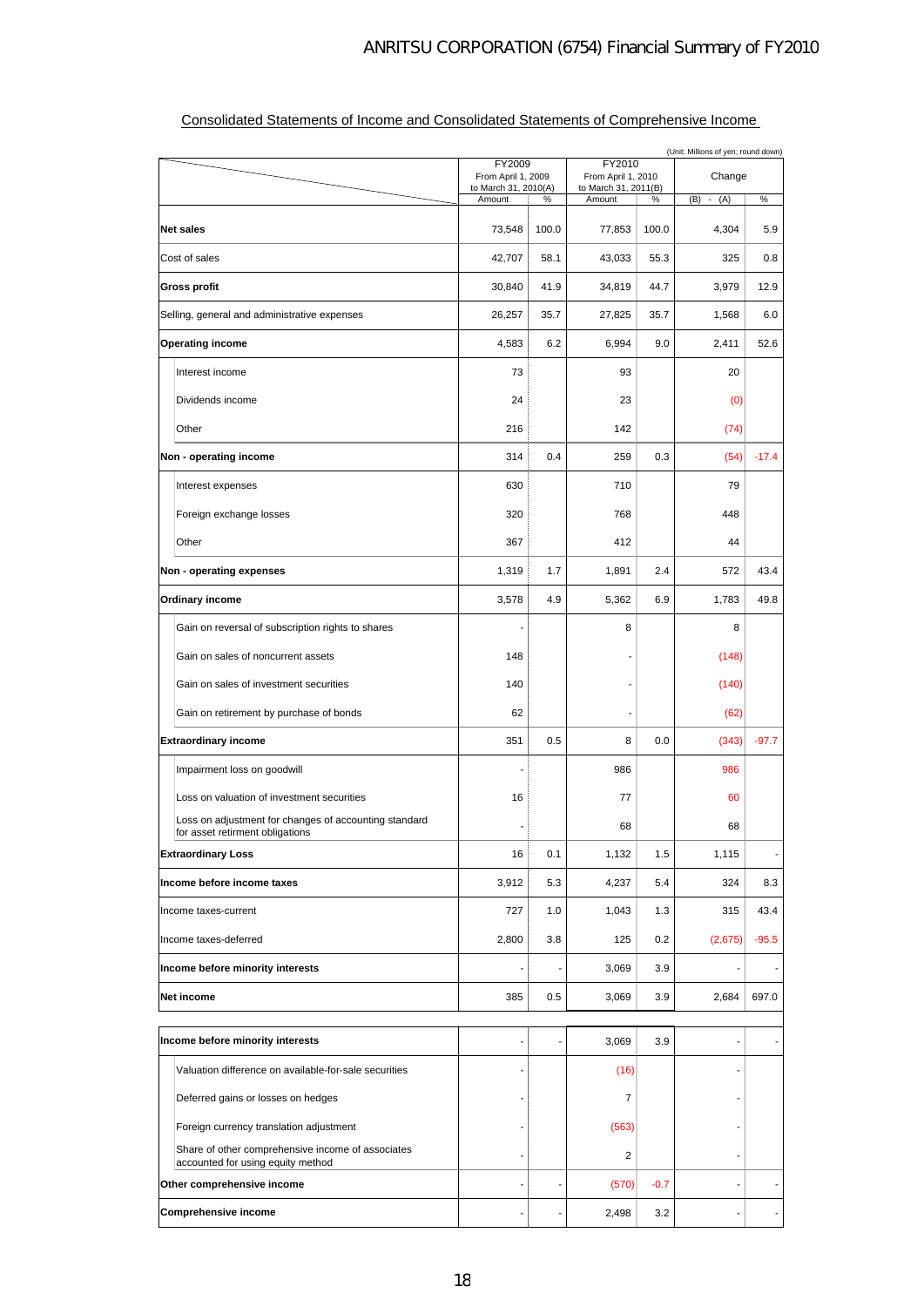|                                          |                                           | (Unit: Millions of yen; round down)       |
|------------------------------------------|-------------------------------------------|-------------------------------------------|
|                                          | FY2009                                    | FY2010                                    |
|                                          | (From April 1, 2009<br>to March 31, 2010) | (From April 1, 2010<br>to March 31, 2011) |
| Shareholders' equity                     |                                           |                                           |
| Capital stock                            |                                           |                                           |
| Balance at the end of previous period    | 14,049                                    | 14,049                                    |
| Changes of items during the period       |                                           |                                           |
| Issuance of new shares                   |                                           | 1                                         |
| Total changes of items during the period |                                           | 1                                         |
| Balance at the end of current period     | 14,049                                    | 14,051                                    |
| Capital surplus                          |                                           |                                           |
| Balance at the end of previous period    | 22,999                                    | 22,999                                    |
| Changes of items during the period       |                                           |                                           |
| Issuance of new shares                   |                                           | 1                                         |
| Total changes of items during the period |                                           | 1                                         |
| Balance at the end of current period     | 22,999                                    | 23,001                                    |
| Retained earnings                        |                                           |                                           |
| Balance at the end of previous period    | 7,593                                     | 7,978                                     |
| Changes of items during the period       |                                           |                                           |
| Dividends from surplus                   |                                           | (254)                                     |
| Net income                               | 385                                       | 3,069                                     |
| Disposal of treasury stock               | (0)                                       | (0)                                       |
| Total changes of items during the period | 384                                       | 2,814                                     |
| Balance at the end of current period     | 7,978                                     | 10,792                                    |
| Treasury stock                           |                                           |                                           |
| Balance at the end of previous period    | (832)                                     | (836)                                     |
| Changes of items during the period       |                                           |                                           |
| Purchase of treasury stock               | (4)                                       | (7)                                       |
| Disposal of treasury stock               | 0                                         | 0                                         |
| Total changes of items during the period | (3)                                       | (6)                                       |
| Balance at the end of current period     | (836)                                     | (842)                                     |
| Total shareholders' equity               |                                           |                                           |
| Balance at the end of previous period    | 43,810                                    | 44,191                                    |
| Changes of items during the period       |                                           |                                           |
| Issuance of new shares                   |                                           | 3                                         |
| Dividends from surplus                   |                                           | (254)                                     |
| Net income                               | 385                                       | 3,069                                     |
| Purchase of treasury stock               | (4)                                       | (7)                                       |
| Disposal of treasury stock               | 0                                         | 0                                         |
| Total changes of items during the period | 381                                       | 2,811                                     |
| Balance at the end of current period     | 44,191                                    | 47,002                                    |
|                                          |                                           |                                           |

## **Consolidated Statements of Changes in Net Assets**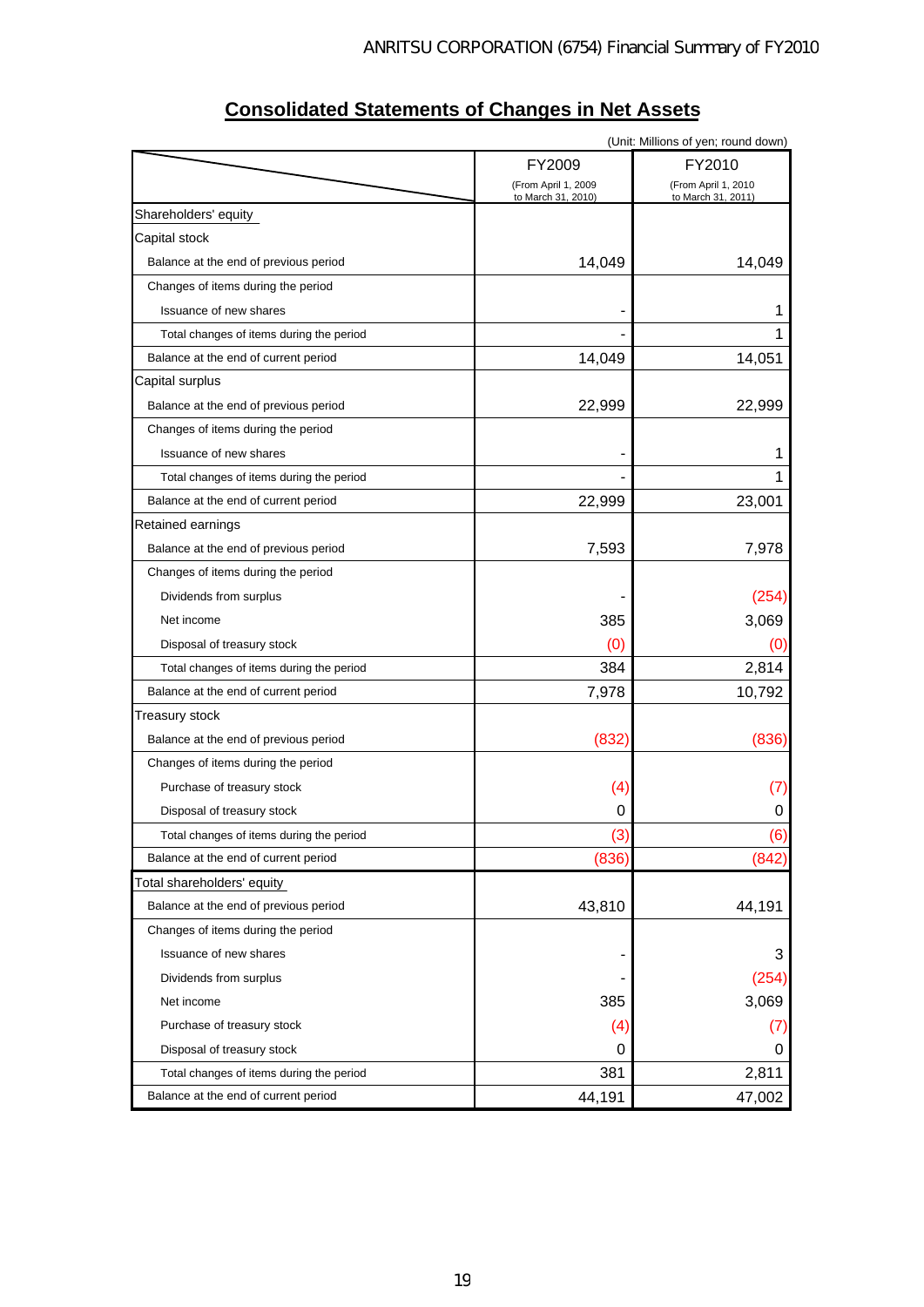|                                                       |                                           | (Unit: Millions of yen; round down)       |
|-------------------------------------------------------|-------------------------------------------|-------------------------------------------|
|                                                       | FY2009                                    | FY2010                                    |
|                                                       | (From April 1, 2009<br>to March 31, 2010) | (From April 1, 2010<br>to March 31, 2011) |
| Accumulated other comprehensive income                |                                           |                                           |
| Valuation difference on available-for-sale securities |                                           |                                           |
| Balance at the end of previous period                 | 258                                       | 138                                       |
| Changes of items during the period                    |                                           |                                           |
| Net changes of items other than shareholders' equity  | (119)                                     | (16)                                      |
| Total changes of items during the period              | (119)                                     | (16)                                      |
| Balance at the end of current period                  | 138                                       | 122                                       |
| Deferred gains or losses on hedges                    |                                           |                                           |
| Balance at the end of previous period                 | (21)                                      | (28)                                      |
| Changes of items during the period                    |                                           |                                           |
| Net changes of items other than shareholders' equity  | (7)                                       | 7                                         |
| Total changes of items during the period              | (7)                                       | $\overline{7}$                            |
| Balance at the end of current period                  | (28)                                      | (21)                                      |
| Foreign currency translation adjustment               |                                           |                                           |
| Balance at the end of previous period                 | (6, 542)                                  | (6, 647)                                  |
| Changes of items during the period                    |                                           |                                           |
| Net changes of items other than shareholders' equity  | (104)                                     | (560)                                     |
| Total changes of items during the period              | (104)                                     | (560)                                     |
| Balance at the end of current period                  | (6, 647)                                  | (7, 207)                                  |
| Total accumulated other comprehensive income          |                                           |                                           |
| Balance at the end of previous period                 | (6, 305)                                  | (6, 537)                                  |
| Changes of items during the period                    |                                           |                                           |
| Net changes of items other than shareholders' equity  | (231)                                     | (570)                                     |
| Total changes of items during the period              | (231)                                     | (570)                                     |
| Balance at the end of current period                  | (6, 537)                                  | (7, 107)                                  |
| Subscription rights to shares                         |                                           |                                           |
| Balance at the end of previous period                 | 19                                        | 19                                        |
| Changes of items during the period                    |                                           |                                           |
| Net changes of items other than shareholders' equity  |                                           | (8)                                       |
| Total changes of items during the period              |                                           | (8)                                       |
| Balance at the end of current period                  | 19                                        | 11                                        |
| otal net assets                                       |                                           |                                           |
| Balance at the end of previous period                 | 37,524                                    | 37,674                                    |
| Changes of items during the period                    |                                           |                                           |
| Issuance of new shares                                |                                           | 3                                         |
| Dividends from surplus                                |                                           | (254)                                     |
| Net income                                            | 385                                       | 3,069                                     |
| Purchase of treasury stock                            | (4)                                       | (7)                                       |
| Disposal of treasury stock                            | 0                                         | 0                                         |
| Net changes of items other than shareholders' equity  | (231)                                     | (578)                                     |
| Total changes of items during the period              | 149                                       | 2,232                                     |
| Balance at the end of current period                  | 37,674                                    | 39,906                                    |

## **Consolidated Statements of Changes in Net Assets**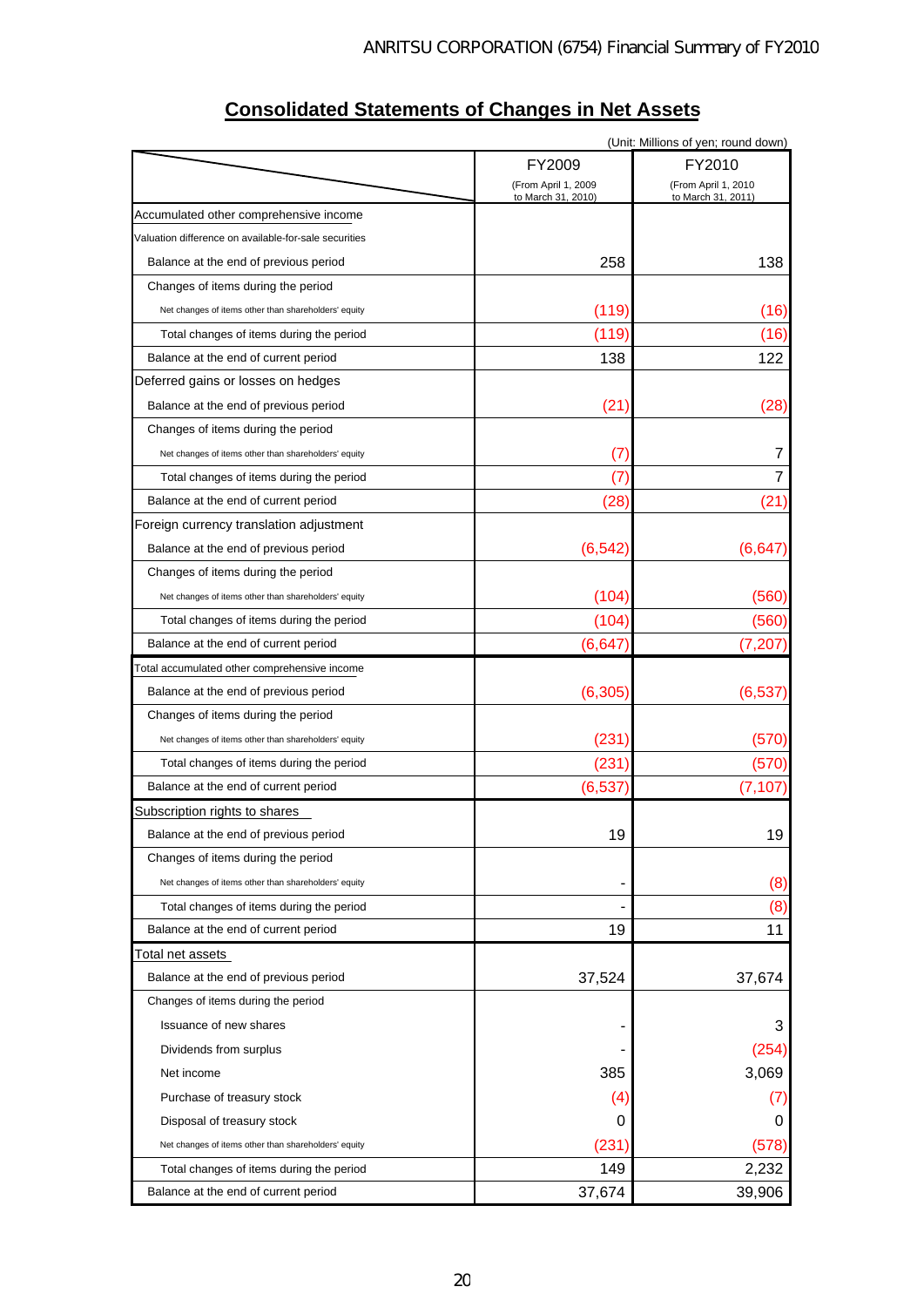# Consolidated Statements of Cash Flows

|                                                                                                          |                       |                       | (Unit: Millions of yen; round down) |
|----------------------------------------------------------------------------------------------------------|-----------------------|-----------------------|-------------------------------------|
|                                                                                                          | FY 2009               | FY 2010               | Change                              |
|                                                                                                          | From April 1, 2009    | From April 1, 2010    | $(B) - (A)$                         |
|                                                                                                          | to March 31, 2010 (A) | to March 31, 2011 (B) |                                     |
| Net cash provided by (used in) operating activities                                                      |                       |                       |                                     |
| Income (Loss) before income taxes                                                                        | 3,912                 | 4,237                 | 324                                 |
| Depreciation and amortization                                                                            | 2,972                 | 2,591                 | (380)                               |
| Amortization of goodwill                                                                                 | 640                   | 640                   | 0                                   |
| Impairment of goodwill                                                                                   |                       | 986                   | 986                                 |
| Increase (Decrease) in allowance for doubtful accounts                                                   | (112)                 | 120                   | 233                                 |
| Interest and dividends income                                                                            | (97)                  | (117)                 | (19)                                |
| Interest expenses                                                                                        | 630                   | 710                   | 79                                  |
| Foreign exchange losses (gains)                                                                          | 0                     | 0                     | 0                                   |
| Loss (Gain) on sales of investment securities                                                            | (140)                 |                       | 140                                 |
| Loss (Gain) on valuation of investment securities                                                        | 16                    | 77                    | 60                                  |
| Loss (Gain) on sales and retirement of property, plant and equipment                                     | (138)                 | 22                    | 161                                 |
| Decrease (Increase) in notes and accounts receivable - trade                                             | (928)                 | 1,233                 | 2,161                               |
| Decrease (Increase) of inventories                                                                       | 1,000                 | (2,796)               | (3,797)                             |
| Increase (Decrease) in notes and accounts payable - trade                                                | 470                   | 1,255                 | 785                                 |
|                                                                                                          | 55                    | 209                   | 153                                 |
| Increase (Decrease) in provision for retirement benefits<br>Decrease (Increase) in prepaid pension costs | 250                   | 481                   | 231                                 |
| Increase (Decrease) in provision for directors' bonuses                                                  | 8                     | 77                    | 69                                  |
| Decrease (Increase) in consumption taxes refund receivable                                               | (35)                  | 20                    | 55                                  |
| Increase (Decrease) in accrued consumption taxes                                                         | 4                     | 47                    | 42                                  |
| Other, net                                                                                               | 35                    | 1,073                 | 1,038                               |
| Sub Total                                                                                                | 8,546                 | 10,873                | 2,327                               |
| Interest and dividends income received                                                                   | 95                    | 118                   | 22                                  |
| Interest expenses paid                                                                                   | (627)                 | (699)                 | (72)                                |
| Income taxes paid                                                                                        | (424)                 | (1, 160)              | (735)                               |
| Income taxes refund                                                                                      | 379                   | 97                    | (282)                               |
| Net cash provided by (used in) operating activities                                                      | 7,970                 | 9,229                 | 1,259                               |
|                                                                                                          |                       |                       |                                     |
| Net cash provided by (used in) investing activities                                                      |                       |                       |                                     |
| Purchase of property, plant and equipment                                                                | (1, 160)              | (1, 184)              | (24)                                |
| Proceeds from sales of property, plant and equipment                                                     | 206                   | 23                    | (183)                               |
| Purchase of investment securities                                                                        | (4)                   | (3)                   | 0                                   |
| Proceeds from sales of investment securities                                                             | 500                   |                       | (500)                               |
| Other, net                                                                                               | (40)                  | (266)                 | (226)                               |
| Net cash provided by (used in) investing activities                                                      | (498)                 | (1, 432)              | (933)                               |
| Net cash provided by (used in) financing activities                                                      |                       |                       |                                     |
|                                                                                                          |                       |                       |                                     |
| Net increase (decrease) in short-term loans payable                                                      | 25                    | (1,725)               | (1,751)                             |
| Proceeds from long-term loans payable                                                                    | 21,735                |                       | (21, 735)                           |
| Repayment of long-term loans payable                                                                     | (15,035)              | (6,400)               | 8,635                               |
| Proceeds from issuance of bonds                                                                          |                       | 10,000                | 10,000                              |
| Redemption of bonds                                                                                      |                       | (7,024)               | (7,024)                             |
| Payments for retirement by purchase of bonds                                                             | (7, 913)              | (101)                 | 7,812                               |
| Proceeds from sale and leaseback transactions                                                            | 1,984                 |                       | (1,984)                             |
| Cash dividends paid                                                                                      |                       | (254)                 | (254)                               |
| Proceeds from issuance of common stock                                                                   |                       | 3                     | 3                                   |
| Purchase of treasury stock                                                                               | (4)                   | (7)                   | (3)                                 |
| Proceeds from sales of treasury stock                                                                    | 0                     | 0                     | 0                                   |
| Other, net                                                                                               | (405)                 | (540)                 | (134)                               |
| Net cash provided by (used in) financing activities                                                      | 386                   | (6,049)               | (6,436)                             |
| Effect of exchange rate change on cash and cash equivalents                                              | (126)                 | (23)                  | 102                                 |
| Net increase (decrease) in cash and cash equivalents                                                     | 7,731                 | 1,723                 | (6,007)                             |
| Cash and cash equivalents at beginning of period                                                         | 18,538                | 26,269                | 7,731                               |
| Cash and cash equivalents at end of period                                                               | 26,269                | 27,993                | 1,723                               |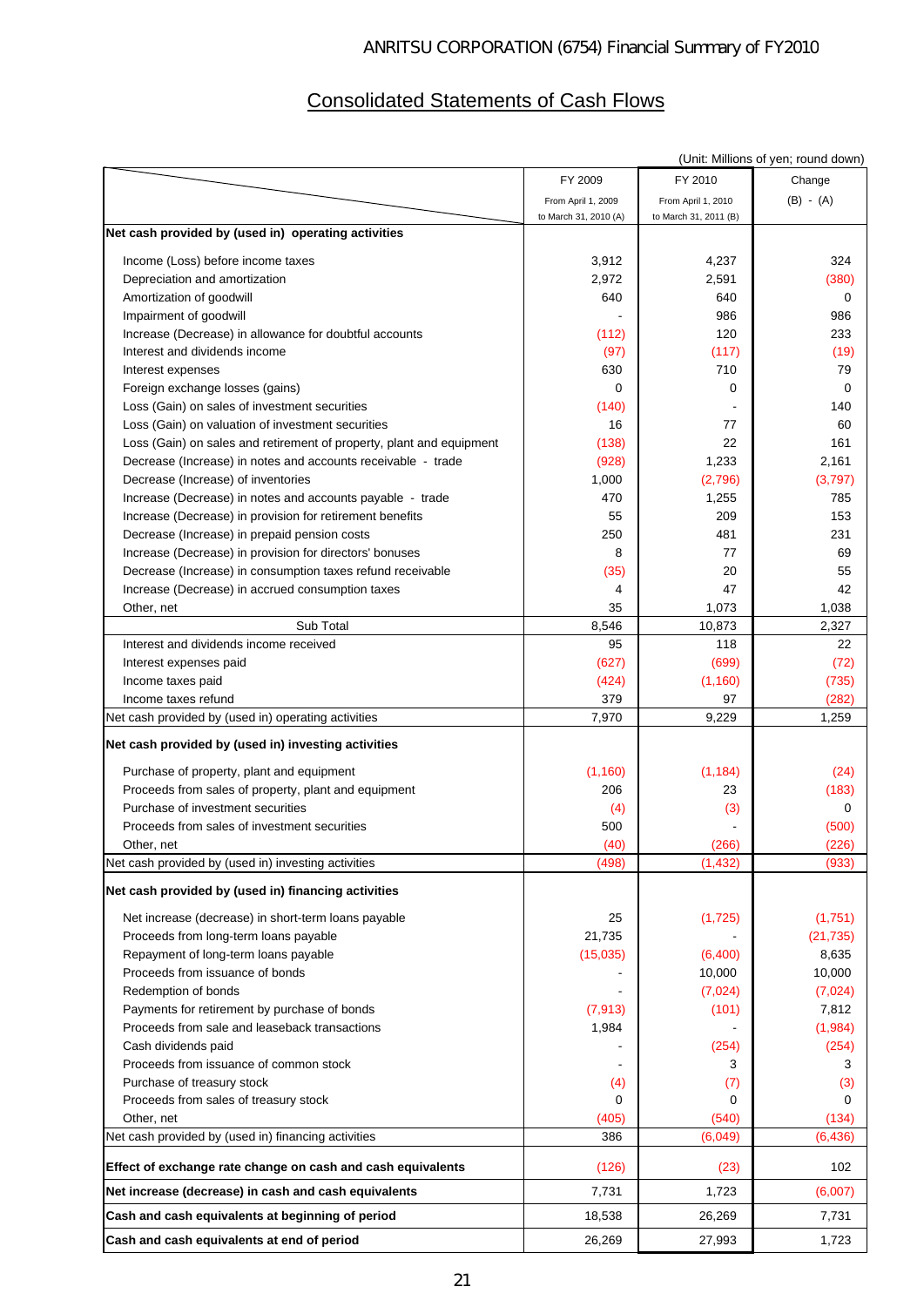## **Segment Information**

#### **1. Information by industry segment**

**Year ended March 31, 2010** (From April 1, 2009 to March 31, 2010) (Unit : Millions of Yen ; round down)

Net sales : Outside customers **1** 48,270 | 5,306 | 11,641 | 8,329 | 73,548 | - 73,548 Inter - segment 136 | 136 | 126 | 126 | 2,647 | 2,922 | (2,922) | -Total 48,406 5,432 11,653 10,977 76,470 (2,922) 73,548 Operating expenses 46,155 5,289 11,043 8,729 71,216 (2,251) 68,965 Operating income 2,251 | 143 | 610 | 2,248 | 5,253 | (670) | 4,583 Identifiable assets | 52,604 | 6,501 | 10,732 | 15,452 | 85,291 | 15,897 | 101,188 Depreciation and amortization 1,929 110 163 745 2,948 31 2,979<br>Capital expenditures 31 31 32,979 1643 47 131 111 1,134 - 1,134 Capital expenditures Services and<br>Others Total Elimination or limination or<br>corporate Consolidated Test and Measurement Information and Communication Industrial Automation

(Notes) 1. Segments are classified by the company for internal management purposes.

2. Main products of each industry segment

 (1)Test and Measurement …… Measuring instruments for Digital communications and IP network, Optical communications equipment , Mobile communications equipment, RF / microwave and millimeter wave communications equipment /systems, Service assurance

(2)Information and Communications …… Public information systems, Video distribution systems, IP network equipment

(3)Industrial Automation …… Checkweighers, Automatic combination weighers, Inspection equipment

(4)Services and Others …… Logistics, Welfare related service, Lease on real estate, Corporate administration, Optical devices,

Parts manufacturing, Precision measuring instruments and others

- 3. Operating expenses in elimination or corporate are mainly basic research and development expense that can not be allocated to each segment. The amounts of such expenses were 804 million yen for the years ended March 31, 2010.
- 4. Corporate assets being included in the elimination or corporate of the years ended March 31, 2010 amounted to 25,205 million yen are

principally cash, marketable securities and investment securities of the parent company and assets used for basic research and development.

### **2. Information by geographic area**

Year ended March 31, 2010 (From April 1, 2009 to March 31, 2010) **Carl Contract Contract Contract Contract Contract Contract Contract Contract Contract Contract Contract Contract Contract Contract Contract Contract Contrac** 

|                         | Japan  | Americas | Europe | Asia and<br><b>Others</b> | Total   | Elimination<br>or corporate | Consolidated |
|-------------------------|--------|----------|--------|---------------------------|---------|-----------------------------|--------------|
| Net sales:              |        |          |        |                           |         |                             |              |
| Outside customers       | 37,959 | 13,999   | 12,660 | 8,929                     | 73,548  |                             | 73,548       |
| Inter - segment         | 11,526 | 6,427    | 1,440  | 398                       | 19,792  | (19, 792)                   |              |
| Total                   | 49,485 | 20,427   | 14,100 | 9,327                     | 93,341  | (19, 792)                   | 73,548       |
| Operating expenses      | 46,479 | 18,621   | 14,635 | 8,967                     | 88,705  | (19,740)                    | 68,965       |
| Operating income (loss) | 3,005  | 1,805    | (535)  | 360                       | 4,635   | (52)                        | 4,583        |
| Identifiable assets     | 98,198 | 20,647   | 7,225  | 5,407                     | 131,477 | (30, 289)                   | 101,188      |

(Notes) 1. The countries or areas of consolidated subsidiaries are classified based on the geographic factors from the current term.

2. Main countries based on such classification is as follows:

(1) Americas : U.S.A., Canada, Mexico, Brazil

(2) Europe : U.K., France, Germany, Italy, Sweden, Spain, Denmark

(3) Asia and Others : China, Korea, Taiwan, Singapore, Australia, Thailand

 3. Corporate assets being included in the elimination or corporate of the years ended March 31, 2010 amounted to 25,205 million yen are principally cash, marketable securities and investment securities of the parent company.

#### **3. Overseas sales**

| <b>Year ended March 31, 2010</b> (From April 1, 2009 to March 31, 2010) |  | (Unit: Millions of Yen: round down) |
|-------------------------------------------------------------------------|--|-------------------------------------|
|                                                                         |  |                                     |

|                                      | Americas | <b>EMEA</b> | Asia and<br><b>Others</b> | Total  |
|--------------------------------------|----------|-------------|---------------------------|--------|
| Overseas sales                       | 13.967   | 12.462      | 13.628                    | 40,058 |
| Consolidated net sales               |          |             |                           | 73.548 |
| Percentage of consolidated net sales | 19.0%    | 16.9%       | 18.6%                     | 54.5%  |

(Notes) 1. The countries or areas of consolidated subsidiaries are classified based on the geographic factors from the current term.

2. The details based on such classification are as follows:

(1) Americas : U.S.A., Canada, Mexico, Brazil

(2) EMEA : U.K., France, Germany, Italy, Sweden, Spain, Denmark, Near and Middle East, Africa

(3) Asia and Others : China, Korea, Taiwan, Singapore, Australia, Thailand

3. Overseas sales represents outside Japan sales of Anritsu and its consolidated subsidiaries.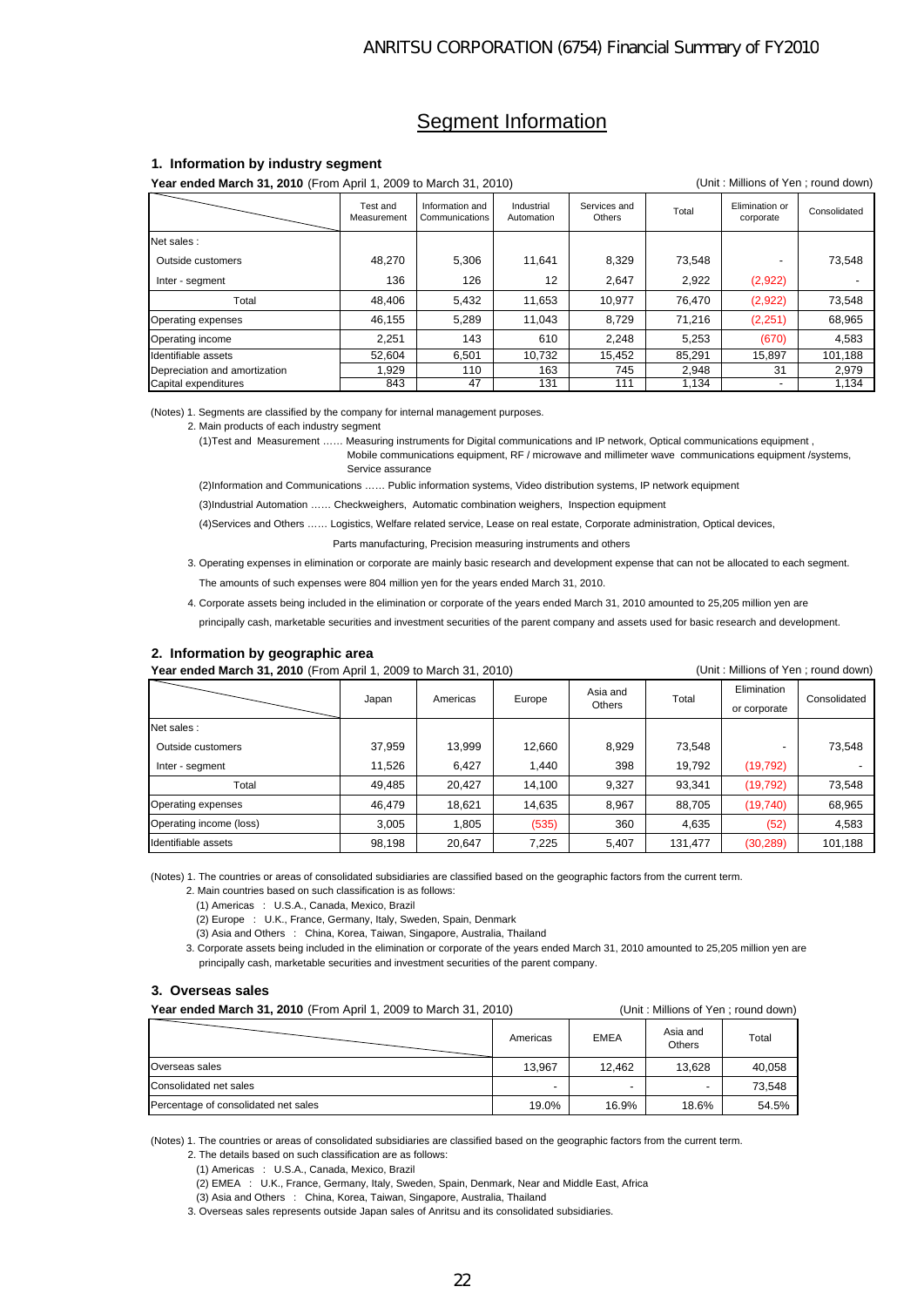### **4. Segment Information**

### **(1) Outline of reportable segment**

 Anritsu's reportable segments have available separated financial information and are reviewed by the board of directors meeting periodically for the purpose of concluding how to allocate management resources and evaluate operating performance.

The reportable segments are classified by products and services based on group business company and they are composed of

"Test and Measurement", "Information and Communications", and "Industrial Automation".

Main Products and services by segments are as follows;

1.Test and Measurement …… Measuring instruments for Digital communications and IP network, Optical communications equipment,

 Mobile communications equipment, RF / microwave and millimeter wave communications equipment / systems, Service assurance

2.Information and Communications …… Public information systems, Video distribution systems, IP network equipment

3.Industrial Automation …… Checkweighers, Automatic combination weighers, Inspection equipment

#### **(2) Calculation method regarding sales, income/loss, assets, liabilities and others by reportable segment**

The same accounting policies of consolidated financial statements are applied to segment information as well.

### **(3) Information regarding sales, income/loss, assets, liabilities and others by reportable segment**

### **Year ended March 31, 2011** (From April 1, 2010 to March 31, 2011)

(Unit : Millions of Yen ; round down)

|                                                                  | Reportable segment      |                                      |                          |          |        |        |                          |              |
|------------------------------------------------------------------|-------------------------|--------------------------------------|--------------------------|----------|--------|--------|--------------------------|--------------|
|                                                                  | Test and<br>Measurement | Information<br>and<br>Communications | Industrial<br>Automation | Subtotal | Others | Total  | Adjustment*              | Consolidated |
| Net sales:                                                       |                         |                                      |                          |          |        |        |                          |              |
| Outside customers                                                | 53,462                  | 4,118                                | 12,325                   | 69,906   | 7,946  | 77,853 | $\overline{a}$           | 77,853       |
| Inter - segment                                                  | 43                      | 23                                   | 5                        | 72       | 3,161  | 3,234  | (3,234)                  |              |
| Total                                                            | 53,506                  | 4,141                                | 12,331                   | 69,979   | 11,107 | 81,087 | (3,234)                  | 77,853       |
| Operating income                                                 | 5,050                   | 69                                   | 659                      | 5,779    | 1,653  | 7,432  | (438)                    | 6,994        |
| Identifiable assets                                              | 58,610                  | 7,023                                | 11,140                   | 76,774   | 11,846 | 88,621 | 10,627                   | 99,249       |
| other items                                                      |                         |                                      |                          |          |        |        |                          |              |
| Depreciation and amortization                                    | 1,860                   | 87                                   | 182                      | 2,131    | 457    | 2,589  | $\overline{\phantom{a}}$ | 2,589        |
| Increase in tangible fixed assets<br>and intangible fixed assets | 1,098                   | 37                                   | 197                      | 1,333    | 216    | 1,549  | $\overline{\phantom{a}}$ | 1,549        |

\*Corporate and elimination of intersegment transactions

(Note) : Others ……Precision measuring instruments, Devices, Logistics, Welfare related service, Lease on real estate, Corporate administration, Parts manufacturing and others

#### (Additional information)

Effective from the first quarter of the fiscal year ending March 2011, "Accounting Standard for Disclosures about Segments of an Enterprise and Related information" (ASBJ Statement No.17 dated March 27, 2009) and "Guidance on Accounting Standard for Disclosures about Segments of an Enterprise and Related information" (ASBJ Guidance No. 20 dated March 21, 2008) have been applied.

#### **Related information**

**Year ended March 31, 2011** (From April 1, 2010 to March 31, 2011)  **Information by geographic area**

#### **(1) Net sales**

|        |          |        | (Unit : Millions of Yen : round down) |             |
|--------|----------|--------|---------------------------------------|-------------|
| Japan  | Americas | EMEA   | Asia and Others                       | $\tau$ otal |
| 32.952 | 18.946   | 10.629 | 15.324                                | 77.853      |

#### **(2) Property, plant and equipment**

|        | (Unit: Millions of Yen: round down) |      |                 |       |  |
|--------|-------------------------------------|------|-----------------|-------|--|
| Japan  | Americas                            | EMEA | Asia and Others | Total |  |
| 14.805 | 2.286                               | 392  | 168             | 7.652 |  |

(Notes) The details based on such classification are as follows:

(1) Americas : U.S.A., Canada, Mexico, Brazil

(2) EMEA : U.K., France, Germany, Italy, Sweden, Spain, Denmark, Near and Middle East, Africa

(3) Asia and Others : China, Korea, Taiwan, Singapore, Australia, Thailand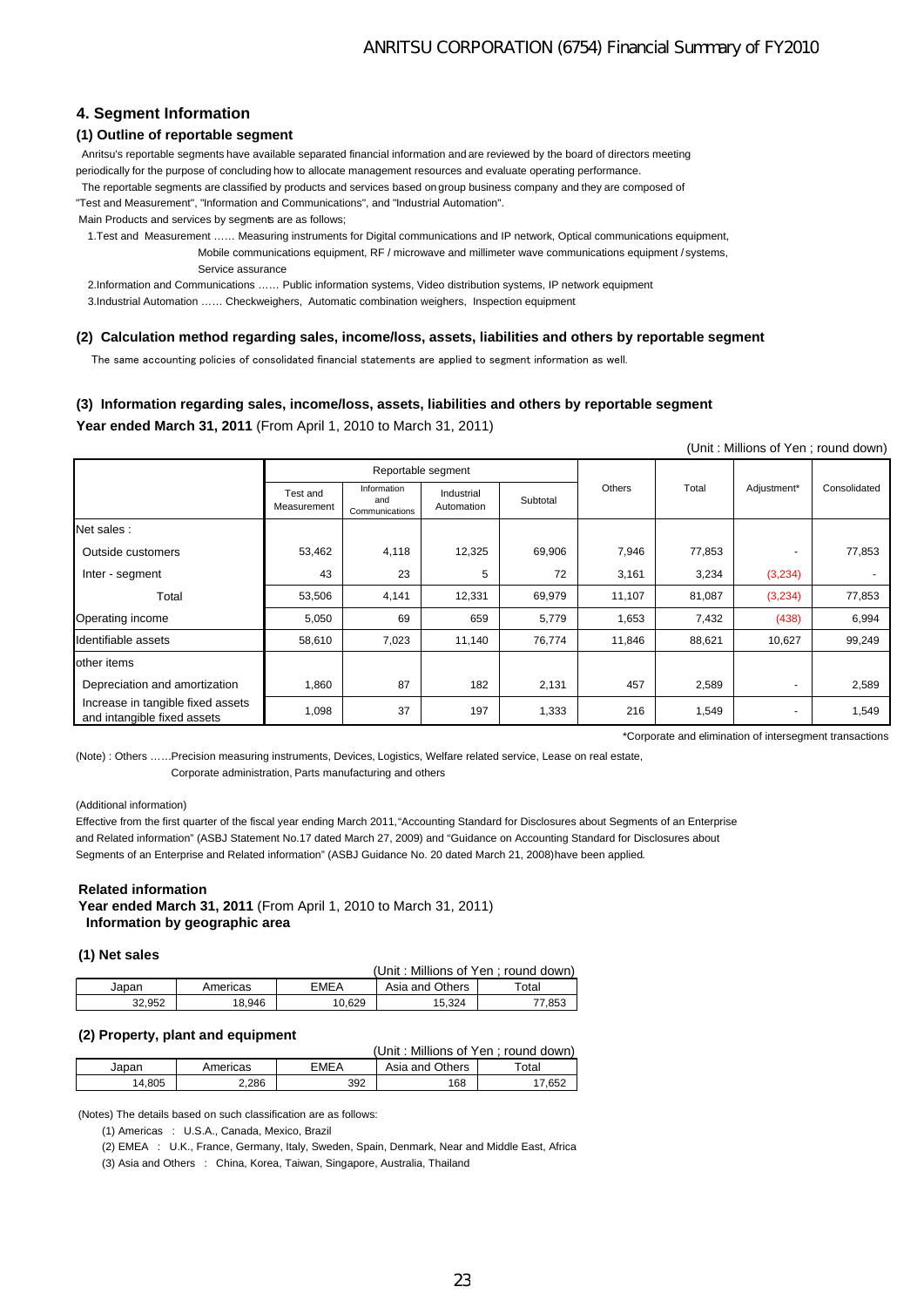### 4.Non-Consolidated Financial Statements

### Non - consolidated Balance Sheets

| Assets                                |                                | (Unit: Millions of yen; round down) |             |                                                                | Liabilities and Net assets     |                                |             |
|---------------------------------------|--------------------------------|-------------------------------------|-------------|----------------------------------------------------------------|--------------------------------|--------------------------------|-------------|
|                                       | FY2009<br>as of 3.31.10<br>(A) | FY2010<br>as of 3.31.11<br>(B)      | $(B) - (A)$ |                                                                | FY2009<br>as of 3.31.10<br>(A) | FY2010<br>as of 3.31.11<br>(B) | $(B) - (A)$ |
| <b>Assets</b>                         | 123,250                        | 122,815                             |             | (434) Liabilities                                              | 61,403                         | 60,202                         | (1,200)     |
| <b>Current assets</b>                 | 46,590                         | 45,595                              |             | (994) Current liabilities                                      | 29,049                         | 24,887                         | (4, 161)    |
| Cash and deposits                     | 20,882                         | 18,755                              | (2, 126)    | Notes payable-trade                                            | 8                              |                                | (8)         |
| Notes receivable-trade                | 481                            | 479                                 | (2)         | Accounts payable - trade                                       | 6,022                          | 5,858                          | (164)       |
| Accounts receivable - trade           | 13,303                         | 12,483                              | (820)       | Short-term loans payable                                       | 1,590                          | 1,839                          | 249         |
| [Inventories]                         | [5,690]                        | [7,965]                             | [2, 274]    | Current portion of<br>bonds with subscription rights to shares | 7,024                          |                                | (7,024)     |
| Finished goods                        | 1,896                          | 2,951                               | 1,055       | Lease obligations                                              | 422                            | 415                            | (6)         |
| Work in process                       | 1,100                          | 1,874                               | 773         | Accounts payable - other                                       | 2,485                          | 3,578                          | 1,093       |
| Raw materials                         | 2,693                          | 3,139                               | 445         | Accrued expenses                                               | 947                            | 1,016                          | 68          |
| Advance payment-trade                 | 331                            | 140                                 | (191)       | Income taxes payable                                           | 57                             | 63                             | 5           |
| Prepaid expenses                      | 84                             | 36                                  | (47)        | Deposits received                                              | 9,602                          | 11,183                         | 1,581       |
| Deferred tax assets                   | 4,697                          | 4,189                               | (507)       | Provision for directors' bonuses                               |                                | 60                             | 60          |
| Accounts receivable - other           | 1,116                          | 1,523                               | 406         | Other                                                          | 889                            | 870                            | (18)        |
| Other                                 | 79                             | 94                                  | 15          | Noncurrent liabilities                                         | 32,353                         | 35,315                         | 2,961       |
| Allowance for doubtful accounts       | (78)                           | (73)                                | 5           | Bonds payable                                                  | 10,000                         | 9,900                          | (100)       |
| Noncurrent assets                     | 76,659                         | 77,219                              | 560         | Bonds with subscription rights to shares                       |                                | 10,000                         | 10,000      |
| Property, plant and equipment         | 9,478                          | 8,859                               | (618)       | Long-term loans payable                                        | 20,500                         | 14,100                         | (6,400)     |
| Buildings, net                        | 7,002                          | 6,536                               | (466)       | Lease obligations                                              | 1,406                          | 1,008                          | (397)       |
| Structures, net                       | 161                            | 140                                 | (21)        | Deferred tax liabilities                                       | 188                            |                                | (188)       |
| Machinery and equipment, net          | 142                            | 108                                 | (34)        | Provision for directors' retirement benefits                   | 10                             | 10                             |             |
| Vehicles, net                         | 0                              | 1                                   | 1           | Asset retirement obligations                                   |                                | 54                             | 54          |
| Tools, furniture and fixtures, net    | 885                            | 788                                 | (97)        | Other                                                          | 248                            | 242                            | (6)         |
| Land                                  | 1,285                          | 1,285                               |             |                                                                |                                |                                |             |
| Intangible assets                     | 343                            | 260                                 |             | (82) Net assets                                                | 61,847                         | 62,613                         | 765         |
| Software                              | 308                            | 260                                 | (48)        | Shareholders'equity                                            | 61,722                         | 62,504                         | 781         |
| Other                                 | 34                             | 0                                   | (34)        | Capital stock                                                  | 14,049                         | 14,051                         | 1           |
| Investments and other assets          | 66,838                         | 68,099                              | 1,261       | Capital surplus                                                | 22,999                         | 23,001                         | 1           |
| Investment securities                 | 422                            | 597                                 | 174         | Legal capital surplus                                          | 22,999                         | 23,001                         | 1           |
| Stocks of subsidiaries and affiliates | 50,553                         | 52.195                              | 1,642       | Retained earnings                                              | 25,509                         | 26,294                         | 784         |
| Long - term loans receivable          | 9,179                          | 9,229                               | 49          | Legal retained earnings                                        | 2,468                          | 2,468                          |             |
| Long - term prepaid expenses          | 6,534                          | 5,921                               | (613)       | Other retained earnings                                        | 23,041                         | 23,826                         | 784         |
| Deferred tax assets                   |                                | 15                                  | 15          | General reserve                                                | 21,719                         | 21,719                         |             |
| Other                                 | 148                            | 141                                 | (7)         | Retained earnings brought forward                              | 1,322                          | 2,107                          | 784         |
| Allowance for doubtful accounts       | (1)                            | (0)                                 | $\circ$     | Treasury stock                                                 | (836)                          | (842)                          | (6)         |
|                                       |                                |                                     |             | Valuation and translation adjustments                          | 105                            | 97                             | (7)         |
|                                       |                                |                                     |             | Valuation difference on available-for-<br>sale securities      | 134                            | 119                            | (14)        |
|                                       |                                |                                     |             | Deferred gains or losses on hedges                             | (28)                           | (21)                           | 7           |
|                                       |                                |                                     |             | Subscription rights to shares                                  | 19                             | 11                             | (8)         |
| <b>TOTAL</b>                          | 123,250                        | 122,815                             | (434)       | <b>TOTAL</b>                                                   | 123,250                        | 122,815                        | (434)       |

### **Financial Analysis**

|                                  | FY2009        | FY2010                |                                                                  | FY2009        | FY2010        |
|----------------------------------|---------------|-----------------------|------------------------------------------------------------------|---------------|---------------|
|                                  | as of 3.31.10 | as of 3.31.11         |                                                                  | as of 3.31.10 | as of 3.31.11 |
| Return on assets (ROA)           | $(1.8\%)$     | 0.8%                  | Current ratio (Current assets / Current liabilities)             | 160.4%        | 183.2%        |
| Return on equity (ROE)           | (3.6%)        | 1.7%                  | Shareholders' equity to total liabities and shareholders' equity | 50.2%         | 51.0%         |
| Net income(loss) per share (EPS) | (JPY 17.81)   | JPY 8.16              | Total capital turnover ratio                                     | 0.30          | 0.32          |
| Shareholders' equity per share   |               | JPY 485.18 JPY 491.28 | Inventory turnover ratio                                         | 6.09          | 5.73          |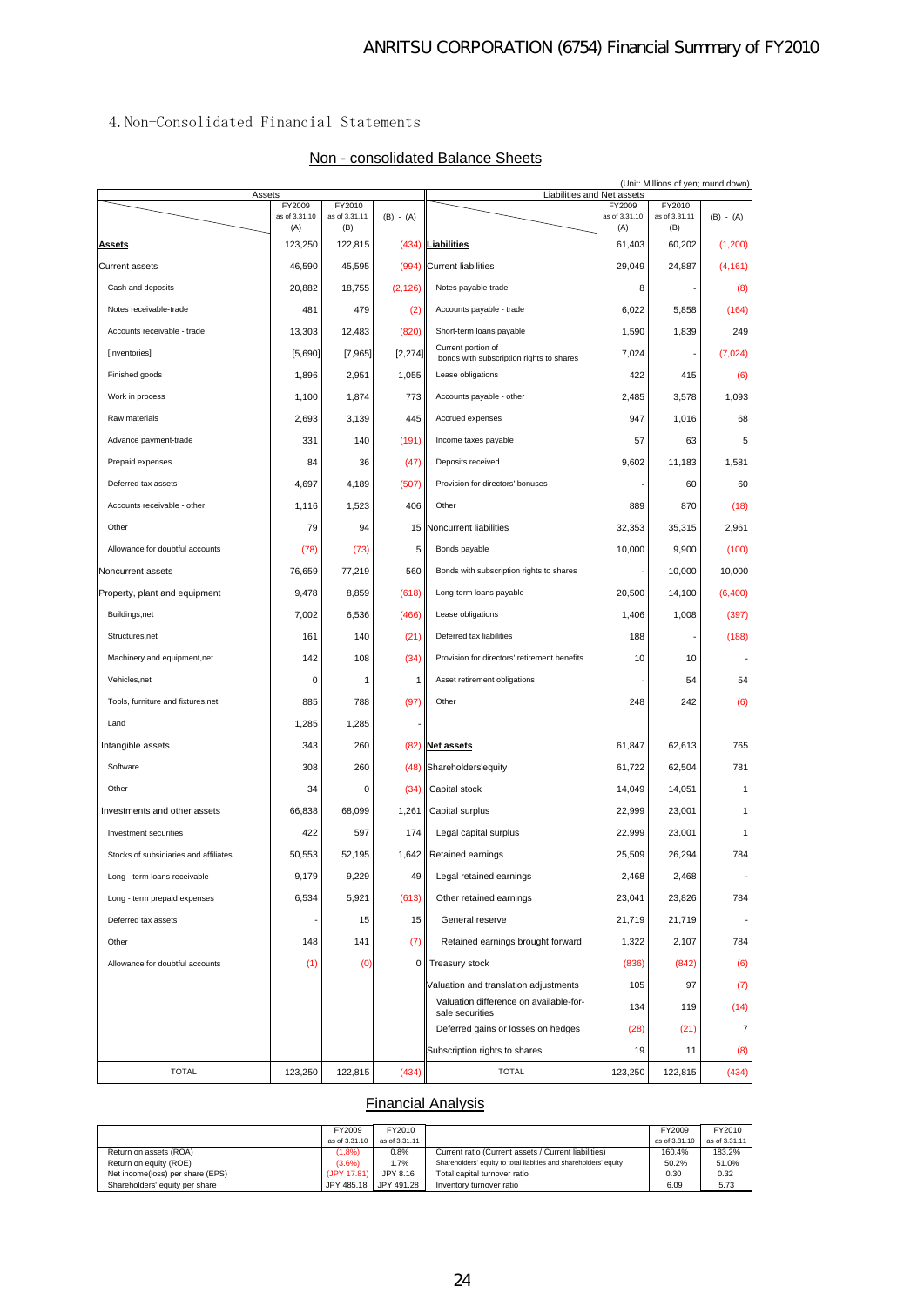|                           | (Unit: Millions of yen; round down)                                                       |                                                      |        |                                                      |        |             |         |  |
|---------------------------|-------------------------------------------------------------------------------------------|------------------------------------------------------|--------|------------------------------------------------------|--------|-------------|---------|--|
|                           |                                                                                           | FY2009<br>From April 1, 2009<br>to March 31, 2010(A) |        | FY2010<br>From April 1, 2010<br>to March 31, 2011(B) |        | Change      |         |  |
|                           |                                                                                           | Amount                                               | %      | Amount                                               | %      | $(B) - (A)$ | %       |  |
|                           | <b>Net sales</b>                                                                          | 36,753                                               | 100.0  | 39,108                                               | 100.0  | 2,354       | 6.4     |  |
|                           | Cost of sales                                                                             | 27,705                                               | 75.4   | 28,802                                               | 73.6   | 1,096       | 4.0     |  |
|                           | Gross profit                                                                              | 9,048                                                | 24.6   | 10,305                                               | 26.4   | 1,257       | 13.9    |  |
|                           | Selling, general and administrative expenses                                              | 7,283                                                | 19.8   | 8,055                                                | 20.6   | 772         | 10.6    |  |
|                           | <b>Operating income (loss)</b>                                                            | 1,764                                                | 4.8    | 2,249                                                | 5.8    | 484         | 27.5    |  |
|                           | Interest income                                                                           | 307                                                  |        | 307                                                  |        | (0)         |         |  |
|                           | Dividends income                                                                          | 344                                                  |        | 384                                                  |        | 39          |         |  |
|                           | Foreign exchange gains                                                                    | 11                                                   |        |                                                      |        | (11)        |         |  |
|                           | Brand manegment fee                                                                       | 113                                                  |        | 114                                                  |        | $\mathbf 0$ |         |  |
|                           | Other                                                                                     | 150                                                  |        | 114                                                  |        | (35)        |         |  |
|                           | Non-operating income                                                                      | 927                                                  | 2.5    | 919                                                  | 2.4    | (8)         | $-0.9$  |  |
|                           | Interest expenses                                                                         | 371                                                  |        | 428                                                  |        | 57          |         |  |
|                           | Interest on bonds                                                                         | 187                                                  |        | 187                                                  |        |             |         |  |
|                           | Foreign exchange losses                                                                   |                                                      |        | 264                                                  |        | 264         |         |  |
|                           | Other                                                                                     | 261                                                  |        | 350                                                  |        | 89          |         |  |
|                           | Non-operating expenses                                                                    | 820                                                  | 2.2    | 1,231                                                | 3.2    | 411         | 50.2    |  |
|                           | <b>Ordinary income (loss)</b>                                                             | 1,872                                                | 5.1    | 1,938                                                | 5.0    | 65          | 3.5     |  |
|                           | Gain on reversal of subscription rights to shares                                         |                                                      |        | 8                                                    |        | 8           |         |  |
|                           | Gain on sales of noncurrent assets                                                        | 148                                                  |        |                                                      |        | (148)       |         |  |
|                           | Gain on sales of investment securities                                                    | 140                                                  |        |                                                      |        | (140)       |         |  |
|                           | Gain on retirement by purchase of bonds                                                   | 62                                                   |        |                                                      |        | (62)        |         |  |
|                           | Gain on extinguishment of tie-in shares                                                   | 46                                                   |        | $\frac{1}{2}$                                        |        | (46)        |         |  |
|                           | <b>Extraordinary income</b>                                                               | 397                                                  | 1.1    | 8                                                    | 0.0    | (389)       | $-98.0$ |  |
|                           | Loss on valuation of stocks of subsidiaries and<br>affiliates                             | 2,014                                                |        | 964                                                  |        | (1,050)     |         |  |
|                           | Loss on valuation of investment securities                                                | 16                                                   |        | 77                                                   |        | 60          |         |  |
|                           | Loss on adjustment for changes of accounting<br>standard for asset retirement obligations | $\frac{1}{2}$                                        |        | 32                                                   |        | 32          |         |  |
| <b>Extraordinary loss</b> |                                                                                           | 2,031                                                | 5.5    | 1,074                                                | 2.8    | (956)       | $-47.1$ |  |
|                           | Income (Loss) before income taxes                                                         | 238                                                  | 0.7    | 871                                                  | 2.2    | 632         | 264.8   |  |
|                           | Income taxes-current                                                                      | (409)                                                | $-1.1$ | (460)                                                | $-1.2$ | (50)        |         |  |
|                           | Income taxes-deferred                                                                     | 2,918                                                | 8.0    | 291                                                  | 0.7    | (2,627)     | $-90.0$ |  |
|                           | Net income (loss)                                                                         | (2, 270)                                             | $-6.2$ | 1,039                                                | 2.7    | 3,310       |         |  |

## Non-consolidated Statements of Income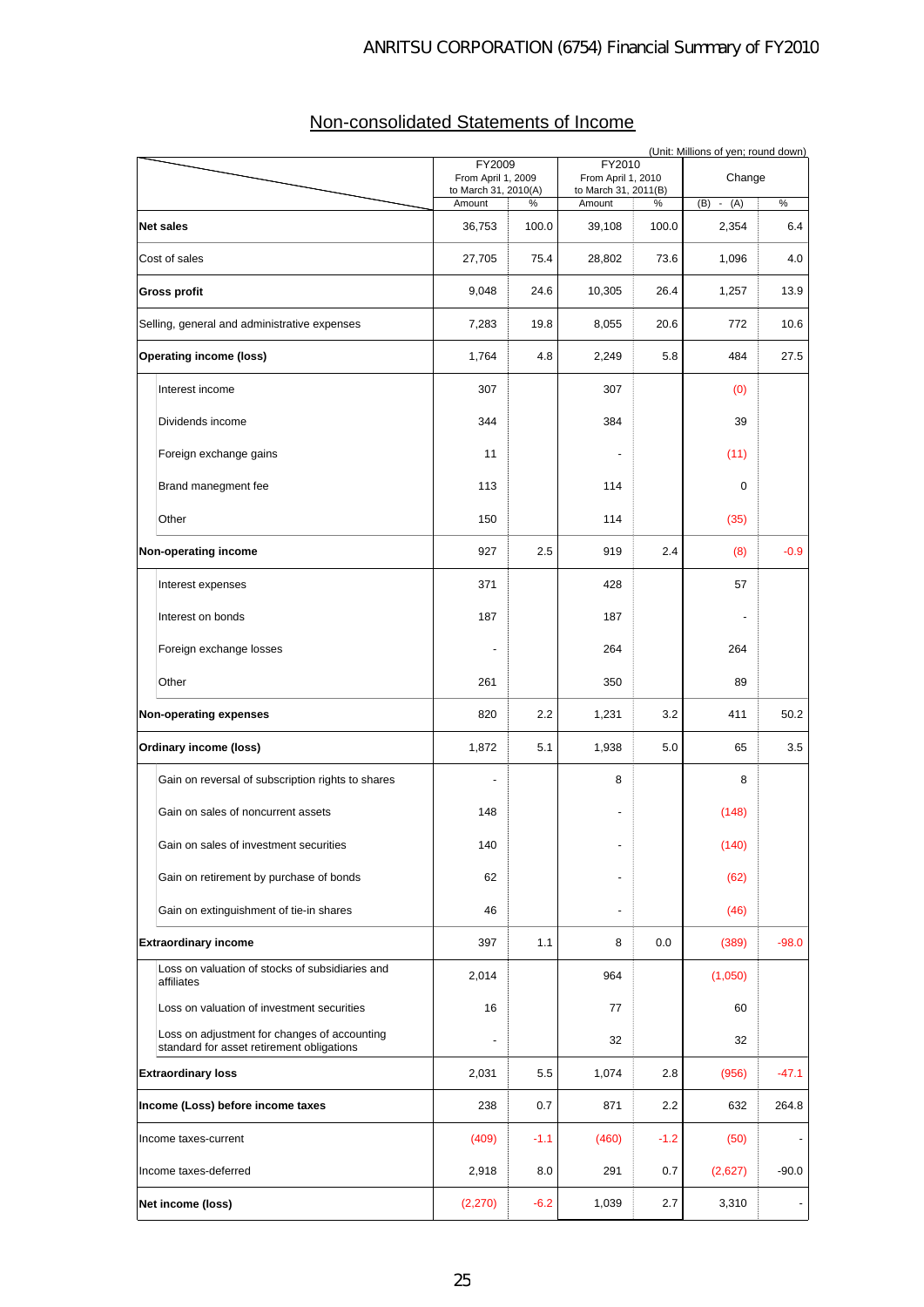### (Unit: Millions of yen; round down) FY2009 FY2010 From April 1, 2009 From April 1, 2010 to March 31, 2010 to March 31, 2011 **Shareholders' equity**  Capital stock Balance at the end of previous period 14,049 14,049 14,049 14,049 14,049 14,049 14,049 14,049 14,049 Changes of items during the period Issuance of new shares 4 and 1 and 1 and 1 and 1 and 1 and 1 and 1 and 1 and 1 and 1 and 1 and 1 and 1 and 1 and 1 and 1 and 1 and 1 and 1 and 1 and 1 and 1 and 1 and 1 and 1 and 1 and 1 and 1 and 1 and 1 and 1 and 1 and 1 Total changes of items during the period and the state of the 1 minutes of the 1 minutes of the 1 minutes of the 1 minutes of the 1 minutes of the 1 minutes of the 1 minutes of the 1 minutes of the 1 minutes of the 1 minut Balance at the end of current period 14,051 14,051 14,051 14,051 14,051 14,051 14,051 14,051 14,051 14,051 14,051 Capital surplus Legal capital surplus Balance at the end of previous period **22,999** 22,999 22,999 22,999 22,999 22,999 22,999 22,999 22,999 22,999 22,999 22,999 22,999 22,999 22,999 22,999 22,999 22,999 22,999 22,999 22,999 22,999 22,999 22,999 22,999 22,999 Changes of items during the period Issuance of new shares **1** Total changes of items during the period 1 and 1 and 1 and 1 and 1 and 1 and 1 and 1 and 1 and 1 and 1 and 1 and 1 and 1 and 1 and 1 and 1 and 1 and 1 and 1 and 1 and 1 and 1 and 1 and 1 and 1 and 1 and 1 and 1 and 1 and 1 Balance at the end of current period 23,001 22,999 23,001 Retained earnings Legal retained earnings Balance at the end of previous period **2.468** 2.468 2.468 2.468 2.468 2.468 2.468 2.468 2.468 2.468 2.468 2.468 2.468 2.468 2.468 2.468 2.468 2.468 2.468 2.468 2.468 2.468 2.468 2.468 2.468 2.468 2.468 2.468 2.468 2.468 2. Changes of items during the period Balance at the end of current period 2,468 2,468 2,468 2,468 2,468 2,468 2,468 2,468 2,468 2,468 2,468 2,468 2,5  $\frac{2,468}{2,468}$  Other retained earnings General reserve Balance at the end of previous period 21,719 21,719 21,719 Changes of items during the period Balance at the end of current period 21,719 21,719 21,719 Other retained earnings Retained earnings brought forward Balance at the end of previous period 3,592 1,322 Changes of items during the period Dividends from surplus and the contract of the contract of the contract of the contract of the contract of the contract of the contract of the contract of the contract of the contract of the contract of the contract of the Net income (loss) 1,039 Disposal of treasury stock (0) (0) Total changes of items during the period and the control of the control of the control of the control of the control of the control of the control of the control of the control of the control of the control of the control Balance at the end of current period 1,322 2,107 Total retained earnings Balance at the end of previous period 25,509 Changes of items during the period Dividends from surplus  $(254)$ Net income (loss) 1,039 Disposal of treasury stock (0) (0) Total changes of items during the period  $(2,270)$  784 Balance at the end of current period 26,294 Treasury stock Balance at the end of previous period (832) (836) Changes of items during the period Purchase of treasury stock (4) (7) Disposal of treasury stock 0 0 Total changes of items during the period (3) (6) Balance at the end of current period (842) (842) **Total shareholders' equity**  Balance at the end of previous period 63,996 61,722 Changes of items during the period Issuance of new shares  $\overline{3}$ Dividends from surplus  $(254)$ Net income (loss) 1,039 Purchase of treasury stock (4) (7) Disposal of treasury stock and the control of the control of the control of the control of the control of the control of the control of the control of the control of the control of the control of the control of the control Total changes of items during the period and the control of the control of the control of the control of the control of the control of the control of the control of the control of the control of the control of the control

### **Non-consolidated Statements of changes in net assets**

Balance at the end of current period 62,504 62,504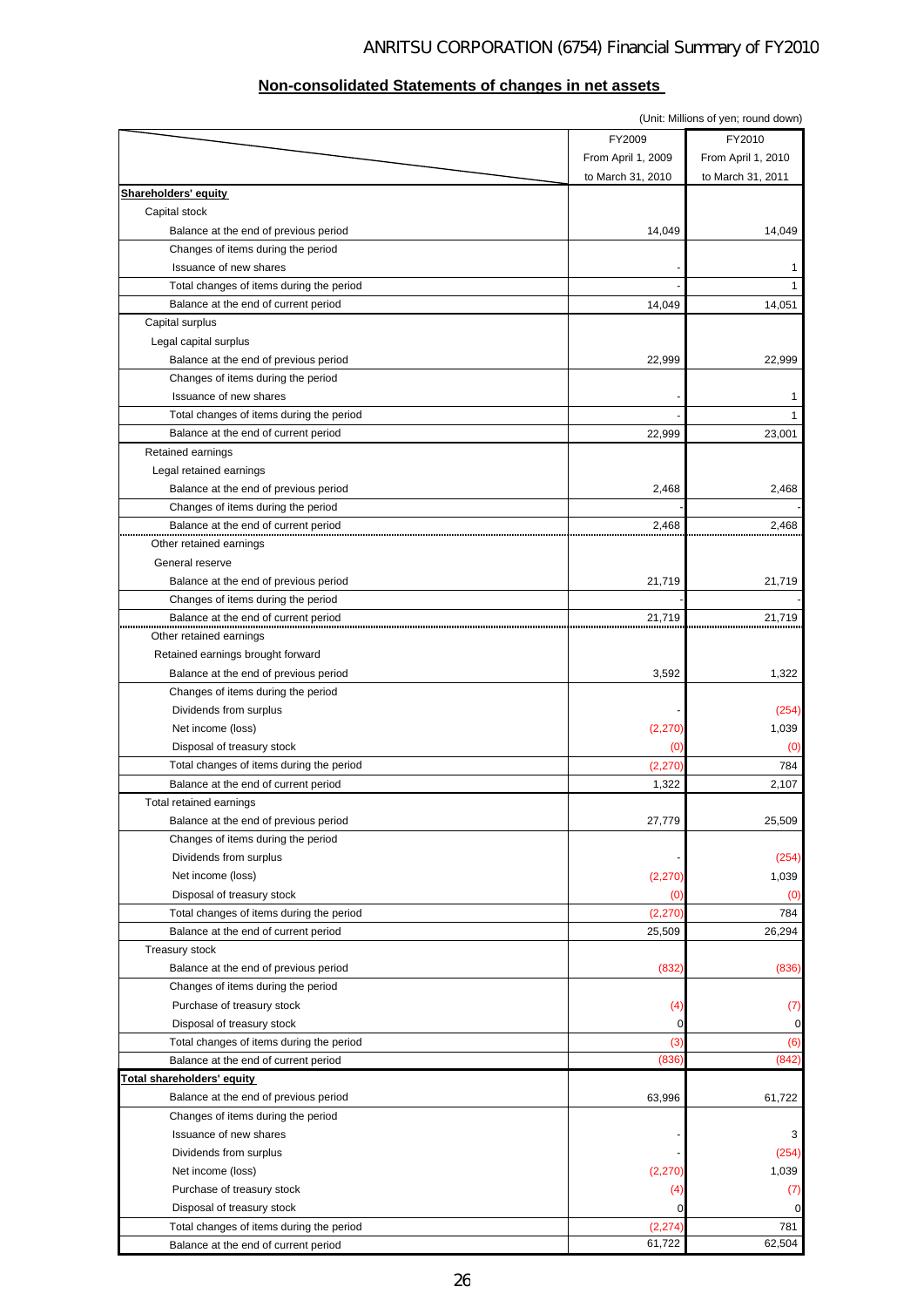| Non-consolidated Statements of changes in net assets |
|------------------------------------------------------|
|------------------------------------------------------|

| (Unit: Millions of yen; round down)                   |                    |                    |  |  |  |
|-------------------------------------------------------|--------------------|--------------------|--|--|--|
|                                                       | FY2009             | FY2010             |  |  |  |
|                                                       | From April 1, 2009 | From April 1, 2010 |  |  |  |
|                                                       | to March 31, 2010  | to March 31, 2011  |  |  |  |
| Valuation and translation adjustments                 |                    |                    |  |  |  |
| Valuation difference on available for sale securities |                    |                    |  |  |  |
| Balance at the end of previous period                 | 256                | 134                |  |  |  |
| Changes of items during the period                    |                    |                    |  |  |  |
| Net changes of items other than shareholders' equity  | (122)              | (14)               |  |  |  |
| Total changes of items during the period              | (122)              | (14)               |  |  |  |
| Balance at the end of current period                  | 134                | 119                |  |  |  |
| Deferred gains or losses on hedges                    |                    |                    |  |  |  |
| Balance at the end of previous period                 | (21)               | (28)               |  |  |  |
| Changes of items during the period                    |                    |                    |  |  |  |
| Net changes of items other than shareholders' equity  | (7)                | $\overline{7}$     |  |  |  |
| Total changes of items during the period              | (7)                | $\overline{7}$     |  |  |  |
| Balance at the end of current period                  | (28)               | (21)               |  |  |  |
| <b>Total valuation and translation adjustments</b>    |                    |                    |  |  |  |
| Balance at the end of previous period                 | 235                | 105                |  |  |  |
| Changes of items during the period                    |                    |                    |  |  |  |
| Net changes of items other than shareholders' equity  | (130)              | (7)                |  |  |  |
| Total changes of items during the period              | (130)              | (7)                |  |  |  |
| Balance at the end of current period                  | 105                | 97                 |  |  |  |
| Subscription rights to shares                         |                    |                    |  |  |  |
| Balance at the end of previous period                 | 19                 | 19                 |  |  |  |
| Changes of items during the period                    |                    |                    |  |  |  |
| Net changes of items other than shareholders' equity  |                    | (8)                |  |  |  |
| Total changes of items during the period              |                    | (8)                |  |  |  |
| Balance at the end of current period                  | 19                 | 11                 |  |  |  |
| Net assets                                            |                    |                    |  |  |  |
| Balance at the end of previous period                 | 64,251             | 61,847             |  |  |  |
| Changes of items during the period                    |                    |                    |  |  |  |
| Issuance of new shares                                |                    | 3                  |  |  |  |
| Dividends from surplus                                |                    | (254)              |  |  |  |
| Net income (loss)                                     | (2, 270)           | 1,039              |  |  |  |
| Purchase of treasury stock                            | (4)                | (7)                |  |  |  |
| Disposal of treasury stock                            | 0                  | 0                  |  |  |  |
| Net changes of items other than shareholders' equity  | (130)              | (16)               |  |  |  |
| Total changes of items during the period              | (2, 404)           | 765                |  |  |  |
| Balance at the end of current period                  | 61,847             | 62,613             |  |  |  |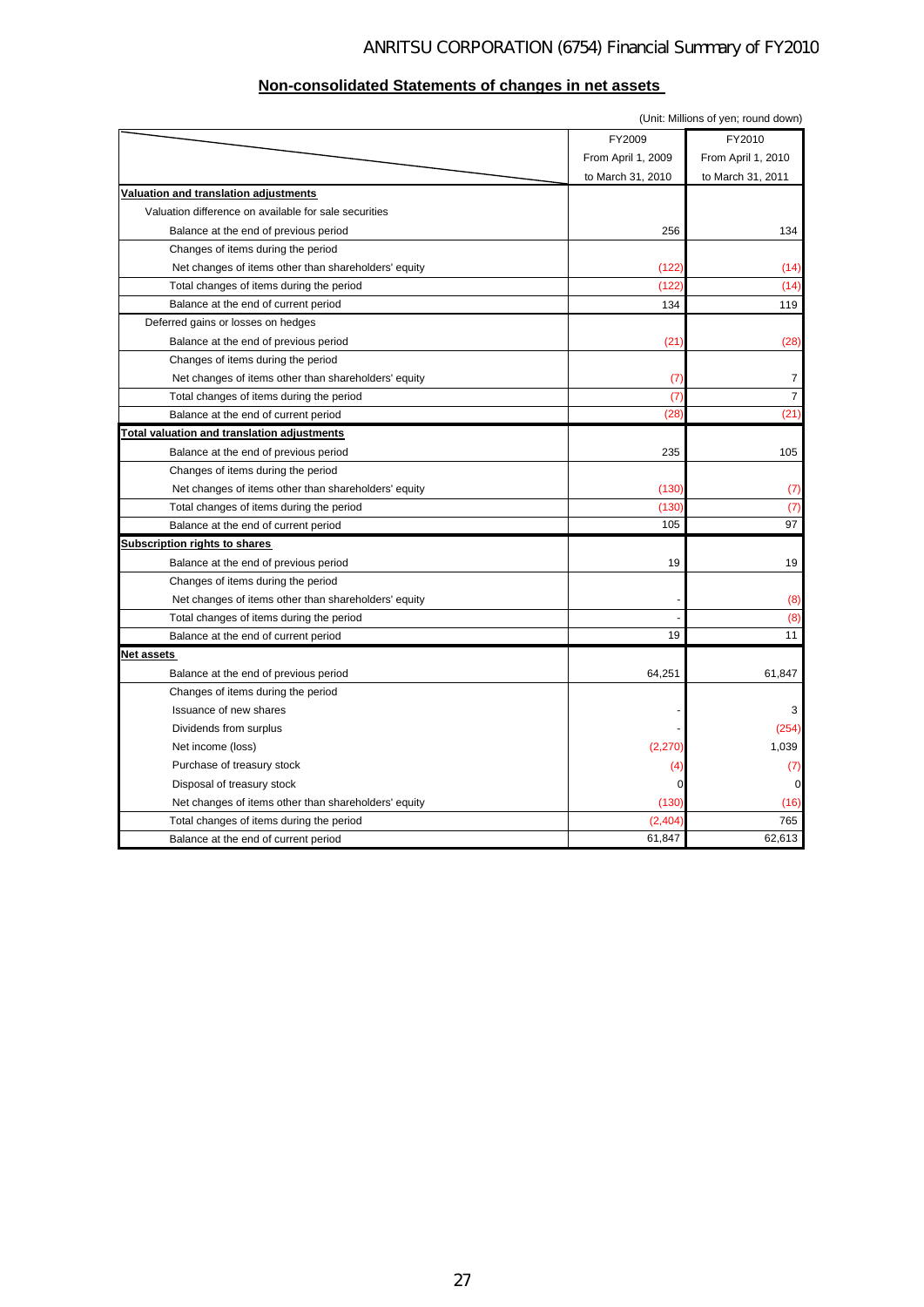# **5. Others**

**Executive personnel changes expected on June 28, 2011** 

## **(1) Change of Representative Director**

None

## **(2) Other Changes**

## **(Director)**

1) New Appointment

| Name (Current Title)                                                    | New Title               |
|-------------------------------------------------------------------------|-------------------------|
| Junkichi Shirono                                                        |                         |
| (Vice President (Executive Officer), Chief Marketing                    | Director                |
| Officer, General Manager of Marketing Division)                         |                         |
| Toshisumi Taniai                                                        |                         |
| (Vice President (Executive Officer),                                    | Director                |
| <b>Chief Corporate Officer</b> )                                        |                         |
| Michikazu Aoi                                                           |                         |
| (Professor of Graduate School of Global Business,                       | <b>Outside Director</b> |
| Meiji University)                                                       |                         |
| Takaya Seki<br>(Managing Director of Corporate Practice Partners, Inc.) | <b>Outside Director</b> |

## 2) Retiring Director

| Name                | <b>Current Title</b>    |
|---------------------|-------------------------|
| Shigehisa Yamaguchi | Director                |
| Yasuyuki Oguma      | Director                |
| Akira Kiyota        | <b>Outside Director</b> |

## **(Corporate Auditor)**

1) New Appointment

| Name (Current Title)                  | New Title                          |
|---------------------------------------|------------------------------------|
| Shigehisa Yamaguchi<br>(Director)     | <b>Full-time Corporate Auditor</b> |
| Nobuyoshi Tanaka<br>(Attorney at Law) | <b>Outside Corporate Auditor</b>   |
| Kunihiro Kamiya                       | <b>Outside Corporate Auditor</b>   |

## 2) Retiring Corporate Auditor

| Name             | <b>Current Title</b>               |
|------------------|------------------------------------|
| Goro Saito       | <b>Full-time Corporate Auditor</b> |
| Sukeaki Tatsuoka | <b>Outside Corporate Auditor</b>   |
| Tokuo Yamamoto   | <b>Outside Corporate Auditor</b>   |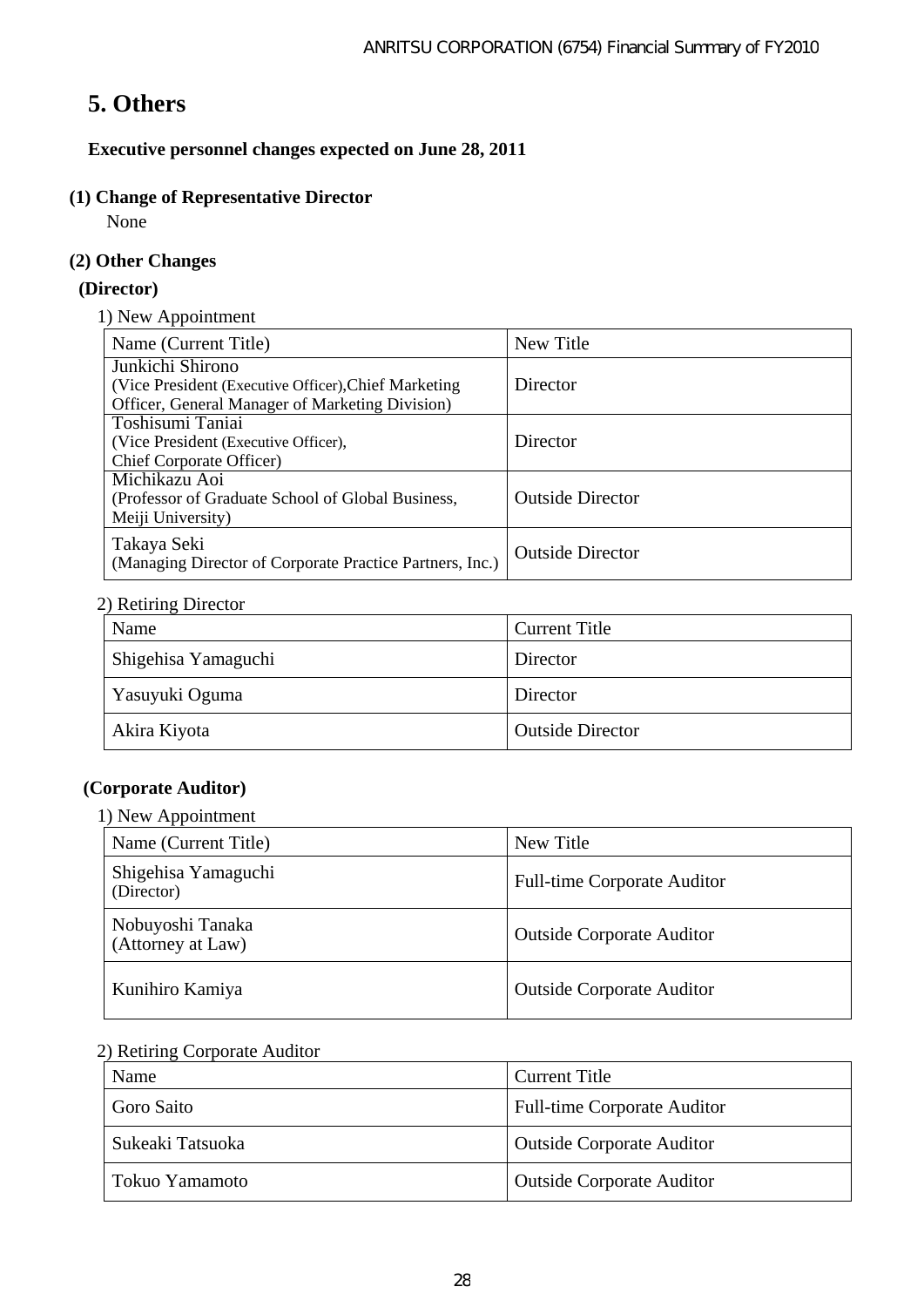## (**3) Expected New Order of Executive Personnel after Shareholder's Meeting:**

## **1) Directors and Corporate Auditors**

| Director, Chairman of the Board    | Hiromichi Toda      |
|------------------------------------|---------------------|
| Representative Director, President | Hirokazu Hashimoto  |
| <b>Representative Director</b>     | Kenji Tanaka        |
| Director                           | Junkichi Shirono    |
| Director                           | Toshisumi Taniai    |
| Director (Outside Director)        | Yasushi Hosoda      |
| Director (Outside Director)        | Michikazu Aoi       |
| Director (Outside Director)        | Takaya Seki         |
| Full-time Corporate Auditor        | Kohei Ono           |
| Full-time Corporate Auditor        | Shigehisa Yamaguchi |
| <b>Outside Corporate Auditor</b>   | Nobuyoshi Tanaka    |
| <b>Outside Corporate Auditor</b>   | Kunihiro Kamiya     |

## **2) Executive Officers**

| President                       | Hirokazu Hashimoto (*) | Group CEO                                                                                                                                                                                 |
|---------------------------------|------------------------|-------------------------------------------------------------------------------------------------------------------------------------------------------------------------------------------|
| <b>Executive Vice President</b> | Kenji Tanaka (*)       | M Group President,<br>Global Operation Center,<br>Measurement Solution Sales Div.                                                                                                         |
| Senior Vice President           | Frank Tiernan          | M Group Vice President,<br>President of Anritsu U.S. Holding, Inc. (U.S.A.),<br>President of Anritsu Company (U.S.A.)                                                                     |
| Vice President                  | Junkichi Shirono (*)   | Chief Marketing Officer,<br>General Manager of Marketing Div.                                                                                                                             |
| Vice President                  | Toshihiko Takahashi    | Chief R&D Officer.<br>General Manager of R&D Group                                                                                                                                        |
| Vice President                  | Toshisumi Taniai (*)   | Chief Corporate Officer,<br>Chief Compliance Officer,<br>Chief Environmental Officer,<br>Legal Dept.,<br>Human Resource and Administration Dept.,<br><b>Environment Promotion Dept.</b>   |
| Vice President                  | Nobuo Funahashi        | Information & Communication Group President,<br>Network Sales Div.                                                                                                                        |
| Vice President                  | Osamu Nagata           | Chief Global Sales Officer,<br>General Manager of APAC Sales Center,<br>Americas Sales Center,<br><b>EMEA Sales Center.</b><br>T&M Export Sales Dept.                                     |
| Vice President                  | Akifumi Kubota         | Chief Financial Officer,<br>Senior Manager of Accounting and Control Dept.,<br>Real Estate Administration Dept.                                                                           |
| Vice President                  | Koichiro Takahashi     | Chief SCM Strategy Officer,<br>Chief Quality Officer,<br>General Manager of Koriyama Business Office,<br>General Manager of SCM Center                                                    |
| Vice President                  | Fumihiro Tsukasa       | <b>Industrial Solution Business Group President,</b><br>Precision Measuring Equipment Sales Dept.                                                                                         |
| Vice President                  | Tomoyuki Kikugawa      | Chief Technology Officer,<br>Chief Risk Management Officer,<br>Global Audit Dept.,<br>Trade Control Dept.,<br>Intellectual Property Dept.,<br>Device Sales Dept.                          |
| Vice President                  | <b>Tetsuo Kawabe</b>   | Chief Business Planning Officer,<br>Chief Information Officer,<br>General Manager of Management Strategy Center,<br>Corporate Communication Dept.,<br>Management Information System Dept. |
| Vice President                  | Gerald Ostheimer       | <b>Chief Service Assurance Business Officer,</b><br>CEO & President of Anritsu A/S (Denmark),<br>Managing Director of Anritsu EMEA Ltd.(U.K.),<br>Service Assurance Div.                  |

(Note) Names marked as (\*): Board Member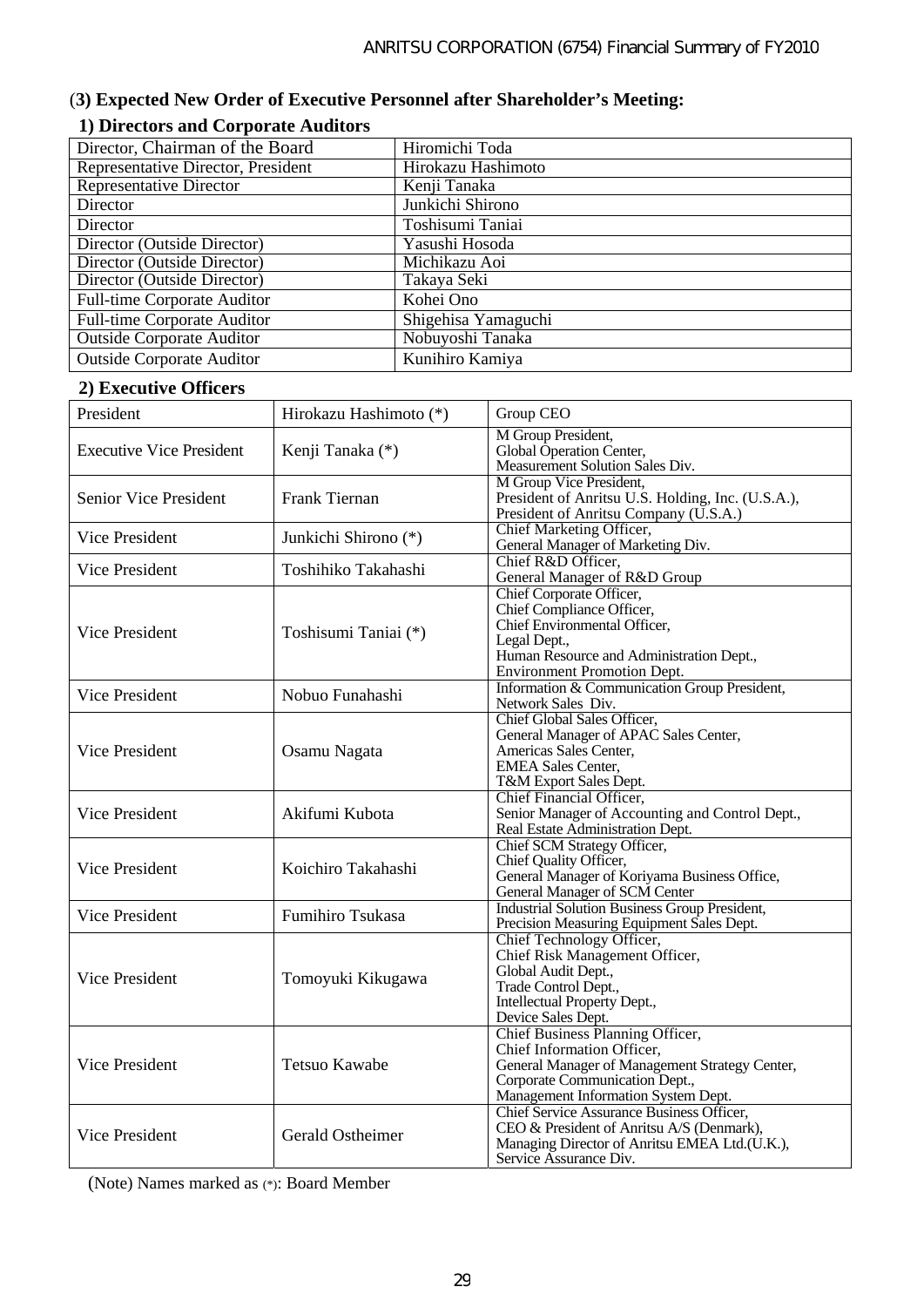# Consolidated Quarterly Financial Highlights

## Year ended March 31, 2010

|                                                      | 1st Quarter     | 2nd Quarter | 3rd Quarter     | 4th Quarter |
|------------------------------------------------------|-----------------|-------------|-----------------|-------------|
|                                                      | Millions of yen |             |                 |             |
| Net sales                                            | 14,317          | 19,446      | 16,306          | 23,476      |
| Gross profit                                         | 5,369           | 8,164       | 7,390           | 9,916       |
| Operating income (loss)                              | (867)           | 1,779       | 960             | 2,709       |
| Ordinary income (loss)                               | (1,068)         | 1,210       | 861             | 2,574       |
| Income (Loss) before income taxes                    | (928)           | 1,353       | 913             | 2,574       |
| Net income (loss)                                    | (1,808)         | 1,682       | 317             | 193         |
|                                                      | Yen             |             |                 |             |
| Net income (loss) per share: Basic                   | (14.19)         | 13.20       | 2.50            | 1.52        |
| : Diluted                                            |                 | 11.89       | 2.30            | 1.44        |
|                                                      |                 |             | Millions of yen |             |
| Total assets                                         | 100,623         | 110,334     | 103,793         | 101,188     |
| Net assets                                           | 35,734          | 36,919      | 37,339          | 37,674      |
|                                                      |                 |             | Yen             |             |
| Net assets per share                                 | 280.26          | 289.56      | 292.85          | 295.49      |
|                                                      |                 |             | Millions of yen |             |
| Cash flows from operating activities                 | 1,815           | 2,304       | 1,954           | 1,895       |
| Cash flows from investing activities                 | 95              | (111)       | (209)           | (273)       |
| Cash flows from financing activities                 | 2,528           | 8,656       | (8,113)         | (2,685)     |
| Net increase (decrease) in cash and cash equivalents | 4,582           | 10,631      | (6,404)         | (1,077)     |
| Cash and cash equivalents at end of period           | 23,120          | 33,751      | 27,347          | 26,269      |

### **Year ended March 31, 2011**

|                                                      | 1st Quarter     | 2nd Quarter | 3rd Quarter     | <b>4th Quarter</b> |
|------------------------------------------------------|-----------------|-------------|-----------------|--------------------|
|                                                      | Millions of yen |             |                 |                    |
| Net sales                                            | 16,831          | 19,786      | 17,312          | 23,922             |
| Gross profit                                         | 7,648           | 8,656       | 8,228           | 10,286             |
| Operating income (loss)                              | 913             | 1,905       | 1,491           | 2,683              |
| Ordinary income (loss)                               | 252             | 1,504       | 1,158           | 2,446              |
| Income (Loss) before income taxes                    | 184             | 1,503       | 1,158           | 1,390              |
| Net income (loss)                                    | 89              | 882         | 1,216           | 880                |
|                                                      |                 |             | Yen             |                    |
| Net income (loss) per share : Basic                  | 0.70            | 6.92        | 9.55            | 6.91               |
| : Diluted                                            | 0.67            | 6.47        | 8.48            | 6.14               |
|                                                      |                 |             | Millions of yen |                    |
| Total assets                                         | 102,868         | 107,205     | 107,637         | 99,249             |
| Net assets                                           | 37,457          | 37,976      | 38,780          | 39,906             |
|                                                      |                 |             | Yen             |                    |
| Net assets per share                                 | 293.79          | 297.87      | 304.19          | 313.09             |
|                                                      |                 |             | Millions of yen |                    |
| Cash flows from operating activities                 | 4,495           | 3,050       | (48)            | 1,731              |
| Cash flows from investing activities                 | (300)           | (226)       | (389)           | (515)              |
| Cash flows from financing activities                 | 1,635           | 3,002       | (347)           | (10, 340)          |
| Net increase (decrease) in cash and cash equivalents | 5,636           | 5,796       | (923)           | (8,785)            |
| Cash and cash equivalents at end of period           | 31,906          | 37,702      | 36,779          | 27,993             |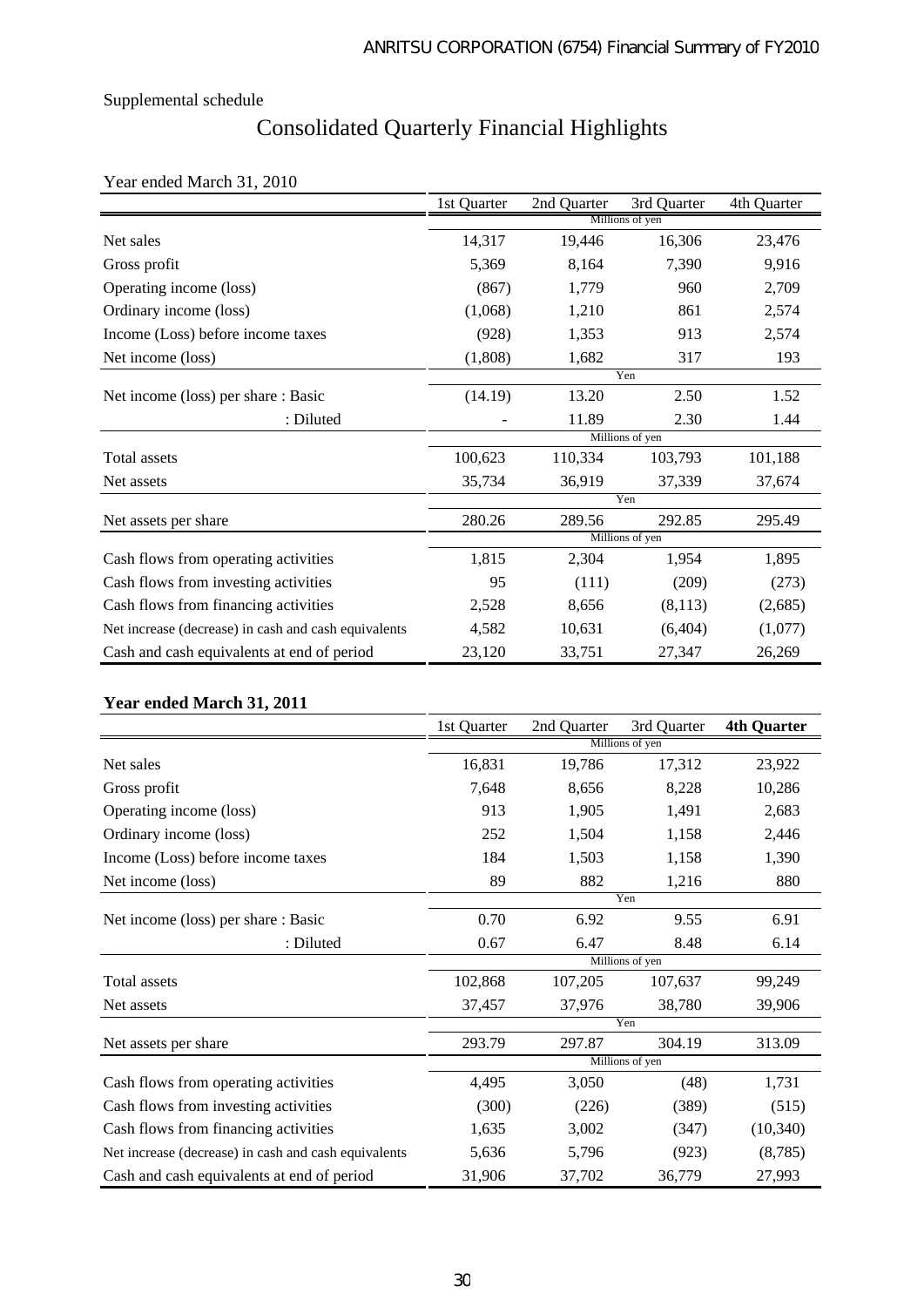# Consolidated Quarterly Financial Position

Year ended March 31, 2010 Millions of yen ; round down

|                                                 | 1st Quarter | 2nd Quarter | 3rd Quarter | 4th Quarter |
|-------------------------------------------------|-------------|-------------|-------------|-------------|
| <b>Assets</b>                                   | 100,623     | 110,334     | 103,793     | 101,188     |
| Current assets                                  | 64,131      | 75,168      | 69,502      | 67,749      |
| Noncurrent assets                               | 36,492      | 35,166      | 34,290      | 33,439      |
| Property, plant and equipment                   | 20,536      | 19,862      | 19,483      | 19,117      |
| Intangible assets                               | 4,152       | 3,921       | 3,722       | 3,509       |
| Investments and other assets                    | 11,802      | 11,381      | 11,084      | 10,812      |
| <b>Liabilities</b>                              | 64,888      | 73,414      | 66,454      | 63,514      |
| <b>Current liabilities</b>                      | 27,286      | 37,925      | 31,091      | 27,813      |
| Noncurrent liabilities                          | 37,602      | 35,488      | 35,362      | 35,700      |
| Net assets                                      | 35,734      | 36,919      | 37,339      | 37,674      |
| Capital stock                                   | 14,049      | 14,049      | 14,049      | 14,049      |
| Capital surplus                                 | 22,999      | 22,999      | 22,999      | 22,999      |
| Retained earnings                               | 5,785       | 7,467       | 7,785       | 7,978       |
| Treasury stock                                  | (834)       | (835)       | (836)       | (836)       |
| Accumulated other comprehensive income          | (6,284)     | (6,781)     | (6,679)     | (6, 537)    |
| Subscription rights to shares                   | 19          | 19          | 19          | 19          |
| Supplemental information: Interest-bearing debt | 46,231      | 52,853      | 44,905      | 42,274      |

| Year ended March 31, 2011                       | Millions of yen; round down |             |             |                    |
|-------------------------------------------------|-----------------------------|-------------|-------------|--------------------|
|                                                 | 1st Quarter                 | 2nd Quarter | 3rd Quarter | <b>4th Quarter</b> |
| <b>Assets</b>                                   | 102,868                     | 107,205     | 107,637     | 99,249             |
| Current assets                                  | 70,434                      | 75,698      | 76,705      | 69,673             |
| Noncurrent assets                               | 32,434                      | 31,507      | 30,931      | 29,575             |
| Property, plant and equipment                   | 18,581                      | 18,123      | 17,857      | 17,652             |
| Intangible assets                               | 3,351                       | 3,152       | 2,970       | 1,872              |
| Investments and other assets                    | 10,500                      | 10,231      | 10,103      | 10,049             |
| <b>Liabilities</b>                              | 65,410                      | 69,228      | 68,857      | 59,342             |
| <b>Current liabilities</b>                      | 29,690                      | 23,854      | 23,525      | 20,403             |
| Noncurrent liabilities                          | 35,720                      | 45,373      | 45,331      | 38,938             |
| <b>Net assets</b>                               | 37,457                      | 37,976      | 38,780      | 39,906             |
| Capital stock                                   | 14,049                      | 14,049      | 14,049      | 14,051             |
| Capital surplus                                 | 22,999                      | 22,999      | 22,999      | 23,001             |
| Retained earnings                               | 8,068                       | 8,950       | 9,912       | 10,792             |
| Treasury stock                                  | (837)                       | (837)       | (842)       | (842)              |
| Accumulated other comprehensive income          | (6, 842)                    | (7,205)     | (7, 359)    | (7,107)            |
| Subscription rights to shares                   | 19                          | 19          | 19          | 11                 |
| Supplemental information: Interest-bearing debt | 43,707                      | 46,925      | 46,841      | 36,839             |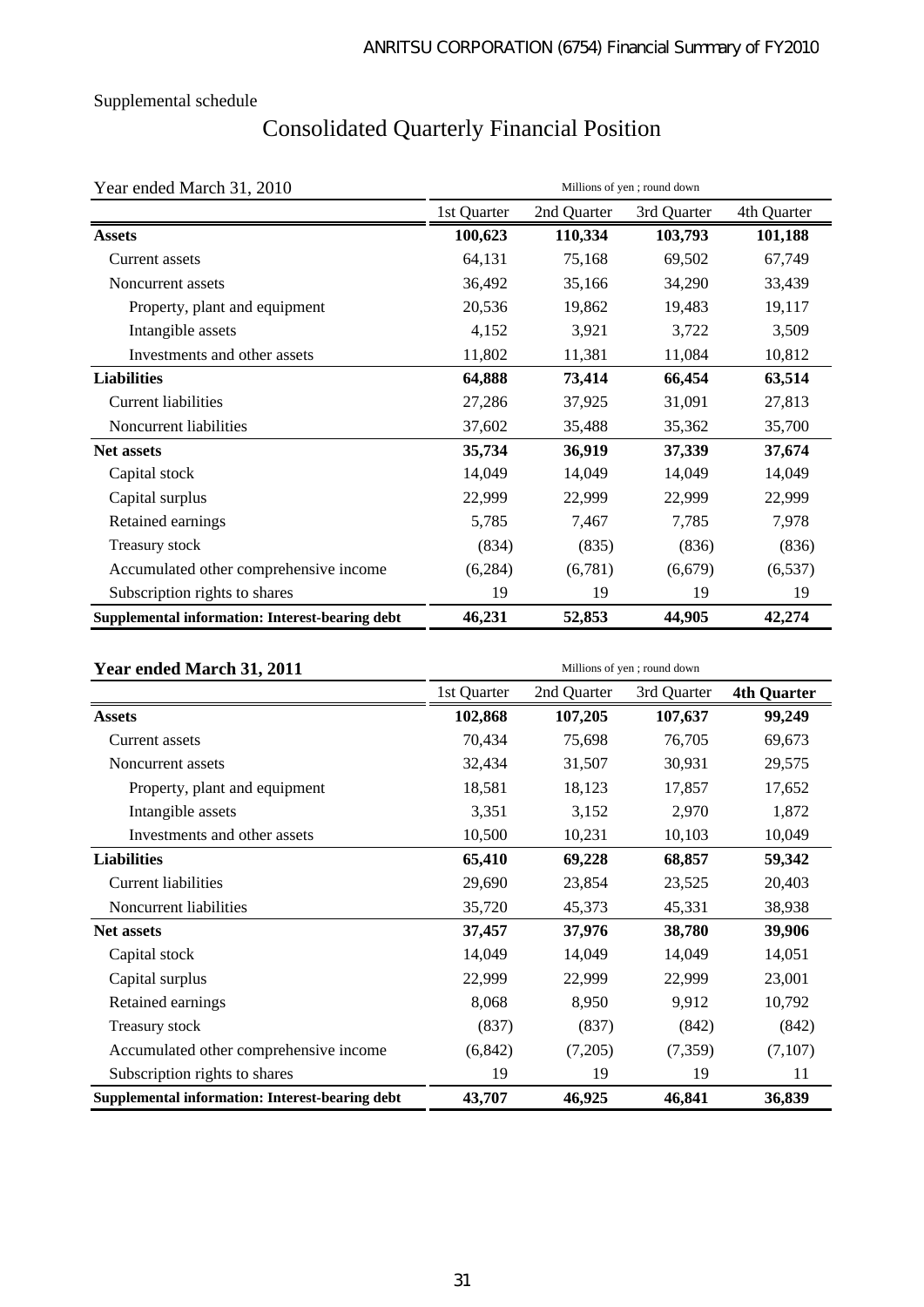# Consolidated Quarterly Segment Information

| Year ended March 31, 2010          | Millions of yen; round down |             |             |             |
|------------------------------------|-----------------------------|-------------|-------------|-------------|
|                                    | 1st Quarter                 | 2nd Quarter | 3rd Quarter | 4th Quarter |
| Net sales by segment               | 14,317                      | 19,446      | 16,306      | 23,476      |
| <b>Test and Measurement</b>        | 9,993                       | 13,042      | 11,205      | 14,030      |
| Information and Communications     | 262                         | 834         | 1,023       | 3,186       |
| <b>Industrial Automation</b>       | 2,285                       | 3,560       | 2,211       | 3,583       |
| Others                             | 1,776                       | 2,009       | 1,866       | 2,677       |
| Operating income (loss) by segment | (867)                       | 1,779       | 960         | 2,709       |
| <b>Test and Measurement</b>        | (1,028)                     | 1,296       | 646         | 1,337       |
| Information and Communications     | (415)                       | (257)       | 14          | 800         |
| <b>Industrial Automation</b>       | 23                          | 306         | (50)        | 331         |
| Others                             | 697                         | 587         | 501         | 462         |
| Adjustment                         | (143)                       | (154)       | (150)       | (222)       |
| Net sales by market                | 14,317                      | 19,446      | 16,306      | 23,476      |
| Japan                              | 5,476                       | 9,681       | 5,705       | 12,626      |
| Americas                           | 3,071                       | 3,031       | 4,081       | 3,783       |
| <b>EMEA</b>                        | 3,075                       | 3,013       | 2,991       | 3,382       |
| Asia and Others                    | 2,694                       | 3,719       | 3,529       | 3,684       |

### **Year ended March 31, 2011** Millions of yen ; round down

| ai chucu March 91, 2011               |             |             |             |                    |
|---------------------------------------|-------------|-------------|-------------|--------------------|
|                                       | 1st Quarter | 2nd Quarter | 3rd Quarter | <b>4th Quarter</b> |
| Net sales by segment                  | 16,831      | 19,786      | 17,312      | 23,922             |
| <b>Test and Measurement</b>           | 11,796      | 13,486      | 12,569      | 15,609             |
| <b>Information and Communications</b> | 522         | 501         | 661         | 2,432              |
| <b>Industrial Automation</b>          | 2,594       | 3,695       | 2,216       | 3,819              |
| Others                                | 1,917       | 2,102       | 1,865       | 2,061              |
| Operating income (loss) by segment    | 913         | 1,905       | 1,491       | 2,683              |
| <b>Test and Measurement</b>           | 683         | 1,493       | 1,454       | 1,418              |
| Information and Communications        | (243)       | (327)       | (69)        | 709                |
| <b>Industrial Automation</b>          | 18          | 424         | (200)       | 416                |
| Others                                | 567         | 431         | 434         | 219                |
| Adjustment                            | (112)       | (116)       | (127)       | (81)               |
| Net sales by market                   | 16,831      | 19,786      | 17,312      | 23,922             |
| Japan                                 | 6,047       | 8,417       | 5,815       | 12,671             |
| Americas                              | 4,807       | 4,540       | 4,919       | 4,679              |
| <b>EMEA</b>                           | 2,461       | 2,837       | 2,754       | 2,575              |
| Asia and Others                       | 3,513       | 3,991       | 3,822       | 3,996              |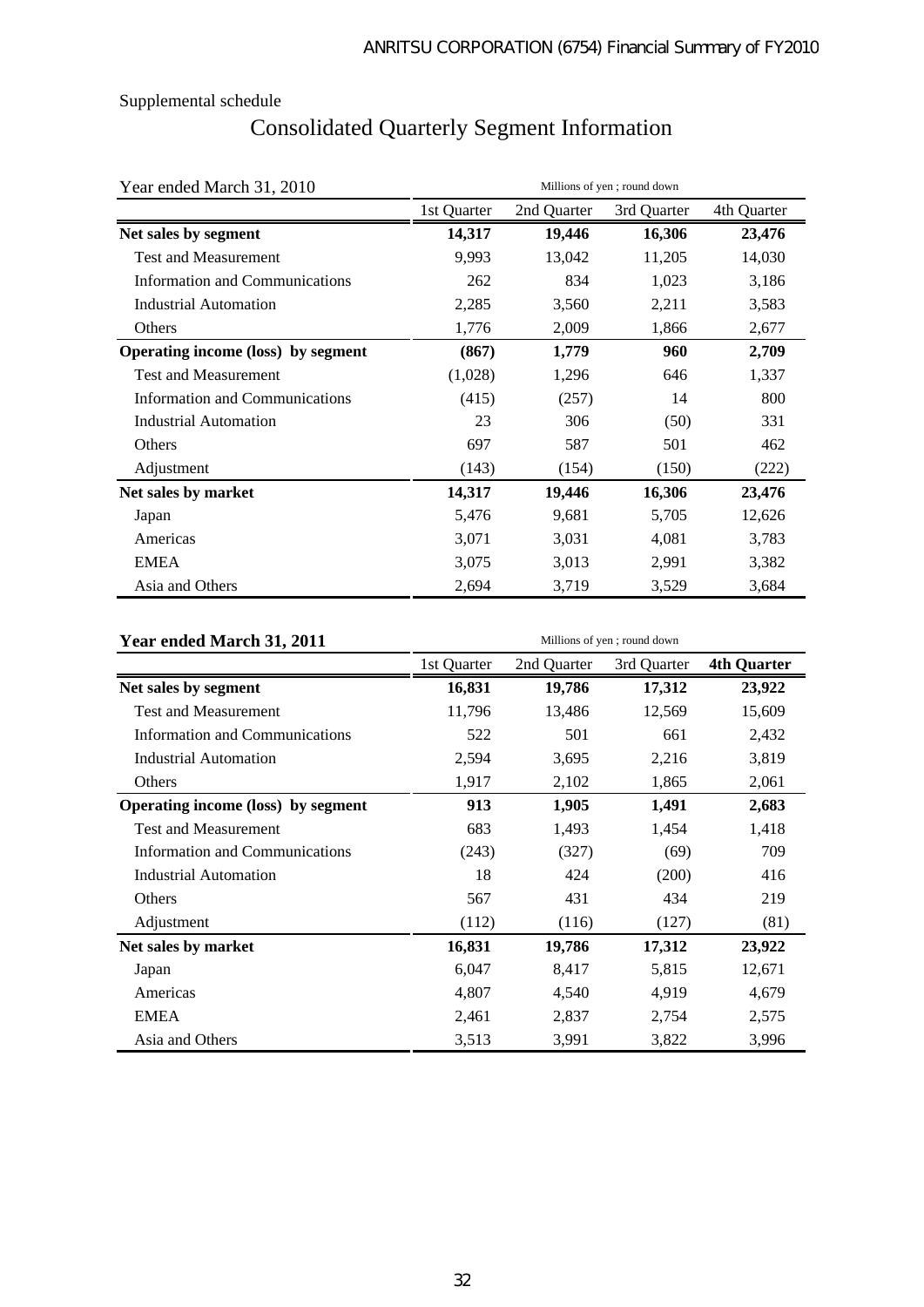# Consolidated Quarterly Segment Information

| Year ended March 31, 2010      | Millions of yen; round down |             |             |             |  |  |  |
|--------------------------------|-----------------------------|-------------|-------------|-------------|--|--|--|
|                                | 1st Quarter                 | 2nd Quarter | 3rd Quarter | 4th Quarter |  |  |  |
| <b>Orders received</b>         | 16,836                      | 19,319      | 19,303      | 20,657      |  |  |  |
| <b>Test and Measurement</b>    | 11,371                      | 12,161      | 13,666      | 13,427      |  |  |  |
| Information and Communications | 517                         | 1,840       | 1,172       | 1,494       |  |  |  |
| Industrial Automation          | 2,705                       | 3,192       | 2,538       | 3,608       |  |  |  |
| <b>Others</b>                  | 2,241                       | 2,125       | 1,926       | 2,125       |  |  |  |
| <b>Orders outstanding</b>      | 14,671                      | 14,545      | 17,541      | 14,722      |  |  |  |
| <b>Test and Measurement</b>    | 10.644                      | 9.763       | 12.224      | 11,622      |  |  |  |
| Information and Communications | 1,191                       | 2,197       | 2,346       | 655         |  |  |  |
| Industrial Automation          | 1,608                       | 1,240       | 1,566       | 1,592       |  |  |  |
| Others                         | 1,227                       | 1,343       | 1,403       | 852         |  |  |  |

| Year ended March 31, 2011      | Millions of yen; round down |             |             |                    |  |  |  |  |
|--------------------------------|-----------------------------|-------------|-------------|--------------------|--|--|--|--|
|                                | 1st Ouarter                 | 2nd Quarter | 3rd Quarter | <b>4th Quarter</b> |  |  |  |  |
| <b>Orders received</b>         | 17,862                      | 17,989      | 20,468      | 23,961             |  |  |  |  |
| <b>Test and Measurement</b>    | 12.510                      | 11.846      | 13,711      | 17,308             |  |  |  |  |
| Information and Communications | 576                         | 988         | 1.465       | 950                |  |  |  |  |
| <b>Industrial Automation</b>   | 3,057                       | 3,036       | 3,365       | 3,646              |  |  |  |  |
| <b>Others</b>                  | 1.718                       | 2,117       | 1.925       | 2,056              |  |  |  |  |
| <b>Orders outstanding</b>      | 15,754                      | 13,956      | 17,112      | 17,151             |  |  |  |  |
| <b>Test and Measurement</b>    | 12,336                      | 10,696      | 11,838      | 13,537             |  |  |  |  |
| Information and Communications | 708                         | 1.195       | 1,999       | 517                |  |  |  |  |
| Industrial Automation          | 2,055                       | 1,396       | 2,545       | 2,372              |  |  |  |  |
| Others                         | 653                         | 668         | 728         | 723                |  |  |  |  |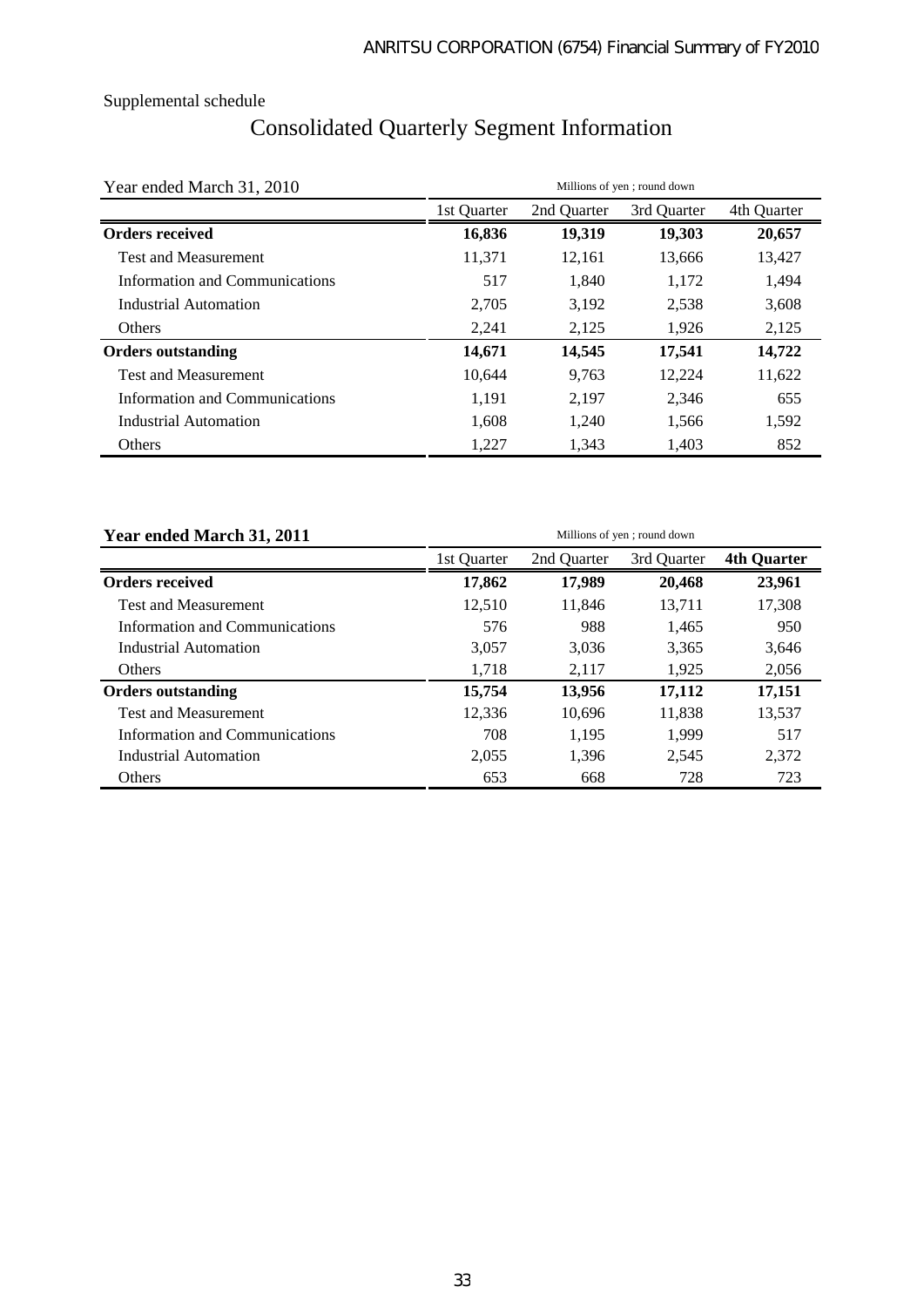## Anritsu Corporation Supplement of FY2010

## **1. Supplement of Five-year Results**

| - Consolidated -                           | <b>Actual</b> |          |              |           |          |          |          |  |
|--------------------------------------------|---------------|----------|--------------|-----------|----------|----------|----------|--|
|                                            | 2006/3        | 2007/3   | 2008/3       | 2009/3    | 2010/3   | 2011/3   | 2012/3   |  |
| <b>Net Sales</b>                           | 91,262        | 99,445   | 100,485      | 83,940    | 73,548   | 77,853   | 80,000   |  |
| Change %                                   | 8.6%          | 9.0%     | 1.0%         | $-16.5%$  | $-12.4%$ | 5.9%     | 2.8%     |  |
| <b>Operating Income</b>                    | 4,549         | 6,358    | 5,356        | 905       | 4,583    | 6,994    | 6,200    |  |
| Change %                                   | $-6.4%$       | 39.8%    | $-15.8%$     | $-83.1%$  | 406.3%   | 52.6%    | $-11.4%$ |  |
| as % of Net Sales                          | 5.0%          | 6.4%     | 5.3%         | 1.1%      | 6.2%     | 9.0%     | 7.8%     |  |
| <b>Ordinary Income</b>                     | 1,628         | 3,193    | $-2,006$     | 170       | 3,578    | 5,362    | 5,500    |  |
| Change %                                   | $-19.5%$      | 96.1%    |              |           | 1997.9%  | 49.8%    | 2.6%     |  |
| as % of Net Sales                          | 1.8%          | 3.2%     | $-2.0%$      | 0.2%      | 4.9%     | 6.9%     | 6.9%     |  |
| Net Income                                 | 562           | 1,375    | $-3,900$     | $-3,540$  | 385      | 3,069    | 3,800    |  |
| Change %                                   | $-56.0%$      | 144.4%   |              |           |          | 697.0%   | 23.8%    |  |
| as % of Net Sales                          | 0.6%          | 1.4%     | $-3.9%$      | $-4.2%$   | 0.5%     | 3.9%     | 4.8%     |  |
| <b>EPS</b>                                 | ¥3.76         | ¥10.79   | ¥-30.60      | $4-27.78$ | ¥3.02    | ¥24.09   | ¥29.82   |  |
| <b>Orders</b>                              | 93,543        | 98.936   | 101,451      | 81,470    | 76,116   | 80,282   | 80,000   |  |
| Change %                                   | 10.1%         | 5.8%     | 2.5%         | $-19.7%$  | $-6.6%$  | 5.5%     | $-0.4%$  |  |
| <b>Cash Flow from Operating Activities</b> | 5,929         | 2.488    | 6,251        | 6.916     | 7.970    | 9,229    | 6,500    |  |
| Change %                                   | $-36.1%$      | $-58.0%$ | 151.2%       | 10.6%     | 15.2%    | 15.8%    | $-29.6%$ |  |
| <b>Free Cash Flow</b>                      | $-5,015$      | 2,908    | 3,877        | 5,589     | 7,471    | 7,797    | 4,500    |  |
| Change %                                   |               |          | 33.3%        | 44.2%     | 33.7%    | 4.4%     | $-42.3%$ |  |
| <b>Capital Expenditures</b>                | 2,698         | 2,319    | 2,790        | 2,236     | 1,134    | 1,549    | 2,700    |  |
| Change %                                   | 44.3%         | $-14.1%$ | 20.3%        | $-19.9%$  | $-49.2%$ | 36.6%    | 74.2%    |  |
| <b>Depreciation</b>                        | 3,453         | 3,599    | 3,373        | 3,099     | 2,979    | 2,589    | 2,700    |  |
| Change %                                   | 1.6%          | 4.2%     | $-6.3%$      | $-8.1%$   | $-3.9%$  | $-13.1%$ | 4.3%     |  |
| <b>R&amp;D Expenses</b>                    | 12,509        | 14,072   | $(*)$ 14,679 | 11,704    | 9,387    | 9,380    | 10,000   |  |
| Change %                                   | 19.0%         | 12.5%    | 4.3%         | $-20.3%$  | $-19.8%$ | $-0.1%$  | 6.6%     |  |
| as % of Net Sales                          | 13.7%         | 14.2%    | 14.6%        | 13.9%     | 12.8%    | 12.0%    | 12.5%    |  |
| Number of employees                        | 4,052         | 3,990    | 3,963        | 3,697     | 3,589    | 3,613    |          |  |

( \* ) R&D expenses as of Mar.2008 contain a lump amortization of capitalized R&D assets in overseas subsidiary.

Assumed exchange rate; 1US\$=85

## **2. Supplement of Quarterly Results**

| . .                     |               |          |         |         |                          |          | (millions of yen, round down) |         |
|-------------------------|---------------|----------|---------|---------|--------------------------|----------|-------------------------------|---------|
| - Consolidated -        | <b>Actual</b> |          |         |         |                          |          |                               |         |
| <b>Quarter Results</b>  | 2009/Q1       | 2009/Q2  | 2009/Q3 | 2009/Q4 | 2010/Q1                  | 2010/Q2  | 2010/Q3                       | 2010/Q4 |
| <b>Net Sales</b>        | 14.317        | 19.446   | 16,306  | 23,476  | 16,831                   | 19.786   | 17,312                        | 23,922  |
| YoY                     | $-27.5%$      | $-21.2%$ | $-7.4%$ | 7.1%    | 17.6%                    | 1.7%     | 6.2%                          | 1.9%    |
| <b>Operating Income</b> | $-867$        | 1,779    | 960     | 2.709   | 913                      | 1.905    | 1,491                         | 2,683   |
| YoY                     |               | 25.4%    |         | 88.5%   |                          | 7.1%     | 55.2%                         | $-1.0%$ |
| as % of Net Sales       | $-6.1%$       | 9.1%     | 5.9%    | 11.5%   | 5.4%                     | 9.6%     | 8.6%                          | 11.2%   |
| <b>Ordinary Income</b>  | $-1,068$      | 1.210    | 861     | 2,574   | 252                      | 1,504    | 1,158                         | 2,446   |
| YoY                     |               | 26.7%    |         | 50.5%   |                          | 24.3%    | 34.5%                         | $-5.0%$ |
| as % of Net Sales       | $-7.5%$       | 6.2%     | 5.3%    | 11.0%   | 1.5%                     | 7.6%     | 6.7%                          | 10.2%   |
| <b>Net Income</b>       | $-1,808$      | 1,682    | 317     | 193     | 89                       | 882      | 1.216                         | 880     |
| YoY                     |               | 121.4%   |         | 11.1%   | $\overline{\phantom{a}}$ | $-47.6%$ | 282.7%                        | 354.7%  |
| as % of Net Sales       | $-12.6%$      | 8.7%     | 1.9%    | 0.8%    | 0.5%                     | 4.5%     | 7.0%                          | 3.7%    |

|                               |          |         |         |         |         |         | (millions of yen, round down) |         |  |  |
|-------------------------------|----------|---------|---------|---------|---------|---------|-------------------------------|---------|--|--|
| <b>Upper: Sales</b>           |          | Actual  |         |         |         |         |                               |         |  |  |
| Lower: Oper. Income           | 2009/Q1  | 2009/Q2 | 2009/Q3 | 2009/Q4 | 2010/Q1 | 2010/Q2 | 2010/Q3                       | 2010/Q4 |  |  |
| Test and measurement          | 9.993    | 13.042  | 11.205  | 14.030  | 11.796  | 13.486  | 12.569                        | 15.609  |  |  |
|                               | $-1,028$ | 1,296   | 646     | 1,337   | 683     | 1,493   | 1,454                         | 1,418   |  |  |
| Info. & Comm.                 | 262      | 834     | 1,023   | 3.186   | 522     | 501     | 661                           | 2.432   |  |  |
|                               | $-415$   | $-257$  | 14      | 800     | $-243$  | $-327$  | - 69                          | 709     |  |  |
| Industrial Automation         | 2,285    | 3,560   | 2,211   | 3,583   | 2,594   | 3,695   | 2.216                         | 3,819   |  |  |
|                               | 23       | 306     | - 50    | 331     | 18      | 424     | $-200$                        | 416     |  |  |
| <b>Others</b>                 | 1.776    | 2,009   | 1,866   | 2,677   | 1,917   | 2,102   | 1,865                         | 2.061   |  |  |
|                               | 553      | 433     | 351     | 239     | 455     | 314     | 306                           | 138     |  |  |
| <b>Total Sales</b>            | 14.317   | 19.446  | 16.306  | 23.476  | 16.831  | 19.786  | 17,312                        | 23.922  |  |  |
| <b>Total Operating Income</b> | - 867    | 1.779   | 960     | 2,709   | 913     | 1,905   | 1,491                         | 2,683   |  |  |

"Others" contains "Others" and "Adjustment" of segment information.